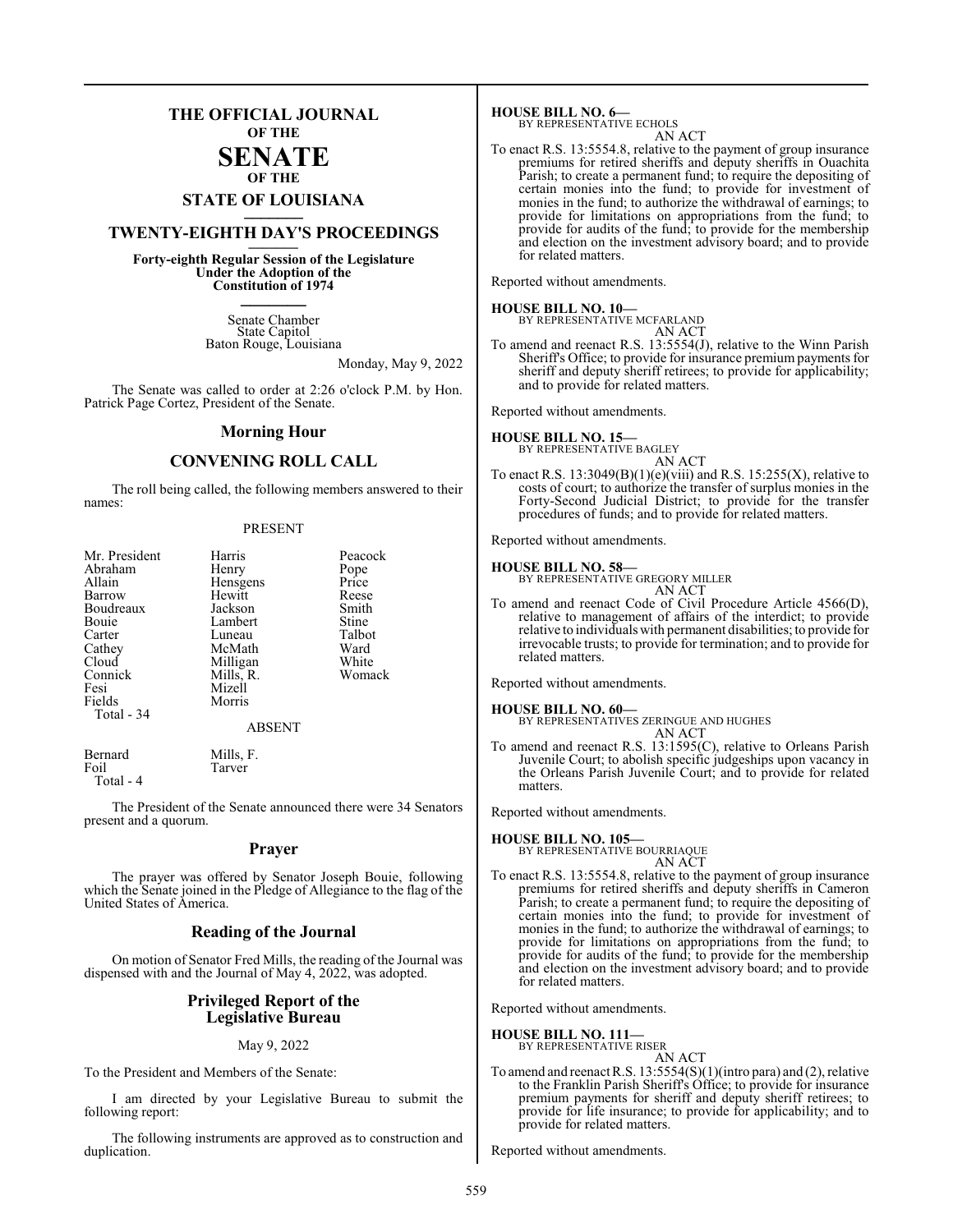### **Page 2 SENATE 28th DAY'S PROCEEDINGS**

May 9, 2022

## **HOUSE BILL NO. 134—** BY REPRESENTATIVE MARINO

AN ACT

To amend and reenact R.S. 14:67.3(C), relative to the crime of false statements and false or altered documents; to provide relative to the payment of restitution for the crime; and to provide for related matters.

Reported without amendments.

## **HOUSE BILL NO. 138—** BY REPRESENTATIVE WHEAT

AN ACT

To provide relative to Act No. 403 of the 2021 Regular Session ofthe Legislature of Louisiana, relative to tobacco products; to provide for the naming of a previous Act of the legislature; to provide for the naming of a certain Act addressing the use of tobacco products by minors; and to provide for related matters.

Reported without amendments.

#### **HOUSE BILL NO. 162—**

BY REPRESENTATIVE MARINO AN ACT

To amend and reenact Code of Criminal Procedure Article 983(H) and (I), to enact Code of Criminal Procedure Article 983(J) and (K), and to repeal Code of Criminal Procedure Article  $983(F)(4)$ , relative to expungement of records; to provide relative to the fees for expungement of a record; to provide for exemptions of fees in certain expungement cases; and to provide for related matters.

Reported without amendments.

## **HOUSE BILL NO. 164—** BY REPRESENTATIVE PRESSLY

AN ACT

To amend and reenact R.S. 13:850(A), relative to electronic filing and recording; to provide relative to electronic filing received at certain times; to provide for the acceptance at time of receipt; and to provide for related matters.

Reported without amendments.

**HOUSE BILL NO. 172—** BY REPRESENTATIVE GREGORY MILLER AN ACT

To amend and reenact R.S. 9:2061, relative to revocable trusts; to provide for the duties of the trustee to the settlor; and to provide for related matters.

Reported without amendments.

## **HOUSE BILL NO. 184—** BY REPRESENTATIVE GREGORY MILLER

AN ACT To amend and reenact Code of Civil Procedure Articles 154(B) and 4862 and to enact Code of Civil Procedure Article 158(C), relative to the recusal of judges; to provide for time limitations; to provide for the denial of motions to recuse; and to provide for related matters.

Reported without amendments.

#### **HOUSE BILL NO. 200—**

BY REPRESENTATIVE BROWN

AN ACT

To amend and reenact Code of Criminal Procedure Article 833(B), relative to the presence of the defendant; to provide relative to the presence of the defendant in misdemeanor prosecutions; to require the court to allow a plea of not guilty by the filing of a sworn affidavit in advance of the scheduled arraignment date; and to provide for related matters.

Reported without amendments.

**HOUSE BILL NO. 225—** BY REPRESENTATIVE GREGORY MILLER AN ACT

To repeal Civil Code Articles 897 and 898, relative to successions; to repeal the ascendant's right to inherit immovables donated to a descendant; and to provide for related matters.

Reported without amendments.

#### **HOUSE BILL NO. 247—**

BY REPRESENTATIVE MAGEE AN ACT

To amend and reenact the heading of Title XXII of the Code of Criminal Procedure, the heading of Chapter 1 of Title XXII of the Code of Criminal Procedure, Code of Criminal Procedure Articles 671 through 676, 678, and 679, the heading of Chapter 3 of Title XXII of the Code of Criminal Procedure, and Code of Criminal Procedure Article 684, and to repeal Code of Criminal Procedure Article 677, relative to the recusal of judges; to provide for the grounds for recusal; to provide for recusal on the motion of the court; to provide for authority of judges; to provide for the procedure for recusal; to provide for the selection of a judge to try the motion to recuse; to provide for the selection of a judge after recusal; to provide for the recusal of an ad hoc judge, appellate judge, and supreme court justice; to provide for review of recusal rulings; and to provide for related matters.

Reported without amendments.

#### **HOUSE BILL NO. 309—**

BY REPRESENTATIVE JENKINS AN ACT

To amend and reenact Code of Civil Procedure Article 3434(C)(1), relative to the delivery of property subject to a small succession; to provide for recordation of a death certificate; and to provide for related matters.

Reported without amendments.

**HOUSE BILL NO. 322—** BY REPRESENTATIVE MARINO

```
AN ACT
```
To enact R.S. 14:56(C), relative to offenses against property; to provide relative to damage to multiple properties; to provide relative to the aggregate amount of damages; and to provide for related matters.

Reported without amendments.

### **HOUSE BILL NO. 378—**

BY REPRESENTATIVE MARINO

AN ACT To amend and reenact R.S. 40:964(Schedule II)(A)(1)(introductory paragraph) and to enact R.S. 40:964(Schedule I)(A)(80) through  $(99)$ ,  $(C)(66)$ ,  $(E)(12)$ , and  $(F)(29)$ , and  $(Schedule IV)(D)(15)$ , relative to the Uniform Controlled Dangerous Substances Law; to add certain substances to Schedules I and IV; to provide relative to substances of vegetable origin or chemical synthesis in Schedule II; and to provide for related matters.

Reported without amendments.

#### **HOUSE BILL NO. 443—**

BY REPRESENTATIVE MAGEE AN ACT

To amend and reenact Code of Criminal Procedure Article 875.1, relative to the financial obligations for criminal offenders; to provide relative to the payment of fines, fees, costs, restitution, and other monetary obligations related to an offender's conviction; to require the court to determine the offender's ability to pay the financial obligations imposed; to authorize the court to waive, modify, or create a payment plan for the offender's financial obligations; to provide relative to the recovery of uncollected monetary obligations at the end of a probation period; and to provide for related matters.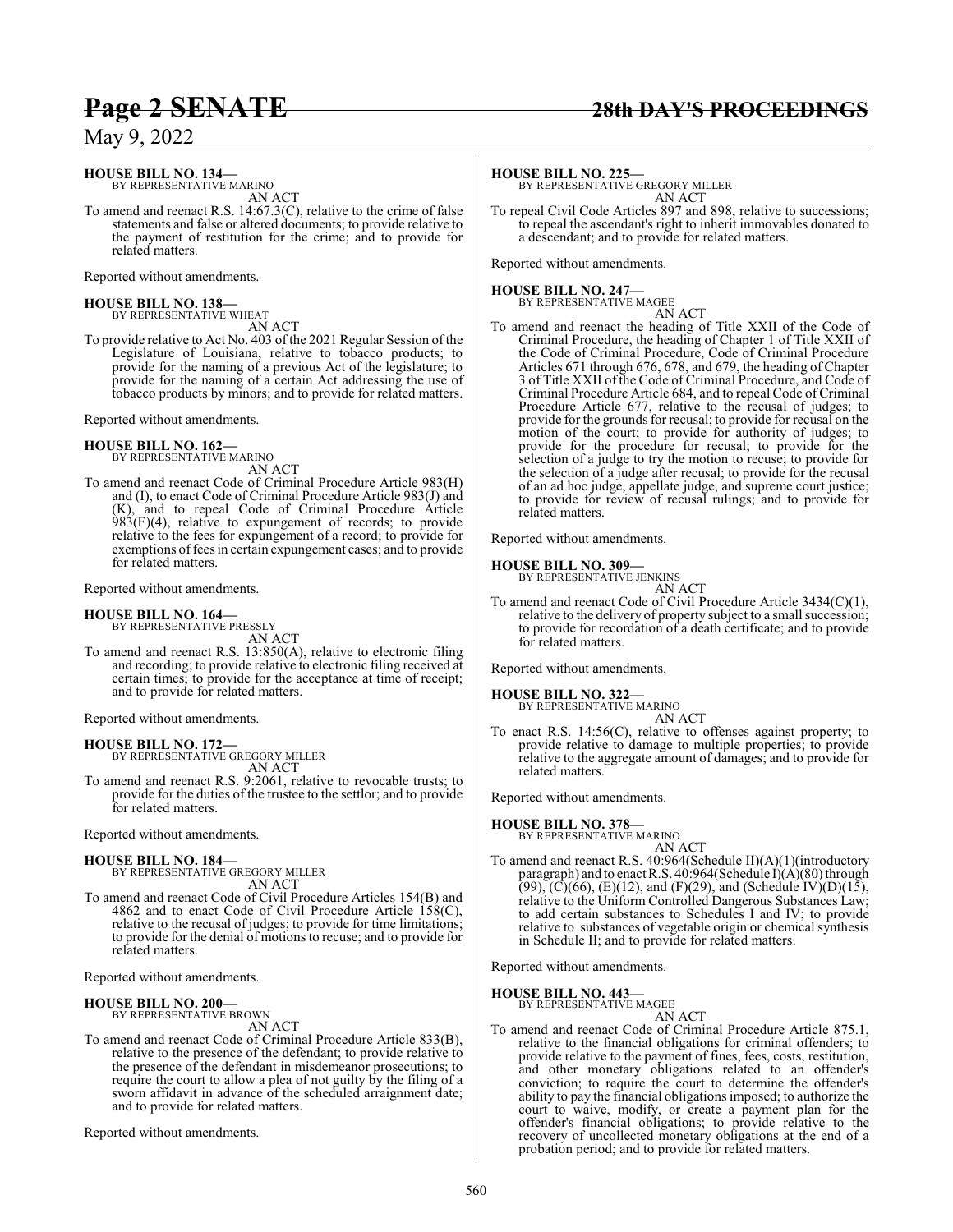## **28th DAY'S PROCEEDINGS Page 3 SENATE**

Reported without amendments.

**HOUSE BILL NO. 842—** BY REPRESENTATIVE MCMAHEN AN ACT

To enact R.S. 9:2800.28, relative to liability; to provide relative to veterinary professionals; to provide relative to animal abuse and reporting; to provide for immunity from civil liability or criminal prosecution; to provide relative to the release of confidential information; and to provide for related matters.

Reported without amendments.

### **HOUSE BILL NO. 1059— (Substitute for House Bill No. 500 by Representative Bacala)** BY REPRESENTATIVE BACALA

AN ACT

To enact Code of Criminal Procedure Article 313(E), relative to bail; to provide relative to a contradictory bail hearing prior to setting bail; to require a contradictory bail hearing prior to setting bail for certain persons; to require the court to order a contradictory hearing to be held within a certain period oftime; and to provide for related matters.

Reported without amendments.

Respectfully submitted, FRED MILLS Chairman

#### **Adoption of Legislative Bureau Report**

On motion of Senator Fred Mills, the Bills and Joint Resolutions were read by title and passed to a third reading.

#### **Introduction of Senate Resolutions**

#### **SENATE RESOLUTION NO. 109—**

BY SENATOR FIELDS

A RESOLUTION To commend the Ready Louisiana Coalition and to designate Tuesday, May 10, 2022, as Early Education Day at the state capitol.

The resolution was read by title and placed on the Calendar for a second reading.

#### **SENATE RESOLUTION NO. 110—** BY SENATOR POPE

A RESOLUTION

To commend and congratulate Jana Garrison Orillion on her induction into the Louisiana High School Sports Hall of Fame.

The resolution was read by title and placed on the Calendar for a second reading.

#### **SENATE RESOLUTION NO. 111—** BY SENATOR POPE

A RESOLUTION

To commend and congratulate Tasmin Olajuwon Mitchell on his induction into the Louisiana High School Sports Hall of Fame.

The resolution was read by title and placed on the Calendar for a second reading.

### **Introduction of Senate Concurrent Resolutions**

### **SENATE CONCURRENT RESOLUTION NO. 48—**

BY SENATOR FESI A CONCURRENT RESOLUTION

To recognize and celebrate the family-owned and operated Danos, LLC on the occasion of its seventy-fifth anniversary as a successful business.

# May 9, 2022

The resolution was read by title and placed on the Calendar for a second reading.

#### **SENATE CONCURRENT RESOLUTION NO. 49—** BY SENATOR FIELDS

A CONCURRENT RESOLUTION

To express the legislative intent with regard to the use of the term financial aid to exclude student loans and federal work study programs.

The resolution was read by title and placed on the Calendar for a second reading.

### **Senate Resolutions on Second Reading**

#### **SENATE RESOLUTION NO. 106—**

BY SENATORS BOUDREAUX, ABRAHAM, ALLAIN, BARROW, BOUIE,<br>CARTER, CATHEY, CLOUD, CONNICK, CORTEZ, FESI, FIELDS,<br>HARRIS, HENRY, HENSGENS, HEWITT, JACKSON, LAMBERT,<br>LUNEAU, MORNIS, PÉACOCK, POPE, PRICE, REÉSE, SMITH, STINE,<br>MZE A RESOLUTION

To commend Louisiana State University President William F. Tate IV on being elected to the prestigious American Academy of Arts and Sciences.

On motion of Senator Boudreaux the resolution was read by title and adopted.

#### **SENATE RESOLUTION NO. 108—** BY SENATOR BOUDREAUX

A RESOLUTION

To commend and congratulate Dr. Vincent G. June on being selected as the sixth chancellor of South Louisiana Community College.

On motion of Senator Boudreaux the resolution was read by title and adopted.

#### **Senate Concurrent Resolutions on Second Reading**

## **SENATE CONCURRENT RESOLUTION NO. 47—** BY SENATOR PEACOCK

A CONCURRENT RESOLUTION

To commend the Shreveport Shriners Hospital on the occasion of its one hundredth year anniversary as the first Shriners Hospital in the world.

The concurrent resolution was read by title. Senator Peacock moved to adopt the Senate Concurrent Resolution.

### **ROLL CALL**

The roll was called with the following result:

#### YEAS

| Mr. President | Harris    | Morris  |
|---------------|-----------|---------|
|               |           |         |
| Abraham       | Henry     | Peacock |
| Allain        | Hensgens  | Pope    |
| Barrow        | Hewitt    | Price   |
| Boudreaux     | Jackson   | Reese   |
| Bouie         | Lambert   | Smith   |
| Carter        | Luneau    | Stine   |
| Cathey        | McMath    | Talbot  |
| Cloud         | Milligan  | Tarver  |
| Connick       | Mills, F. | Ward    |
| Fesi          | Mills, R. | White   |
| Fields        | Mizell    | Womack  |
| Total - 36    |           |         |
|               |           |         |

**NAYS** 

Total - 0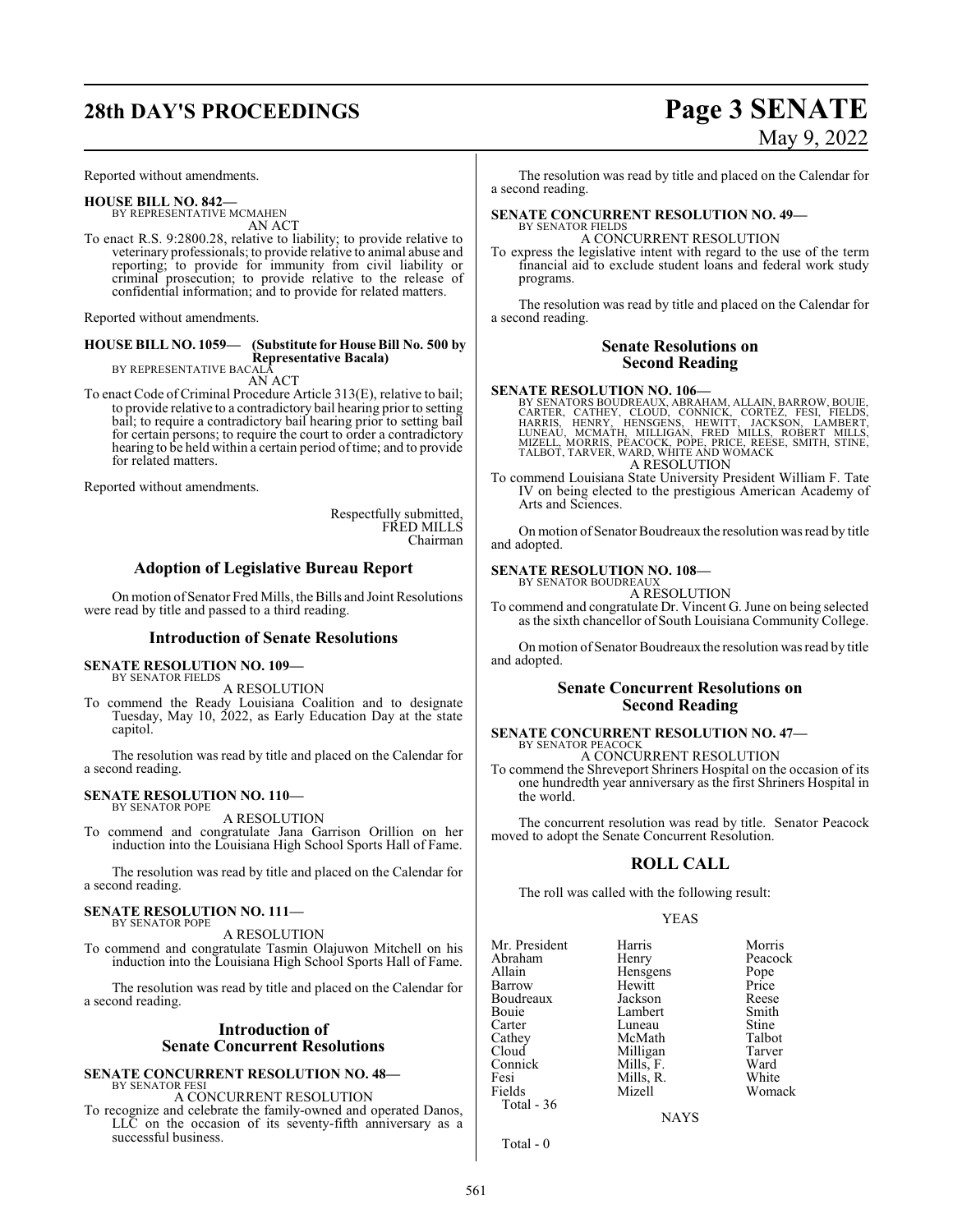#### ABSENT

Bernard Foil Total - 2

The Chair declared the Senate adopted the Senate Concurrent Resolution and ordered it sent to the House.

#### **Message from the House**

#### **ASKING CONCURRENCE IN HOUSE BILLS AND JOINT RESOLUTIONS**

May 9, 2022

To the Honorable President and Members of the Senate:

I am directed to inform your honorable body that the House of Representatives has finally passed and asks your concurrence in the following House Bills and Joint Resolutions:

| HB No. 47   | HB No. 195  | HB No. 214  |
|-------------|-------------|-------------|
| HB No. 244  | HB No. 269  | HB No. 364  |
| HB No. 384  | HB No. 452  | HB No. 516  |
| HB No. 532  | HB No. 598  | HB No. 746  |
| HB No. 820  | HB No. 831  | HB No. 423  |
| HB No. 628  | HB No. 709  | HB No. 103  |
| HB No. 567  | HB No. 668  | HB No. 736  |
| HB No. 826  | HB No. 901  | HB No. 971  |
| HB No. 1021 | HB No. 1032 | HB No. 1039 |
| HB No. 1052 | HB No. 1062 | HB No. 1060 |

Respectfully submitted, MICHELLE D. FONTENOT Clerk of the House of Representatives

#### **House Bills and Joint Resolutions on First Reading**

**HOUSE BILL NO. 47—** BY REPRESENTATIVE EDMONSTON

AN ACT To amend and reenact R.S. 17:170(E), relative to student immunization requirements; to require that any communication issued to students or their parents or guardians relative to immunization requirements include information relative to exemption from such requirements; to require schools to accept each written statement or dissent provided pursuant to such exemption; to provide that exemptions apply to those attending schools in addition to those seeking to enter schools; and to provide for related matters.

The bill was read by title and placed on the Calendar for a second reading.

#### **HOUSE BILL NO. 103—**

BY REPRESENTATIVE THOMAS

AN ACT

To enact Chapter 3-G of Title 15 of the Louisiana Revised Statutes of 1950, to be comprised of R.S. 15:563 through 563.5, relative to reporting requirements of persons convicted of production or manufacturing of methamphetamine; to provide for purposes and notification; to provide for definitions; to provide relative to the duty of offenders to notify law enforcement; to provide relative to the failure to register; to provide relative to the

duration of registration requirements; and to provide for related matters.

The bill was read by title and placed on the Calendar for a second reading.

#### **HOUSE BILL NO. 195—**

BY REPRESENTATIVES FREEMAN, BOYD, FREIBERG, HUGHES, LANDRY, MOORE, NEWELL, AND MARCELLE AN ACT

To enact R.S. 17:182 and 3996(B)(67), relative to students; to require public school governing authorities to provide free menstrual products for students; and to provide for related matters.

The bill was read by title and placed on the Calendar for a second reading.

#### **HOUSE BILL NO. 214—**

BY REPRESENTATIVE NELSON

AN ACT To enact R.S. 17:7.1(G), relative to teacher certification; to provide with respect to requirements for such certification; to provide for an effective date; and to provide for related matters.

The bill was read by title and placed on the Calendar for a second reading.

#### **HOUSE BILL NO. 244—**

BY REPRESENTATIVE MINCEY AN ACT

To enact R.S. 17:154.1(C) and 1945.3 and to repeal Subpart H of Part III of Chapter 1 of Title 17, comprised of R.S. 17:341 through 348, relative to public school calendars; to require public school governing authorities to determine school calendars; to provide relative to the powers and duties of the State Board of Elementary and Secondary Education and the state Department of Education with respect to school calendars; and to provide for related matters.

The bill was read by title and placed on the Calendar for a second reading.

#### **HOUSE BILL NO. 269—**

BY REPRESENTATIVES NELSON, ADAMS, AMEDEE, BEAULLIEU,<br>CARRIER, CREWS, DAVIS, DESHOTEL, DEVILLIER, DUBUISSON,<br>ECHOLS, EDMONDS, EDMONSTON, EMERSON, FISHER, FONTENOT,<br>FREEMAN, FREIBERG, GAROFALO, HARRIS, HILFERTY, HORTON,<br>HUGH STAGNI, THOMPSON, VILLIO, WHEAT, WHITE, WRIGHT, AND ZERINGUE

AN ACT To enact R.S. 17:24.11, relative to pupil progression; to prohibit the promotion of certain third graders with reading deficiencies to the fourth grade; to require certain instructional services for retained students; to provide exceptions for students who meet certain criteria; to require certain instructional services for students granted an exception; and to provide for related matters.

The bill was read by title and placed on the Calendar for a second reading.

#### **HOUSE BILL NO. 364—**

BY REPRESENTATIVES MCKNIGHT, AMEDEE, BISHOP, COUSSAN, DAVIS, IVEY, LACOMBE, CHARLES OWEN, AND PRESSLY AN ACT

To enact R.S. 17:3394, relative to the powers and duties of public postsecondary education management boards; to require a disciplinary hearing process for students and student organizations accused of committing non-academic offenses; and to provide for related matters.

The bill was read by title and placed on the Calendar for a second reading.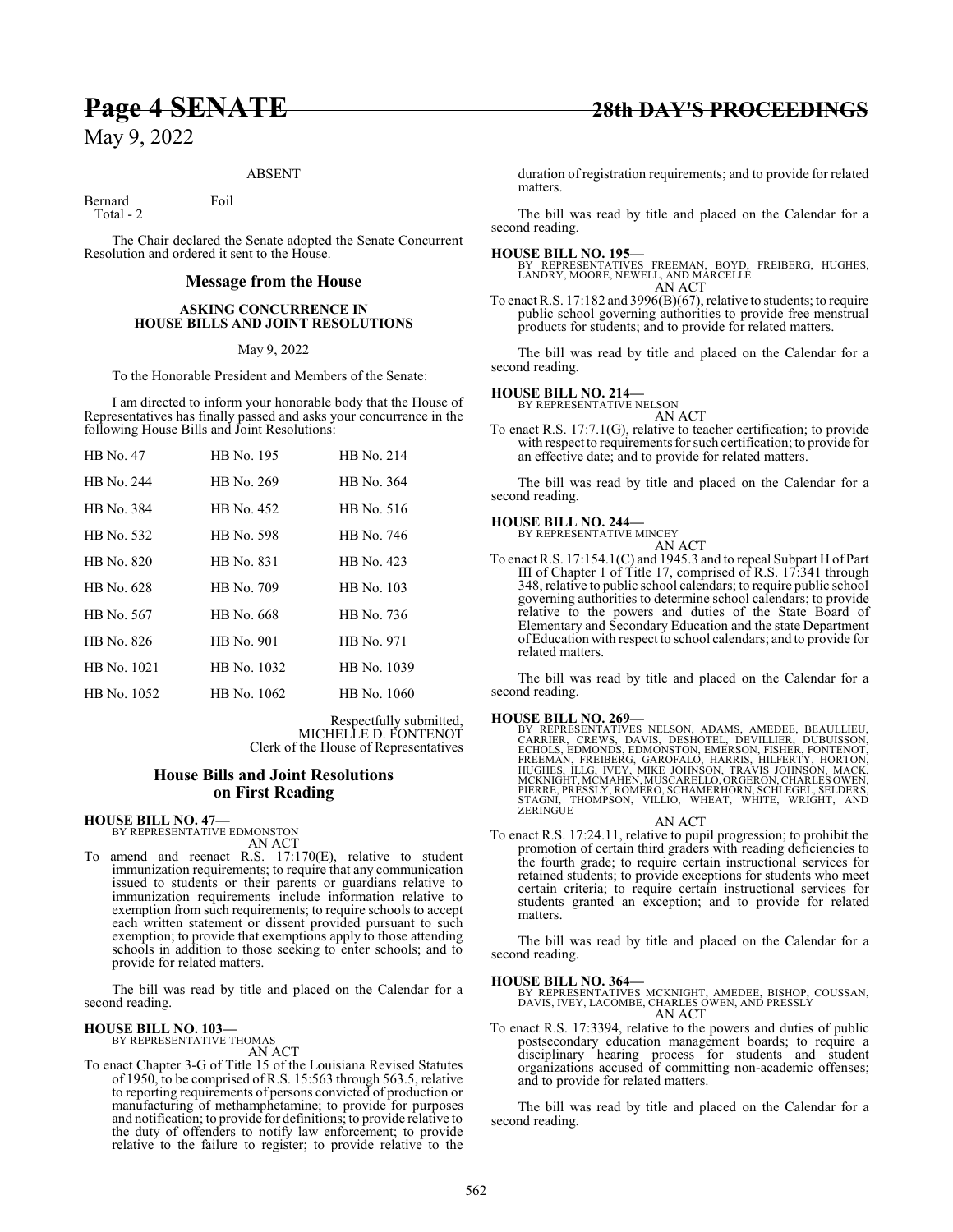## **28th DAY'S PROCEEDINGS Page 5 SENATE**

# May 9, 2022

#### **HOUSE BILL NO. 384—**

BY REPRESENTATIVE WHEAT AN ACT

To amend and reenact R.S.  $44:4.1(B)(26)$  and to enact R.S. 40:2193.6, relative to pediatric day health care facilities licensed by the Louisiana Department of Health; to require that such facilities install cameras at their licensed premises; to require such facilities to develop and disseminate policies concerning cameras installed at their premises; to provide requirements and limitations with respect to the location and placement of such cameras; to provide authorizations and restrictions with respect to video and audio recordings made by such cameras; to exempt such video and audio recordings from the provisions of the Public Records Law; to provide for an effective date; and to provide for related matters.

The bill was read by title and placed on the Calendar for a second reading.

#### **HOUSE BILL NO. 423—** BY REPRESENTATIVE MINCEY

AN ACT

To enact R.S. 17:2119 and 3996(B)(67), relative to voter registration; to require public school governing authorities to provide an opportunity for certain high school seniors to register to vote; to provide relative to methods forsuch registration; to prohibit the involvement of certain organizations; to provide for policies; and to provide for related matters.

The bill was read by title and placed on the Calendar for a second reading.

#### **HOUSE BILL NO. 452—**

BY REPRESENTATIVES FREIBERG, AMEDEE, BUTLER, DAVIS,<br>DEVILLIER,EMERSON,GAROFALO,IVEY,MCFARLAND,MCKNIGHT,<br>ROMERO,AND SCHLEGEL

AN ACT

To amend and reenact R.S. 17:236(A) and 416.13(D)(3)(f)(i) and (v) and to enact Chapter 43-C of Title 17 of the Louisiana Revised Statutes of 1950, to be comprised of R.S. 17:4037.1 through 4037.8, relative to elementary and secondary education; to provide relative to parental options under certain circumstances related to bullying in public schools; to create and provide for the administration of a program to provide state funding for the education of certain students who have been victims of bullying and who are not enrolled in public school; to provide relative to the eligibility of students, schools, and service providers participating in the program; to provide relative to program funds; to provide relative to the testing of students participating in the program; to require the state Department of Education to submit annual reports to the legislature relative to the program; to provide relative to rules; to provide relative to definitions; to provide for an effective date; and to provide for related matters.

The bill was read by title and placed on the Calendar for a second reading.

#### **HOUSE BILL NO. 516—**

BY REPRESENTATIVES LANDRY AND FREEMAN AN ACT

To enact R.S. 17:221.8 and 3996(B)(67), relative to students; to require the governing authority of each public high school to adopt policies relative to students who are pregnant or parenting; to provide that policies shall address attendance, breastfeeding, and child care; and to provide for related matters.

The bill was read by title and placed on the Calendar for a second reading.

#### **HOUSE BILL NO. 532—**

BY REPRESENTATIVES HUVAL AND GAROFALO AN ACT

To enact R.S. 22:36, relative to health insurance coverage for fire employees; to generally prohibit a health insurance issuer from refusing enrollment ofretired fire employees based solely on the status of retirement; to prohibit discrimination between active

and retired fire employees for purposes of insurance coverage; to provide for applicability; to provide for definitions; and to provide for related matters.

The bill was read by title and placed on the Calendar for a second reading.

**HOUSE BILL NO. 567—** BY REPRESENTATIVES BOYD, FREEMAN, LANDRY, AND SCHLEGEL AND SENATOR BARROW

AN ACT To enact R.S. 17:195.2, relative to school nutrition programs; to create a pilot program to be implemented in certain schools; to require the State Board of Elementary and SecondaryEducation and the Department of Agriculture and Forestry to collaborate relative to the pilot program; requires the state Department of Education to administer the pilot program; and to provide for related matters.

The bill was read by title and placed on the Calendar for a second reading.

#### **HOUSE BILL NO. 598—**

BY REPRESENTATIVE SELDERS

- AN ACT
- To amend and reenact R.S. 40:1730.33, relative to building codes and inspections; to provide for the applicability of building codes; to provide for determining the applicable codes; to expressly require the inspector to conduct inspections under the proper codes; to provide for the resolution of ambiguity in determining the applicable code; to provide for the scope of inspector authority; and to provide for related matters.

The bill was read by title and placed on the Calendar for a second reading.

## **HOUSE BILL NO. 628—** BY REPRESENTATIVE BRYANT

AN ACT

To amend and reenact R.S. 15:574.4(A)(2), relative to parole; to provide relative to parole eligibility; to provide that persons convicted of an offense that is both a crime of violence and a sex offense shall not be eligible for parole; to provide for prospective and retroactive application; and to provide for related matters.

The bill was read by title and placed on the Calendar for a second reading.

**HOUSE BILL NO. 668—** BY REPRESENTATIVES PHELPS, JORDAN, COX, AND LARVADAIN AN ACT

To amend and reenact R.S.  $6.652.2(A)(2)$  and  $656(A)(1)(c)$ , relative to credit unions; to allow credit unions to use private insurance to secure investments; to allow credit unions to use private insurance to secure loans; and to provide for related matters.

The bill was read by title and placed on the Calendar for a second reading.

#### **HOUSE BILL NO. 709—**

BY REPRESENTATIVE SELDERS AN ACT

To enact R.S. 40:2154(C), relative to behavioral health services; to provide relative to services of facilities, agencies, institutions, societies, corporations, partnerships, unincorporated associations, and groups licensed as behavioral health services providers by the Louisiana Department of Health; to authorize such providers to furnish services to clients and patients regardless of the location of those persons within the state; and to provide for related matters.

The bill was read by title and placed on the Calendar for a second reading.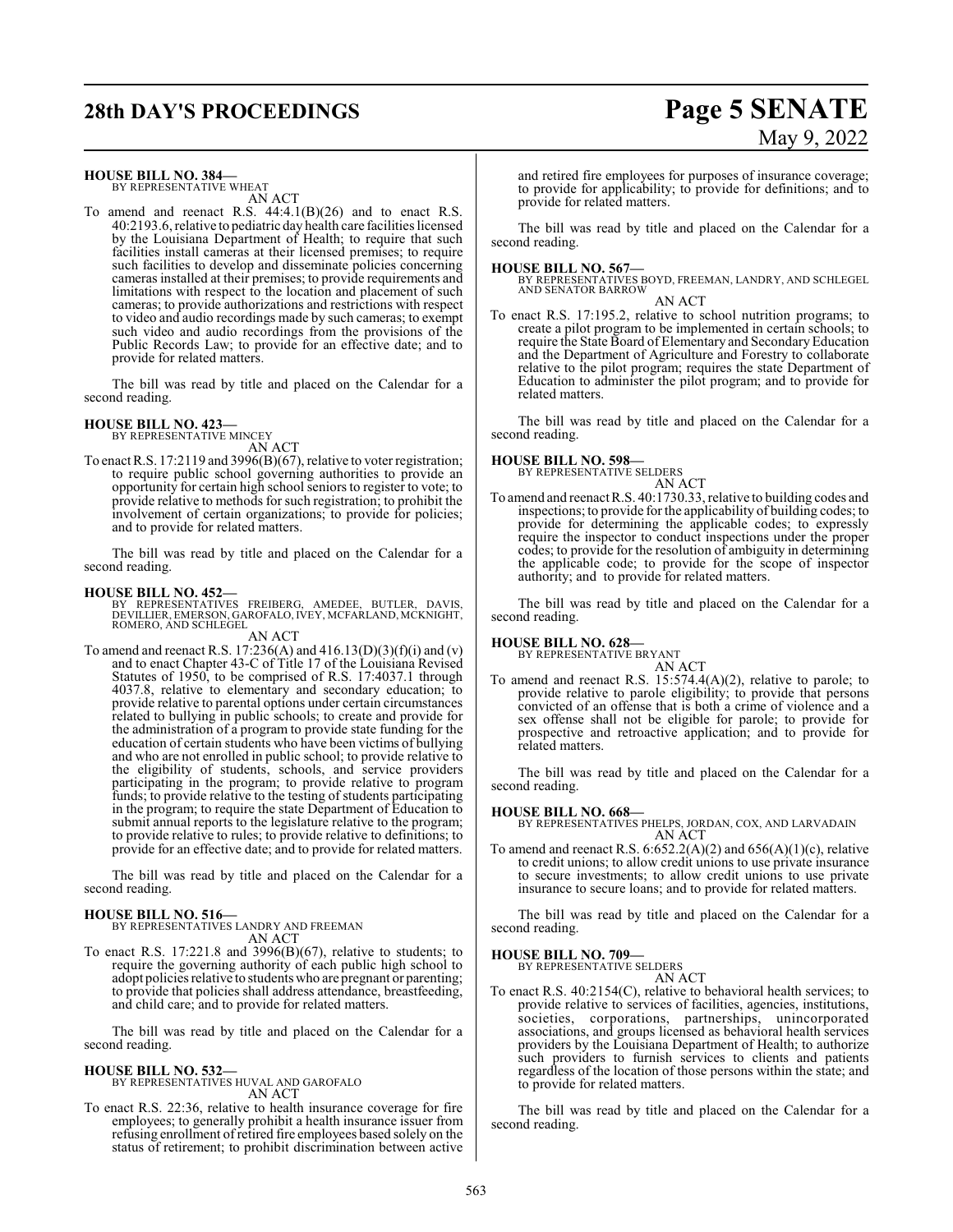### **HOUSE BILL NO. 736—** BY REPRESENTATIVE BEAULLIEU

AN ACT

To enact Chapter 31 of Title 17 of the Louisiana Revised Statutes of 1950, to be comprised of R.S. 17:3721 through 3726, relative to increasing the number of certified athletic trainers in rural areas; to establish the Athletic Trainer Professional Development Program; to provide with respect to the powers and duties of the state Department of Education; to provide funding for the program; to provide qualifications and restrictions for the program; to provide for an effective date; and to provide for related matters.

The bill was read by title and placed on the Calendar for a second reading.

**HOUSE BILL NO. 746—** BY REPRESENTATIVES DUPLESSIS, WILFORD CARTER, CORMIER, EDMONSTON, FISHER, FREEMAN, FREIBERG, GAINES, GREEN,<br>HUGHES, JEFFERSON, JENKINS, JORDAN, LAFLEUR, LANDRY,<br>LARVADAIN, LYONS, MARCELLE, MARINO, DUSTIN MILLER, NEWELL, SELDERS, AND WILLARD AN ACT

To enact R.S. 15:905(F), relative to juvenile institutions; to provide relative to solitary confinement in juvenile facilities; to provide relative to a definition; to provide relative to documentation; to provide relative to submission of reports; to provide relative to training; and to provide for related matters.

The bill was read by title and placed on the Calendar for a second reading.

#### **HOUSE BILL NO. 820—** BY REPRESENTATIVE VILLIO

AN ACT

To enact R.S. 14:230.1, relative to forfeiture; to provide for definitions; to provide relative to seizure and forfeiture; to provide relative to criminal offenses; to provide for exceptions; to provide for court proceedings; to provide relative to actions of law enforcement; to provide relative to court judgments; to provide for certain time periods; to provide relative to the applicability of remedies; to provide for the allocation of proceeds; and to provide for related matters.

The bill was read by title and placed on the Calendar for a second reading.

#### **HOUSE BILL NO. 826—**

BY REPRESENTATIVE BAGLEY AN ACT

To amend and reenact R.S. 40:1223.3(3) and to enact R.S. 37:3386.3(B)(3), relative to healthcare services delivered through telehealth; to provide for powers and duties of the Addictive Disorder Regulatory Authority; to provide relative to telehealth services delivered by certain professionals who are licensed, certified, or registered by the authority and other behavioral health providers; to authorize the promulgation of certain rules by the authority; to revise the definition of "healthcare provider" within the Louisiana Telehealth Access Act; and to provide for related matters.

The bill was read by title and placed on the Calendar for a second reading.

#### **HOUSE BILL NO. 831—** BY REPRESENTATIVE FIRMENT

AN ACT

To enact R.S. 22:1338, relative to additional living expense coverage for homeowner's insurance; to provide for an advance payment in the event of a total loss; to provide for payment after the advance period; and to provide for related matters.

The bill was read by title and placed on the Calendar for a second reading.

**HOUSE BILL NO. 901—** BY REPRESENTATIVES WRIGHT, NELSON, HOLLIS, AND FRIEMAN AN ACT

To enact R.S. 48:1107, relative to the Greater New Orleans Expressway Commission's Causeway Police Department; to remove certain requirements of the Causeway Police Department and its officers; and to provide for related matters.

The bill was read by title and placed on the Calendar for a second reading.

#### **HOUSE BILL NO. 971—**

BY REPRESENTATIVE ROMERO

AN ACT To amend and reenact R.S. 37:2150.1(introductory paragraph), (7), and (8), 2171.2(B), 2175.1(A)(introductory paragraph), (2), and (7), (B), and  $(D)(1)$  and  $(2)$ , 2175.2(A),  $(D)(introducing$ paragraph) and (3), and (D), 2175.3(A)(2), (3), (6), (7), and (10),  $2175.4(B)$  and (C),  $2175.5(A)(5)$ , and  $2175.6$ , relative to home improvement contracting; to provide for the definition of "home improvement contracting"; to provide for the definition of "home improvement registrant"; to change references to "home improvement contractor" found in Title 37 of the Louisiana Revised Statues of 1950 to "home improvement registrant"; to provide for an upper and lower threshold on the value of projects that qualify as home improvement contracting; to reduce the threshold on the value of projects that require a home improvement registrant to obtain a residential building contractor's license; and to provide for related matters.

The bill was read by title and placed on the Calendar for a second reading.

#### **HOUSE BILL NO. 1021—**

BY REPRESENTATIVES MCFARLAND, DEVILLIER, EDMONDS, FRIEMAN, GAROFALO, HARRIS, AND ROMERO AN ACT

To amend and reenact R.S.  $11:710(F)(1)$  and  $(G)$  and R.S. 11:710.1(A) (introductory paragraph) and to enact R.S. 11:710(H), 710.1(F), and 710.2, relative to critical teacher shortages; to provide for employment of retirees of the Teachers' Retirement System of Louisiana; to allow a retiree to return to work without suspension or reduction of benefit in certain circumstances; to provide for application; to provide for determinations and reporting; to provide for an effective date; and to provide for related matters.

The bill was read by title and placed on the Calendar for a second reading.

### **HOUSE BILL NO. 1032—**

BY REPRESENTATIVE ZERINGUE AN ACT

To enact R.S. 48:461.26(E)(3), relative to outdoor advertising; to provide an exception to outdoor advertisement for an institution of postsecondary education, an institution of higher education, or a foundation affiliated with the institution; and to provide for related matters.

The bill was read by title and placed on the Calendar for a second reading.

#### **HOUSE BILL NO. 1039—**

BY REPRESENTATIVES MCKNIGHT AND DAVIS AN ACT

To amend and reenact R.S. 40:1664.9(J) through (N) and to enact R.S. 40:1664.9(O), relative to life safetyand property protection systems; to provide for the electronic tagging of such systems using a Quick Response code decal or hanging tag; to provide for collecting a fee to obtain a Quick Response code decal or hanging tag; to provide for effectiveness; and to provide for related matters.

The bill was read by title and placed on the Calendar for a second reading.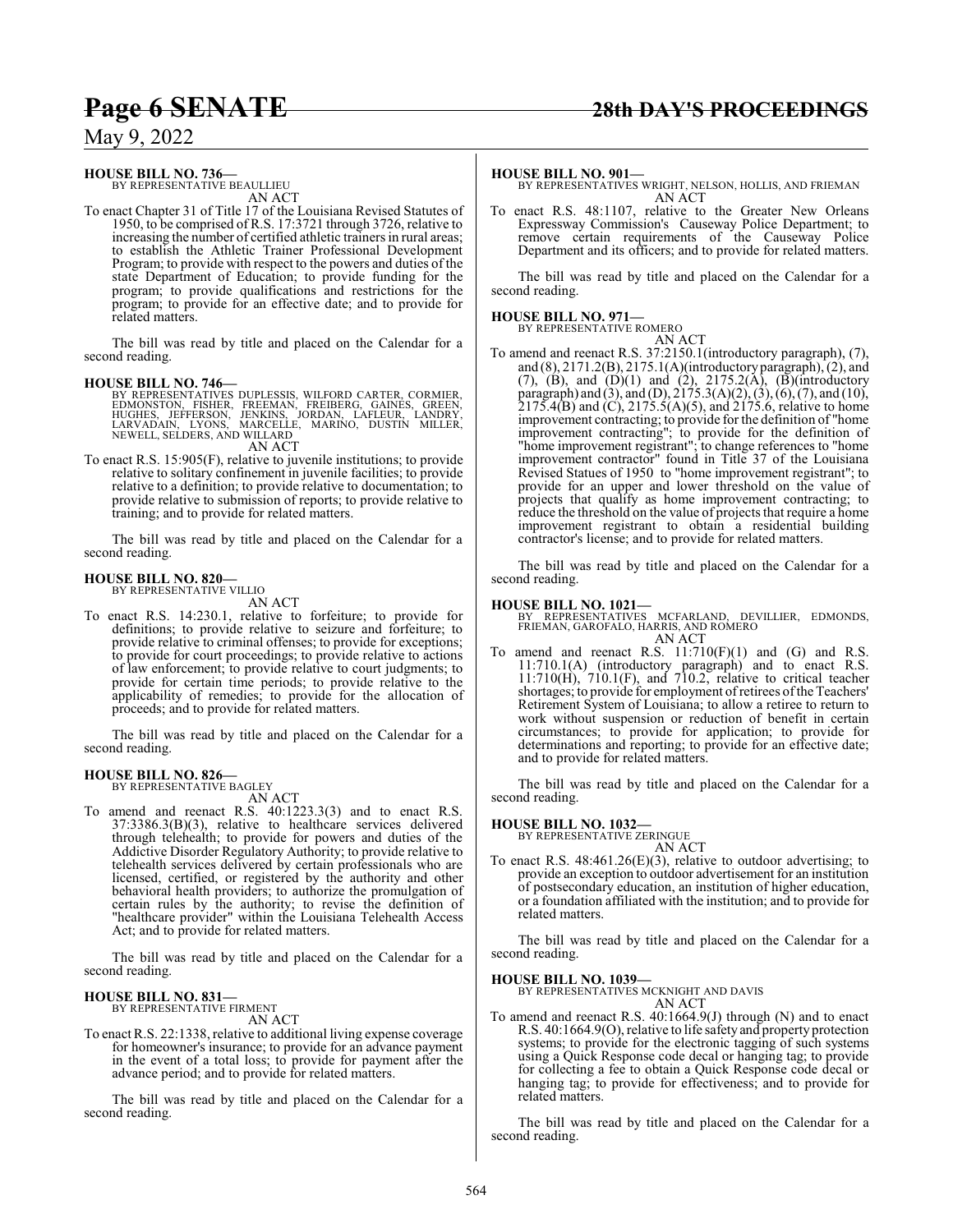## **28th DAY'S PROCEEDINGS Page 7 SENATE**

# May 9, 2022

#### **HOUSE BILL NO. 1052—**

BY REPRESENTATIVE LANDRY AN ACT

To enact R.S. 29:726.7, relative to the Hazard Mitigation Revolving Loan Fund; to establish the Hazard Mitigation Revolving Loan Fund; to provide for the administration of the fund; to provide for deposits, interest, and unexpended monies in the fund; to provide definitions; to specify how funds may be disbursed and for what types of activity; to provide for annual reporting and audits; to provide relative to repayment of loans and waiver in certain circumstances; and to provide for related matters.

The bill was read by title and placed on the Calendar for a second reading.

#### **HOUSE BILL NO. 1060— (Substitute for House Bill No. 338 by Representative Coussan)**

BY REPRESENTATIVE COUSSAN AN ACT

To amend and reenact R.S. 56:302.9(A)(1) and (3), relative to charter boat fishing licenses; to remove state requirement for a valid United States Coast Guard captain's license for freshwater charter boat fishing guides; and to provide for related matters.

The bill was read by title and placed on the Calendar for a second reading.

## **HOUSE BILL NO. 1062— (Substitute for House Bill No. 597**

**Representative Freeman)**<br>
BY REPRESENTATIVES FREEMAN, BEAULLIEU, COUSSAN,<br>
DUPLESSIS, EDMONSTON, EMERSON, FRIEMAN, GLOVER, HARRIS,<br>
HORTON, JEFFERSON, JENKINS, TRAVIS JOHNSON, LAFLEUR,<br>
LARVADAIN, LYONS, GREGORY MILLER, N

To amend and reenact R.S. 37:43 and to enact R.S. 49:953(C)(3) and 963(F) and (G), relative to occupational licensing; to allow an interested person to request review of a regulation issued by an occupational licensing board; to provide definitions; to allowfor petition; to provide for procedure; to provide for judicial review; and to provide for related matters.

The bill was read by title and placed on the Calendar for a second reading.

#### **House Bills and Joint Resolutions on Second Reading**

#### **HOUSE BILL NO. 55—**

BY REPRESENTATIVE BUTLER

AN ACT

To amend and reenact R.S. 40:1250.31(A)(1), relative to the medical assistance program of this state known as Medicaid; to provide for Medicaid coverage of dental care for certain persons with developmental or intellectual disabilities; to extend Medicaid coverage for dental care to certain Medicaid enrollees who reside in intermediate care facilities for people with developmental disabilities; to provide for an effective date; and to provide for related matters.

The bill was read by title and referred by the President to the Committee on Health and Welfare.

### **HOUSE BILL NO. 65—**

BY REPRESENTATIVE ZERINGUE AN ACT

To enact R.S. 13:82.1, relative to judicial budget reports; to provide for a uniform budget document; to provide for an annual report; to provide for a submission deadline; to provide for the publication of an annual report; and to provide for related matters.

The bill was read by title and referred by the President to the Committee on Finance.

#### **HOUSE BILL NO. 80—**

BY REPRESENTATIVE EDMONDS AN ACT

To enact R.S.  $39:34(F)$  and  $54(E)$ , relative to the expenditure of state funds; to limit recommended appropriations from state general fund revenue-direct in the executive budget; to limit appropriations from state general fund revenue-direct by the legislature; and to provide for related matters.

The bill was read by title and referred by the President to the Committee on Finance.

#### **HOUSE BILL NO. 90—**

BY REPRESENTATIVES MARCELLE, ADAMS, BAGLEY, COX,<br>FREIBERG, TRAVIS JOHNSON, LANDRY, LARVADAIN, DUSTIN<br>MILLER,NEWELL,AND SELDERS AND SENATOR BARROW AN ACT

To amend and reenact R.S.  $36:251(C)(1)$  and to enact R.S.  $36:258(E)$ and Part I-B of Chapter 11 of Title 40 of the Louisiana Revised Statutes of 1950, to be comprised of R.S. 40:2031 and 2032, relative to the composition of the Louisiana Department of Health; to create within the department an office on women's health; to provide for the purposes, duties, and functions of the office; and to provide for related matters.

The bill was read by title and referred by the President to the Committee on Health and Welfare.

#### **HOUSE BILL NO. 136—**

BY REPRESENTATIVES MARINO, BRASS, FREEMAN, HILFERTY, JEFFERSON, CHARLES OWEN, PRESSLY, AND SCHLEGEL AN ACT

To amend and reenact R.S. 17:7.2(D) and to enact R.S. 17:7.2(A)(7), relative to teacher education programs; to require that such programs include dyslexia education; to provide relative to the powers and duties of the State Board of Elementary and Secondary Education; to provide for applicability; and to provide for related matters.

The bill was read by title and referred by the President to the Committee on Education.

#### **HOUSE BILL NO. 150—**

BY REPRESENTATIVE ST. BLANC AN ACT

To amend and reenact R.S. 34:322.1(C) and (E) and 2472(B), relative to the Morgan City Harbor and Terminal District and certain port commissions; to extend the length of the term of commissioners; to provide for the domicile and regular meeting place of certain port commissions; and to provide for related matters.

The bill was read by title and referred by the President to the Committee on Transportation, Highways and Public Works.

#### **HOUSE BILL NO. 156—**

BY REPRESENTATIVE FREIBERG

AN ACT To amend and reenact R.S.  $15:587(A)(1)(j)(ii)$  and  $587.1(B)(1)(c)$ and R.S. 17:15(C) and to repeal R.S. 15:587.1(A)(2), relative to teacher certification; to require criminal background checks for those applying for an educator credential or teaching authorization; to require criminal background checks upon the renewal, advancement, or other modification of an existing certification or teaching authorization; to authorize the state Department of Education to charge a fee for such purposes; to provide for effectiveness; and to provide for related matters.

The bill was read by title and referred by the President to the Committee on Education.

#### **HOUSE BILL NO. 194—**

BY REPRESENTATIVES BUTLER AND WRIGHT AN ACT

To amend and reenact R.S. 17:236(A) and to enact Chapter 43-C of Title 17 of the Louisiana Revised Statutes of 1950, to be comprised of R.S. 17:4037.1 through 4037.7, relative to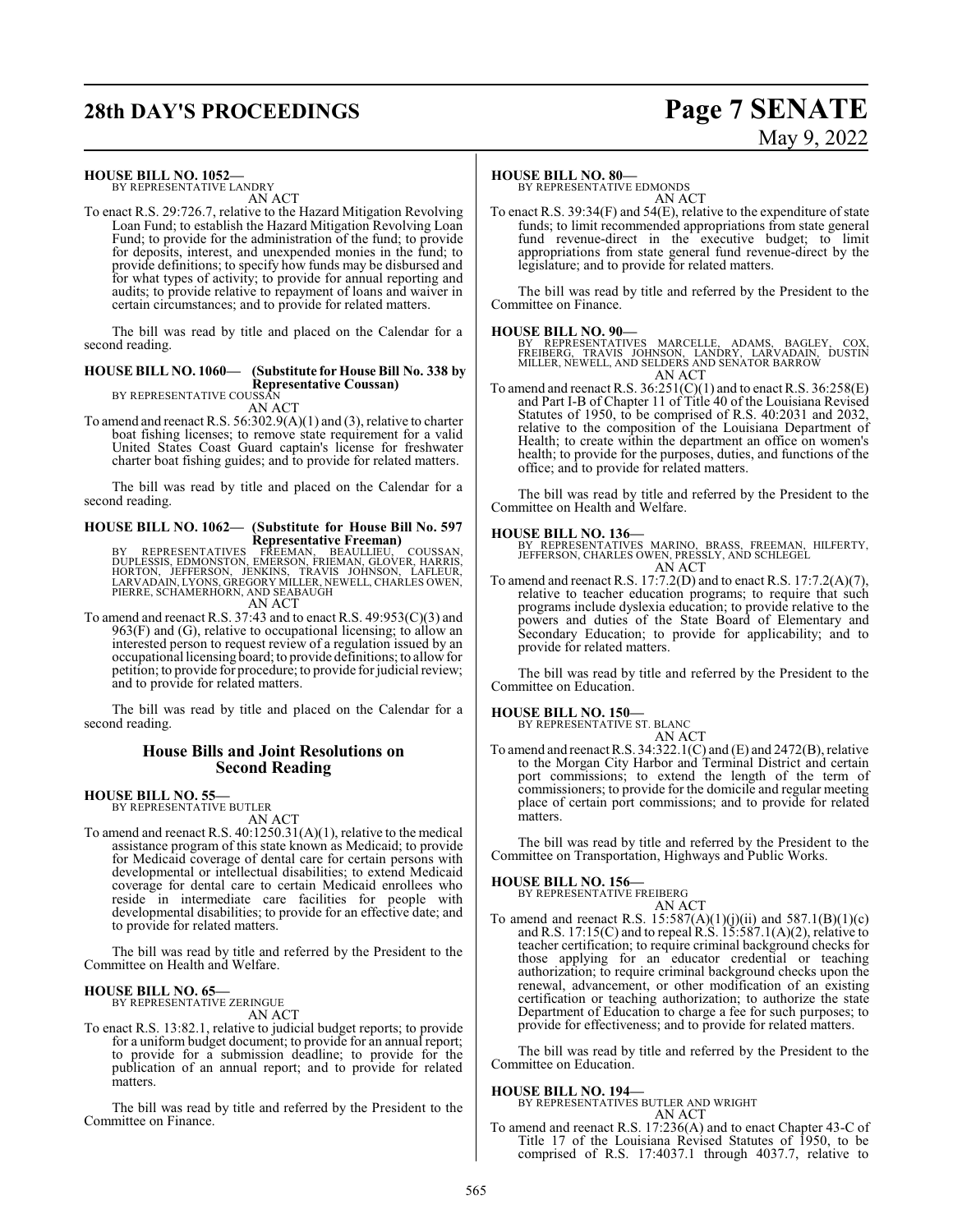elementary and secondary education; to create and provide for the administration of a program to provide state funding for the education of certain students with exceptionalities who are not enrolled in public school; to provide relative to the eligibility of students, schools, and service providers participating in the program; to provide relative to program funds; to provide relative to the testing of students participating in the program; to require the state Department of Education to submit annual reports to the legislature relative to the program; to provide relative to rules; to provide relative to definitions; to provide for an effective date; and to provide for related matters.

The bill was read by title and referred by the President to the Committee on Education.

#### **HOUSE BILL NO. 196—** BY REPRESENTATIVE NELSON

AN ACT

To enact R.S. 17:3138.10, relative to postsecondary education; to create the Stimulating More Advanced Research and Technology Program for the purpose of awarding grants to support research in science, technology, engineering, and mathematics at certain postsecondary education institutions; to provide for program administration by the Board of Regents; to specify the purposes for which grants are awarded; to create the Stimulating More Advanced Research and Technology Fund for the purpose of funding the program; to direct the state treasurer to deposit certain monies into the fund; to require the Board of Regents to report annually relative to the program; to require the Board of Regents to adopt rules relative to the program; and to provide for related matters.

The bill was read by title and referred by the President to the Committee on Education.

**HOUSE BILL NO. 223—** BY REPRESENTATIVES MARCELLE AND MARINO AN ACT

To amend and reenact R.S.  $13:5401(B)(1)(f)$ , (g), and (h) and to repeal R.S. 13:5401(B)(1)(d) and (i), relative to reentry courts; to provide for participation in workforce development sentencing programs; to provide for eligibility; to provide relative to certain exceptions; and to provide for related matters.

The bill was read by title and referred by the President to the Committee on Judiciary B.

## **HOUSE BILL NO. 250—** BY REPRESENTATIVE MAGEE

A JOINT RESOLUTION

Proposing to amend Article VII, Section 10.8(C)(3)(b) of the Constitution of Louisiana, relative to the Education Excellence Fund; to provide for appropriations from the Education Excellence Fund for École Pointe-au-Chien; to provide for submission of the proposed amendment to the electors; to provide for effectiveness; and to provide for related matters.

The bill was read by title and referred by the President to the Committee on Finance.

**HOUSE BILL NO. 300—** BY REPRESENTATIVES DEVILLIER, GOUDEAU, JORDAN, AND THOMAS

#### AN ACT

To amend and reenact R.S. 37:1368(C) and (D), 1371(A)(1), and 1380(A), and to enact R.S. 37:1368(K), relative to licensure for plumbers; to remove references to restricted licensure; to require issuance of licenses in certain circumstances; to provide criteria for issuance of certain licenses; to make technical changes; and to provide for related matters.

The bill was read by title and referred by the President to the Committee on Commerce, Consumer Protection, and International Affairs.

**HOUSE BILL NO. 329—** BY REPRESENTATIVE ZERINGUE AN ACT

To amend and reenact R.S. 47:1483(A), (C), and (D), relative to payment of judgments issued by the Board of Tax Appeals; to provide for the payment of certain claims approved by the board; to provide for requirements and limitations; to provide for an effective date; and to provide for related matters.

The bill was read by title and referred by the President to the Committee on Revenue and Fiscal Affairs.

**HOUSE BILL NO. 469—** BY REPRESENTATIVE TRAVIS JOHNSON AN ACT

To enact Chapter 33 of Title 25 of the Louisiana Revised Statutes of 1950, to be comprised of R.S. 25:1301 through 1306, relative to the "Delta Bike Trail Commission"; to create and provide with respect to the Delta Bike Trail Commission; to provide for the membership of the commission; to provide for the duties and responsibilities of the commission; and to provide for related matters.

The bill was read by title and referred by the President to the Committee on Transportation, Highways and Public Works.

#### **HOUSE BILL NO. 477—**

BY REPRESENTATIVES COUSSAN, BISHOP, GEYMANN, TRAVIS JOHNSON, CHARLES OWEN, ST. BLANC, AND ZERINGUE AN ACT

To amend and reenact R.S. 16:51(A)(1), (5), (7), (14), (15), (16), (18), (19), (21), (24), (29), (32), (36), and (37), relative to assistant district attorneys; to provide for additional assistant district attorneys for certain judicial districts; to provide for an effective date; and to provide for related matters.

The bill was read by title and referred by the President to the Committee on Judiciary B.

#### **HOUSE BILL NO. 555—**

BY REPRESENTATIVE CHARLES OWEN AN ACT

To enact R.S. 37:3611 and 3612, relative to occupational licensing; to provide definitions; to require certain boards to publish information relative to occupational licensing on their website; to require an annual update; and to provide for related matters.

The bill was read by title and referred by the President to the Committee on Commerce, Consumer Protection, and International Affairs.

#### **HOUSE BILL NO. 587—**

BY REPRESENTATIVES HILFERTY AND WILLARD AN ACT

To amend and reenact R.S. 38:330.12.1(C)(5) and (7), relative to the composition of the Lakefront Management Authority Board; to provide relative to the appointment of authority members; and to provide for related matters.

The bill was read by title and referred by the President to the Committee on Transportation, Highways and Public Works.

#### **HOUSE BILL NO. 588—**

BY REPRESENTATIVE LACOMBE AN ACT

To repeal R.S. 40:1046(K), relative to the termination date of the ability to grow, manufacture, and dispense marijuana for therapeutic use; to remove the termination date; and to provide for related matters.

The bill was read by title and referred by the President to the Committee on Health and Welfare.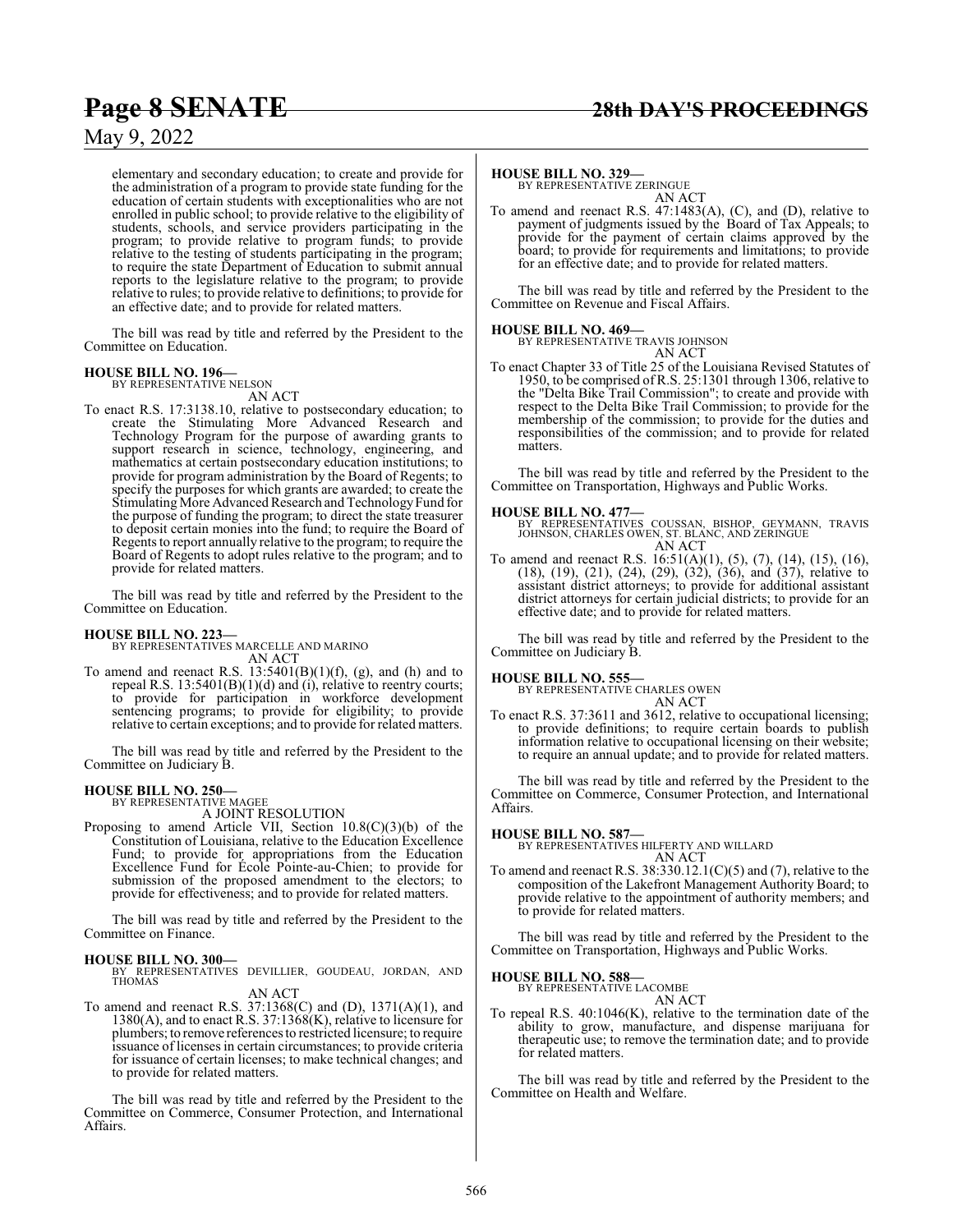## **28th DAY'S PROCEEDINGS Page 9 SENATE**

# May 9, 2022

#### **HOUSE BILL NO. 610—**

BY REPRESENTATIVE GREEN AN ACT

To enact Chapter 22 of Title 6 of the Louisiana Revised Statutes of 1950, to be comprised of R.S. 6:1401 through 1403, relative to student loans; to define terms; to prohibit student loan servicers from engaging in certain activities; to authorize student loan servicers to engage in certain activities; to provide for written inquiries; to provide for complaints; and to provide for related matters.

The bill was read by title and referred by the President to the Committee on Commerce, Consumer Protection, and International Affairs.

### **HOUSE BILL NO. 639—** BY REPRESENTATIVE PRESSLY

AN ACT To amend and reenact R.S. 37:33, 34 through 36, and 2950 and to repeal R.S. 37:32, relative to occupational licensing; to provide for the issuance of occupational licensing in conjunction with criminal history records; to provide for application requirements; to provide for recordkeeping; to provide for reporting; and to provide for related matters.

The bill was read by title and referred by the President to the Committee on Commerce, Consumer Protection, and International Affairs.

#### **HOUSE BILL NO. 724—**

BY REPRESENTATIVES BAGLEY, COX, DAVIS, FISHER, FONTENOT, GOUDEAU, HILFERTY, JENKINS, NEWELL, PRESSLY, ST.BLANC, AND THOMAS

#### AN ACT

To enact Chapter 15-B of Subtitle III of Title 39 of the Louisiana Revised Statutes of 1950, to be comprised of R.S. 39:1481 through 1489, relative to economic development; to provide for intent; to provide for definitions; to provide for an economic development program; to create a special treasury fund for economic development; to provide for qualified expenditures; to provide form requirements; to provide for deposit and allocation of funds; to provide relative to the powers and duties of the Department of Economic Development, the Department of Revenue, and the state treasurer; to provide relative to the promulgation of rules; to provide for procedure; to provide for cooperative endeavor agreements; to provide for application of law; and to provide for related matters.

The bill was read by title and referred by the President to the Committee on Finance.

### **HOUSE BILL NO. 773—** BY REPRESENTATIVE GLOVER

AN ACT

To authorize and provide for the transfer of certain state property; to authorize the transfer of certain state property in Caddo Parish; to provide for the property description; to provide for the reservation of mineral rights; to provide terms and conditions; to provide an effective date; and to provide for related matters.

The bill was read by title and referred by the President to the Committee on Natural Resources.

### **HOUSE BILL NO. 776—** BY REPRESENTATIVE GLOVER

AN ACT

To designate a portion of Interstate 49 in Shreveport, Louisiana, as "The Cooper Road Pioneers Memorial Interchange".

The bill was read by title and referred by the President to the Committee on Transportation, Highways and Public Works.

#### **HOUSE BILL NO. 852—**

BY REPRESENTATIVES SCHLEGEL, BRASS, FREEMAN, FREIBERG, HARRIS, HUGHES, JEFFERSON, MCKNIGHT, PRESSLY, AND TARVER AN ACT

To enact Part IV of Chapter 43 of Title 17 of the Louisiana Revised Statutes of 1950, comprised of R.S. 17:4033.1, relative to providing books and reading materials for certain public school students; to establish the Reading Enrichment and Academic Deliverables Program; to provide for student eligibility, program administration, and funding; and to provide for related matters.

The bill was read by title and referred by the President to the Committee on Education.

**HOUSE BILL NO. 860—** BY REPRESENTATIVES MCFARLAND, DESHOTEL, AND DUSTIN MILLER AN ACT

To amend and reenact R.S. 48:77(C)(introductory paragraph) and (D) and to enact R.S. 48:77(F), relative to the use of certain monies in the Transportation Trust Fund; to provide for the utilization of monies deposited in the subfund; to provide relative to securing federal funding for transportation; to decrease monies utilized for mega projects; to increase monies utilized for preservation projects; and to provide for related matters.

The bill was read by title and referred by the President to the Committee on Finance.

#### **HOUSE BILL NO. 869—**



To designate a portion of United States Highway 90 in Jefferson Davis Parish as the "Winston Guillory Memorial Highway"; to designate a portion of Louisiana Highway 14 in Jefferson Davis Parish as the "Marion "Butch" Fox Memorial Highway"; to designate a portion of Louisiana Highway 21 in Washington Parish as the "Lt. Brian Anthony Nichols "Lt. Nic" Memorial Highway"; and to provide for related matters.

The bill was read by title and referred by the President to the Committee on Transportation, Highways and Public Works.

**HOUSE BILL NO. 887—** BY REPRESENTATIVE ROBBY CARTER AN ACT

To amend and reenact Civil Code Articles 2315.1(D) and 2315.2(D), relative to wrongful death and survival actions; to provide for actions brought by a child given in adoption; to provide for actions brought by a sibling given in adoption; and to provide for related matters.

The bill was read by title and referred by the President to the Committee on Judiciary A.

#### **HOUSE BILL NO. 889—**

BY REPRESENTATIVES MAGEE, DUBUISSON, EDMONDS, FARNUM, GAROFALO, GLOVER, LANDRY, LYONS, MARCELLE, AND STAGNI AN ACT

To enact Chapter 5-G of Title 25 of the Louisiana Revised Statues of 1950, to be comprised of R.S. 25:380.41 through 45, and R.S. 36:209(C)(5), relative to museums; to establish the Dew Drop-America's Rock and Roll Museum as a facility within Orleans Parish; to place the museum within the Department of Culture, Recreation and Tourism; to provide for an effective date; and to provide for related matters.

The bill was read by title and referred by the President to the Committee on Education.

#### **HOUSE BILL NO. 895—**

BY REPRESENTATIVES MAGEE AND LANDRY

#### AN ACT

To enact Chapter 17-E of Title 25 of the Louisiana Revised Statutes of 1950, to be comprised of R.S. 25:850.21, relative to Orleans Parish; to create the LaSalle Cultural Corridor District; to provide relative to the boundaries, purpose, governance, and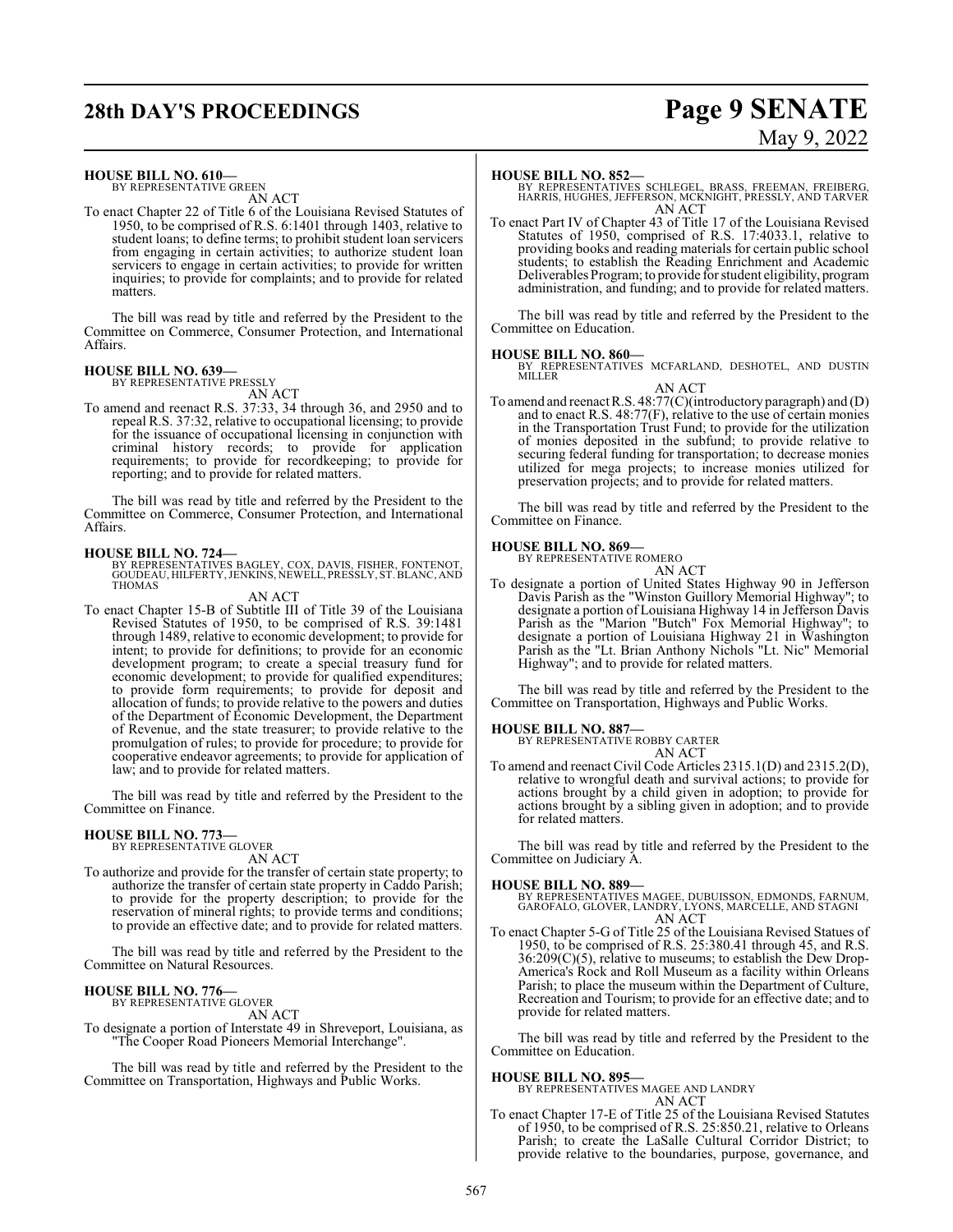powers and duties of the district; and to provide for related matters.

The bill was read by title and referred by the President to the Committee on Local and Municipal Affairs.

#### **HOUSE BILL NO. 896—**

BY REPRESENTATIVE MCFARLAND AN ACT

To amend and reenact R.S. 9:2800.27(G), relative to recoverable past medical expenses; to provide for exemptions; to provide for prospective application; and to provide for related matters.

The bill was read by title and referred by the President to the Committee on Judiciary A.

#### **HOUSE BILL NO. 898—**

BY REPRESENTATIVE DEVILLIER AN ACT

To enact R.S. 33:1377, relative to parishes and municipalities; to provide relative to the powers of parishes and municipalities with respect to the use and storage of liquefied petroleum gas; to prohibit parishes and municipalities from enacting certain ordinances relative to permit applications; and to provide for related matters.

The bill was read by title and referred by the President to the Committee on Local and Municipal Affairs.

## **HOUSE BILL NO. 902—** BY REPRESENTATIVE VILLIO

AN ACT

To enact R.S. 49:160.2, relative to state symbols; to provide for the official state steam locomotive; to provide relative to the 2-8-2 Mikado class of steam locomotives; and to provide for related matters.

The bill was read by title and referred by the President to the Committee on Senate and Governmental Affairs.

#### **HOUSE BILL NO. 923—**

BY REPRESENTATIVE MCKNIGHT

AN ACT To amend and reenact R.S. 9:2796(A), relative to the limitation of liability for loss connected to Mardi Gras parades; to provide for liability associated with motordrawn floats and other vehicles; to provide a limitation of liability for certain contractors and members of certain krewes and organizations; and to provide for related matters.

The bill was read by title and referred by the President to the Committee on Judiciary A.

#### **HOUSE BILL NO. 953—**

BY REPRESENTATIVE SEABAUGH AN ACT

To amend and reenact R.S. 13:5233, relative to the Preservation of Religious Freedom Act; to provide relative to the free exercise of religion; to provide for protection for places of worship; to prohibit certain restrictions against places of worship; and to provide for related matters.

The bill was read by title and referred by the President to the Committee on Judiciary A.

## **HOUSE BILL NO. 967—** BY REPRESENTATIVE SEABAUGH

AN ACT

To amend and reenact R.S. 22:1272, relative to liability limits; to prohibit the reduction of policy limits based on expenses of defense; to provide for waivers; to provide for which expenses qualify as expenses of defense; to provide for an effective date; and to provide for related matters.

The bill was read by title and referred by the President to the Committee on Insurance.

### **HOUSE BILL NO. 1007—** BY REPRESENTATIVE PHELPS

AN ACT

To amend and reenact R.S.  $47:2121(C)(1)$  and (3) and to enact R.S. 47:2158.1 and 2231.1 and Code of Civil Procedure Article 4736, relative to tax sale property; to provide relative to certain persons residing in tax sale property; to provide relative to the rights of owners of tax sale property; to provide for the right of possession and occupancy; to prohibit evictions of certain persons under certain circumstances; to prohibit the taking of possession of tax sale property under certain circumstances; to prohibit the charging of rental or lease payments under certain circumstances; to prohibit certain actions on tax sale property under certain circumstances; to provide for exceptions; and to provide for related matters.

The bill was read by title and referred by the President to the Committee on Revenue and Fiscal Affairs.

#### **HOUSE BILL NO. 1040—**

BY REPRESENTATIVES LACOMBE, DAVIS, FISHER, FONTENOT, GOUDEAU, MCKNIGHT, MIGUEZ, NEWELL, PRESSLY, AND THOMAS AN ACT

To enact Chapter 20 of Title 51 of the Louisiana Revised Statutes of 1950, to be comprised of R.S. 51:1751 through 1754, relative to payment processors; to provide definitions; to prohibit discrimination; to provide for a violation; to provide for an unfair trade practice; to exempt certain entities from the application of unfair trade practices law; to provide for enforcement by the commissioner of the office of financial institutions in certain situations; to provide for unauthorized or illegal acts; and to provide for related matters.

The bill was read by title and referred by the President to the Committee on Commerce, Consumer Protection, and International Affairs.

#### **HOUSE BILL NO. 1061— (Substitute for House Bill No. 520 by Representative Hughes)** BY REPRESENTATIVE HUGHES

AN ACT

To amend and reenact R.S. 40:1216.1(G) and to enact R.S. 40:1216.1(A)(10), relative to procedures for victims ofsexuallyoriented criminal offenses; to provide for emergency contraception; to provide for informational materials relating to emergency contraception; to provide for definitions; to provide for an effective date; and to provide for related matters.

The bill was read by title and referred by the President to the Committee on Health and Welfare.

### **House Concurrent Resolutions on Second Reading**

### **HOUSE CONCURRENT RESOLUTION NO. 44—** BY REPRESENTATIVE DUSTIN MILLER A CONCURRENT RESOLUTION

To create the Health Disparities in Rural Areas Task Force as a subcommittee of the Statewide Health Equity Consortium within the Louisiana Department of Health, to provide for the composition and duties of the task force, and to require the task force to report findings and recommendations to the legislative committees on health and welfare.

The resolution was read by title and referred by the President to the Committee on Health and Welfare.

#### **HOUSE CONCURRENT RESOLUTION NO. 45—** BY REPRESENTATIVE BAGLEY

A CONCURRENT RESOLUTION

To urge and request the office of behavioral health of the Louisiana Department of Health to conduct a comprehensive assessment of this state's capacity and needs with respect to substance use disorder treatment and to report findings of the assessment to the legislative committees on health and welfare.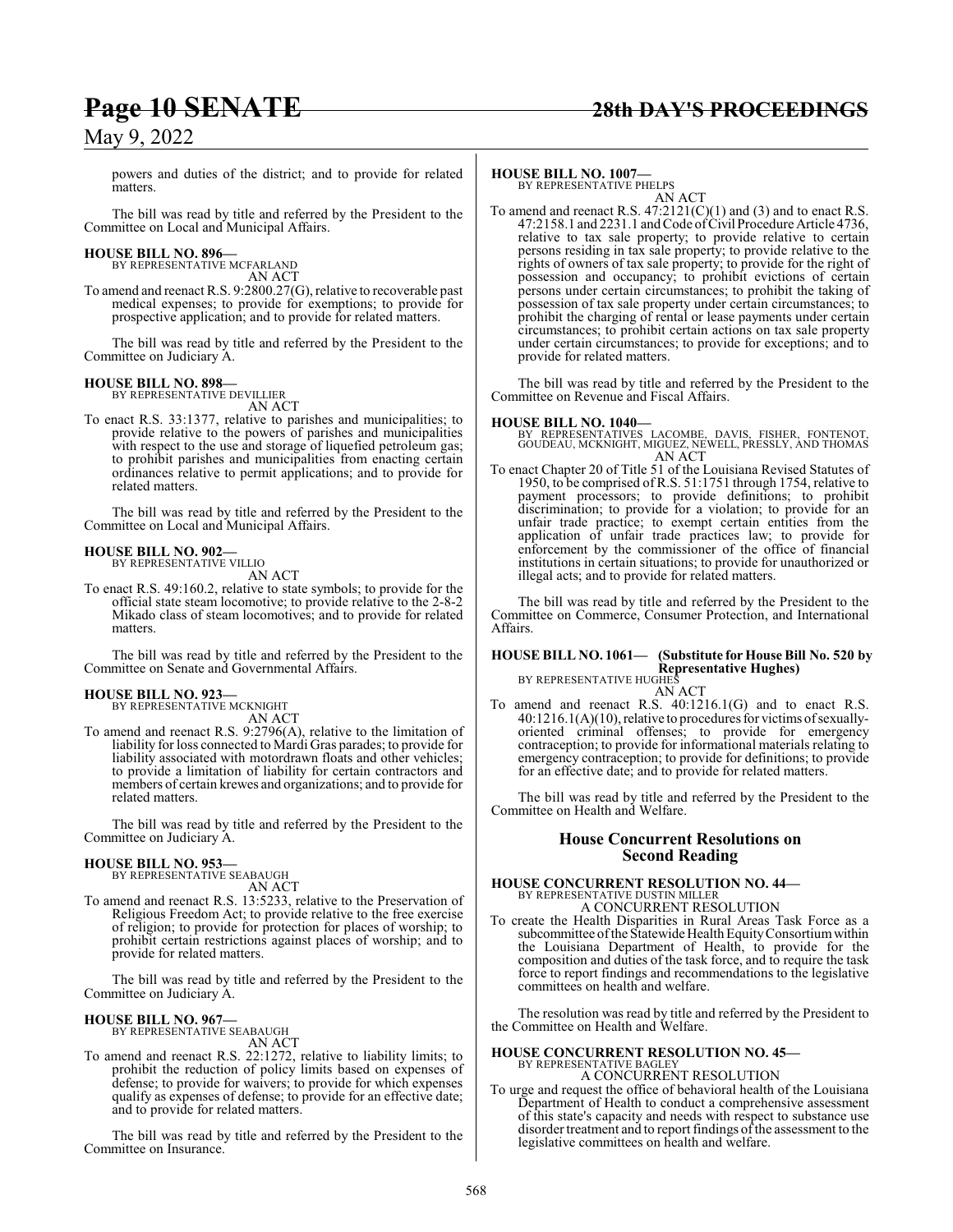## **28th DAY'S PROCEEDINGS Page 11 SENATE**

# May 9, 2022

The resolution was read by title and referred by the President to the Committee on Health and Welfare.

### **HOUSE CONCURRENT RESOLUTION NO. 65—**

BY REPRESENTATIVE ECHOLS A CONCURRENT RESOLUTION

To urge and request the Louisiana Alzheimer's Coalition to submit its Alzheimer's state plan to the office of the governor, speaker of the House of Representatives, president of the Senate, chairman of the House Committee on Health and Welfare, and chairman of the Senate Committee on Health and Welfare no later than March 31, 2023.

The resolution was read by title and referred by the President to the Committee on Health and Welfare.

#### **HOUSE CONCURRENT RESOLUTION NO. 76—**

BY REPRESENTATIVES PHELPS, ADAMS, BOYD, BRASS, BROWN, CORNERYANT, CARPENTER, ROBBY CARTER, WILFORD CARTER, SCRIMING CORMIER, COX, DUPLESSIS, FISHER, FREEMAN, GAINES, GLOVER, GACCORMIER, LACOMBAN, LANDES, JEAN LACOMBE, LAEL

To express the support of the Legislature of Louisiana for equitable access to transformative therapies for sickle cell disease.

The resolution was read by title and referred by the President to the Committee on Health and Welfare.

### **Reports of Committees**

The following reports of committees were received and read:

#### **REPORT OF COMMITTEE ON**

#### **FINANCE**

Senator Mack A. "Bodi" White Jr., Chairman on behalf of the Committee on Finance, submitted the following report:

May 9, 2022

To the President and Members of the Senate:

I am directed by your Committee on Finance to submit the following report:

#### **SENATE BILL NO. 124—**

BY SENATOR ABRAHAM

AN ACT To amend and reenact R.S. 17:221(E), relative to school attendance; to provide relative to reporting and recording attendance of certain students by the Louisiana Department of Education; and to provide for related matters.

Reported with amendments.

#### **SENATE BILL NO. 348—** BY SENATOR CLOUD

AN ACT

To amend and reenact R.S. 42:802(B)(6) and to enact R.S.  $24:653(H)(3)$ , relative to the Office of Group Benefits; to provide for the creation of the group benefits appeals subcommittee of the Joint Legislative Committee on the Budget; to establish an appeals process for the denial of health benefits from the Office of Group Benefits; to provide for the review of any denial of healthcare benefits by the group benefits appeal subcommittee; to provide for an effective date; and to provide for related matters.

Reported with amendments.

#### **SENATE BILL NO. 473—**

BY SENATOR MILLIGAN AND REPRESENTATIVE MIKE JOHNSON AN ACT

To enact R.S. 17:1818.1 through 1818.3, relative to foreign sources of funds; to provide for reporting of certain foreign sources of monies used as gifts or grants or in contracts involving certain postsecondary education institutions; to provide for use of certain monies to fund employment of and study by foreign students and faculty; and to provide for related matters.

Reported with amendments.

### **HOUSE BILL NO. 310—**

BY REPRESENTATIVE MAGEE AN ACT

To amend and reenact R.S. 39:128(B)(1), (2), and (4)(a) and (b) and to enact R.S.  $39:128(E)$  and  $1572(B)(7)$ , relative to the Louisiana Universities Marine Consortium for Research and Education; to provide with respect to certain capital outlay projects undertaken by the consortium; to provide with respect to certain public contract procurements made by the consortium; and to provide for related matters.

Reported favorably.

### **HOUSE BILL NO. 318—** BY REPRESENTATIVE ZERINGUE



To amend and reenact R.S. 49:191(1) and to repeal R.S. 49:191(10)(b), relative to the Department of the Treasury, including provisions to provide for the re-creation of the Department of the Treasury and the statutory entities made a part of the department by law; to provide for the effective termination date for all statutory authority for the existence of such statutory entities; to provide for an effective date; and to provide for related matters.

Reported favorably.

#### **HOUSE BILL NO. 489—** BY REPRESENTATIVE DAVIS

AN ACT

To amend and reenact R.S. 13:996.3(A), relative to the judicial expense fund for the Family Court for the parish of East Baton Rouge; to provide for the maximum fee to be charged by the clerk; to provide for implementation; and to provide for related matters.

Reported favorably.

**HOUSE BILL NO. 653—**

BY REPRESENTATIVE DAVIS AN ACT

To enact R.S.  $13:961(F)(1)(w)$ , relative to court costs in the Family Court of East Baton Rouge Parish; to provide for transcription fees; to provide for implementation; and to provide for related matters.

Reported favorably.

Respectfully submitted, MACK A. "BODI" WHITE JR. Chairman

#### **REPORT OF COMMITTEE ON**

### **RETIREMENT**

Senator Edward J. "Ed" Price, Chairman on behalf of the Committee on Retirement, submitted the following report:

#### May 9, 2022

To the President and Members of the Senate: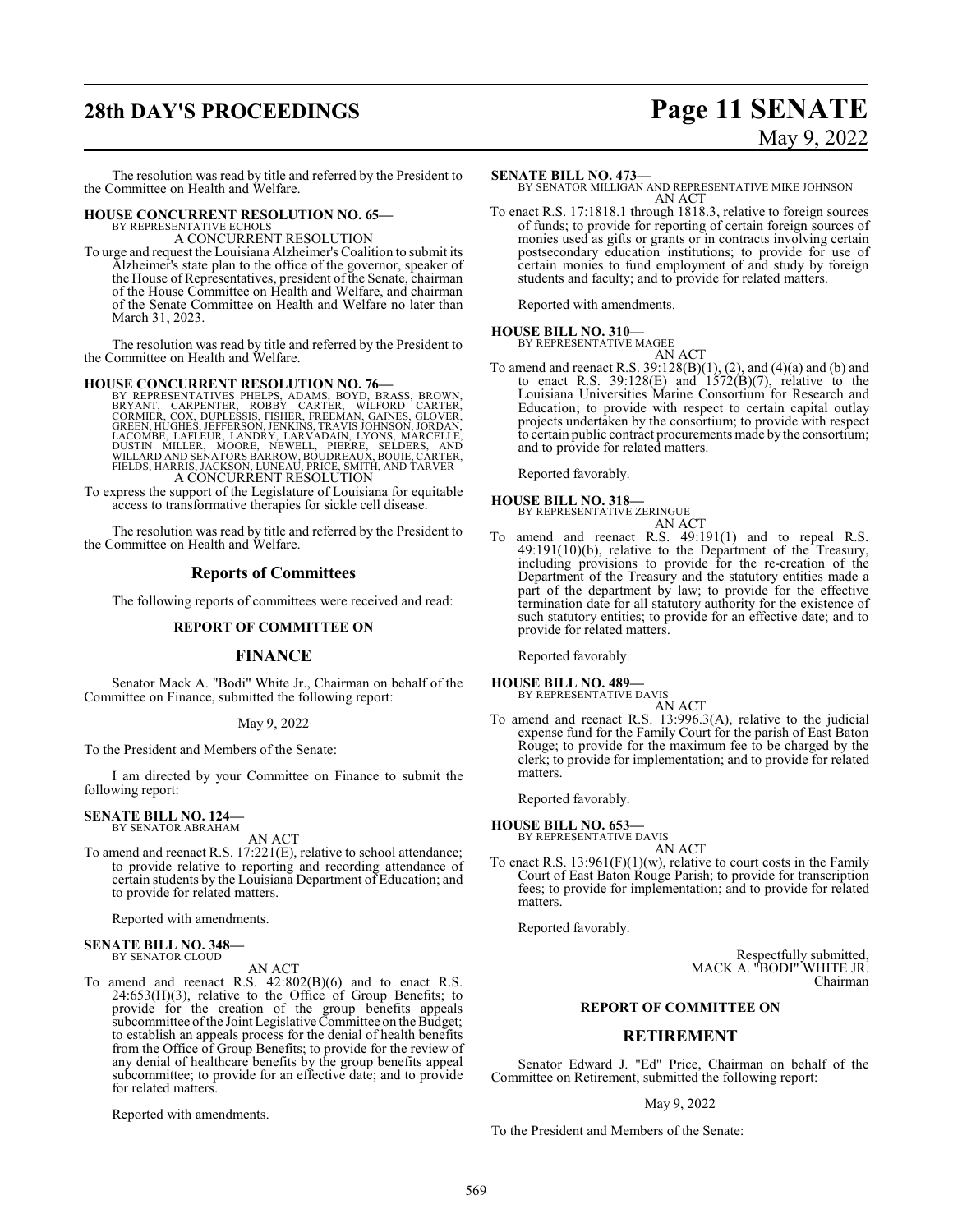I am directed by your Committee on Retirement to submit the following report:

#### **HOUSE CONCURRENT RESOLUTION NO. 11—**

BY REPRESENTATIVES MIKE JOHNSON, ADAMS, BOYD, DEVILLIER, FIRMENT, ILLG, IVEY, AND TARVER A CONCURRENT RESOLUTION

To urge and request the legislatures of each state of the United States to pass similar concurrent resolutions calling upon the Congress of the United States of America to support legislation and to take such actions as a necessary to review and eliminate all provisions offederal law that reduce Social Security benefits for those receiving pension benefits from federal, state, or local government retirement or pension systems, plans, or funds.

Reported with amendments.

#### **HOUSE BILL NO. 17—**

BY REPRESENTATIVES DEVILLIER AND ROMERO AN ACT

To enact R.S. 11:1145.5, relative to the Louisiana School Employees' Retirement System; to provide for a benefit increase; to provide for eligibility and funding; to provide for payment and timing of the benefit increase; and to provide for related matters.

Reported favorably.

#### **HOUSE BILL NO. 19—** BY REPRESENTATIVE DEVILLIER

AN ACT

To enact R.S. 11:612(2)(n), relative to the Louisiana State Employees' Retirement System; to provide for membership in the Hazardous Duty Services Plan; and to provide for related matters.

Reported with amendments.

### **HOUSE BILL NO. 21—**

BY REPRESENTATIVE BACALA AN ACT

To enact R.S. 11:2225.5 and to repeal R.S. 11:2225(A)(7), relative to the Municipal Police Employees' Retirement System; to establish a funding deposit account; to provide for source of funding therefor; to authorize the board of trustees to adjust employer contribution rates; to provide for cost-of-living adjustments; to provide for funding, eligibility, and payment of cost-of-living adjustments; to provide for payment of system liabilities; and to provide for related matters.

Reported with amendments.

#### **HOUSE BILL NO. 24—** BY REPRESENTATIVE ILLG

AN ACT

To amend and reenact R.S. 11:1644(C)(8) and to enact R.S. 11:1615, relative to the District Attorneys' Retirement System; to provide for the transfer of service credit and the accrual rate applicable to such service; to provide for Back-Deferred Retirement Option Plan; and to provide for related matters.

Reported with amendments.

Respectfully submitted, EDWARD J. "ED" PRICE Chairman

#### **REPORT OF COMMITTEE ON**

### **REVENUE AND FISCAL AFFAIRS**

Senator R. L. Bret Allain II, Chairman on behalf of the Committee on Revenue and Fiscal Affairs, submitted the following report:

To the President and Members of the Senate:

I am directed by your Committee on Revenue and Fiscal Affairs to submit the following report:

## **SENATE BILL NO. 344—** BY SENATOR HENSGENS

AN ACT

To amend and reenact R.S. 27:601(B) and 625(G)(6) and to enact R.S. 27:625(G)(7), relative to sports wagering; to provide regarding definitions, enforcement, licenses and permits, and wagering; to provide regarding requirements and regulations; to provide regarding revenue allocation; and to provide for related matters.

Reported with amendments.

#### **HOUSE BILL NO. 681—**

BY REPRESENTATIVE SCHEXNAYDER A JOINT RESOLUTION

Proposing to add Article VII, Section 3.1 of the Constitution of Louisiana, relative to sales and use tax remittance; to create the State and Local Streamlined Sales and Use Tax Commission; to authorize the legislature to provide by law for the streamlined electronic remittance of sales and use taxes; to provide for commission membership; to provide for commission duties and responsibilities; to provide for commission officers; to provide for the administration of sales and use taxes; to provide for the transfer of powers, duties, functions, and responsibilities of the Louisiana Sales and Use Tax Commission for Remote Sellers and the Louisiana Uniform Local Sales Tax Board; to provide for funding; to provide for submission of the proposed amendment to the electors; to provide for effectiveness; and to provide for related matters.

Reported with amendments.

Respectfully submitted, R. L. BRET ALLAIN II Chairman

#### **Senate Bills and Joint Resolutions on Second Reading Reported by Committees**

**SENATE BILL NO. 112—** BY SENATOR ROBERT MILLS

AN ACT

To enact Subpart A-4 of Part III of Chapter 4 of Title 22 of the Louisiana Revised Statutes of 1950, comprised of R.S. 22:1020.61 through 1020.73 and R.S. 22:1964(31), relative to health insurance; to provide for prior authorization for health insurance claims related to certain healthcare procedures; to provide for legislative intent and purposes; to provide for definitions; to provide for exemptions from prior authorization requirements related to certain healthcare services performed by certain healthcare providers; to provide for the duration of an exemption; to provide for denial or rescission of prior authorization exemption; to provide for an independent review of the elimination of certain exemptions; to provide for appeals; to provide for renewal of eligibility of an exemption; to provide for penalties; to define certain practices as unfair deceptive insurance practices; to provide for the promulgation of rules; and to provide for related matters.

Reported with amendments by the Committee on Insurance.

#### **SENATE COMMITTEE AMENDMENTS**

Amendments proposed by Senate Committee on Insurance to Original Senate Bill No. 112 by Senator Robert Mills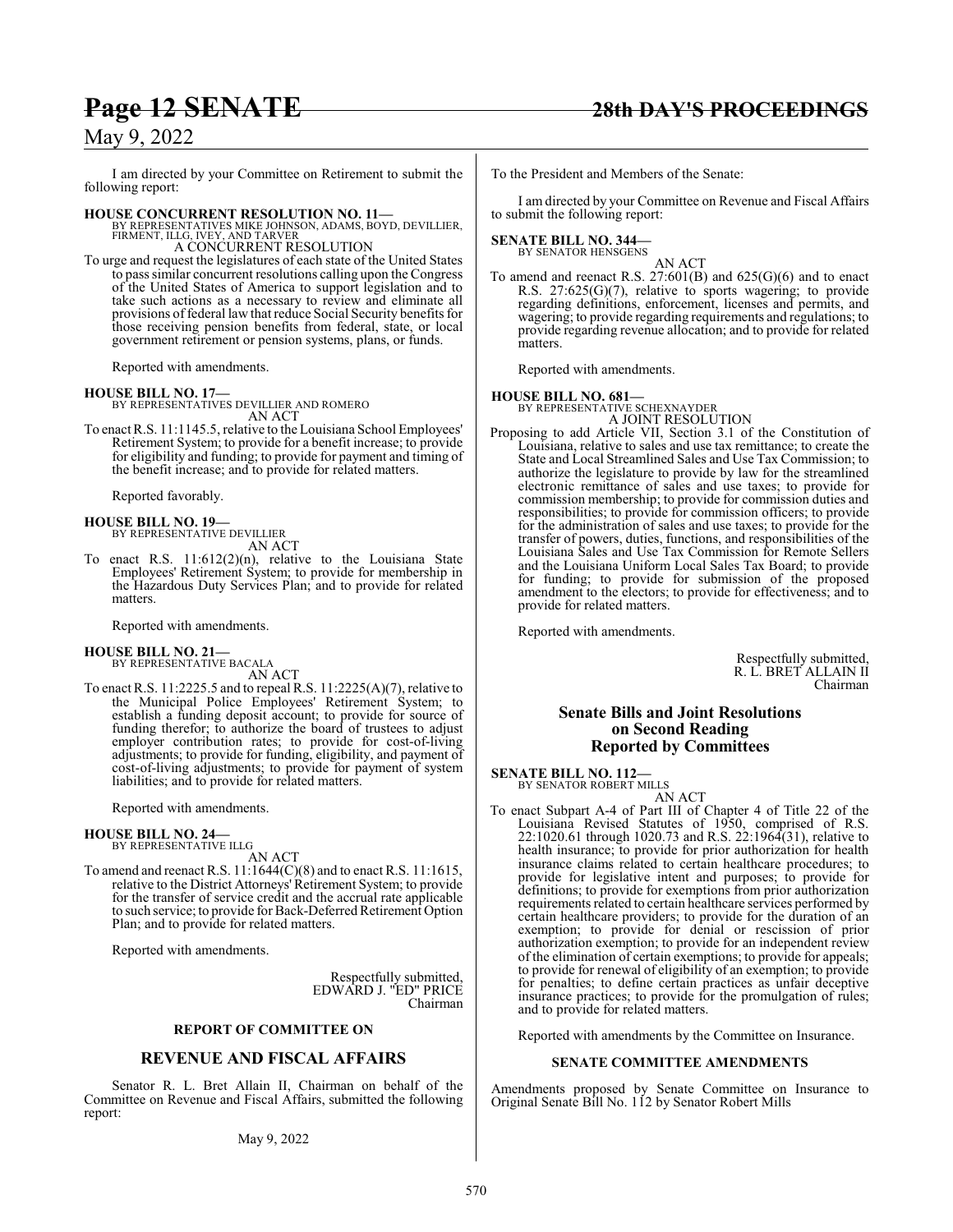## **28th DAY'S PROCEEDINGS Page 13 SENATE**

# May 9, 2022

#### AMENDMENT NO. 1

On page 1, line 3, after "22:1020.61" delete the remainder of the line and insert a comma ","

#### AMENDMENT NO. 2

On page 1, line 5, after "certain" delete the remainder of the line and delete lines 6 through 13, in their entirety and insert in lieu thereof "health care procedures; to provide for the creation of programs for the selective application of prior authorization; to provide for definitions; to provide for development and maintenance of programs seeking to reduce prior authorization requirements related to certain health care services performed by certain health care providers; to provide for the promulgation of rules; and to provide for related matters."

#### AMENDMENT NO. 3

On page 1, line 16, after "22:1020.61" delete the remainder ofthe line and insert "is"

### AMENDMENT NO. 4

On page 2, delete lines 3 through 29, in their entirety and insert the following:

"**§1020.61. Selective application of prior authorization**

**A.(1) Every health insurance issuer authorizedto do business in this state, shall implement and maintain a program that allows for the selective application of reducing prior authorization requirements that are based on the stratification of health care providers' performance and adherence to evidence-based medicine. The program shall promote quality, affordable health care, and reduce unnecessary administrative burdens for both the health insurance issuer and the health care provider. Criteria for participation by health care providers and the health care services included in the program excluding pharmacy services shall be at the sole discretion of the health insurance issuer. A health insurance issuer shall submit to the Louisiana Department of Insurance a filing, in accordance with Subsection B of this Section, concerning the program that includes a full narrative description, the criteria for participation, a listing of the procedures and services subject to selective application of prior authorization and the number of health care providers participating in the program.** 

**(2) For the purposes of this Section, "health insurance issuer" shall have the same meaning as provided for in R.S. 22:1019.1.**

**B. The filing shall be in a form and manner provided for by the Louisiana Department of Insurance, promulgated in accordance with the Administrative Procedure Act, and shall be submitted initially by July 1, 2023, and each time the health insurance issuer makes a filing in accordance with R.S. thereafter.**

Section 2. This Act shall become effective upon signature by the governor or, if not signed by the governor, upon expiration of the time for bills to become law without signature by the governor, as provided by Article III, Section 18 of the Constitution of Louisiana. If vetoed by the governor and subsequently approved by the legislature, this Act shall become effective on the day following such approval."

#### AMENDMENT NO. 5

Delete pages 3 through 10, in their entirety and on page 11, delete lines 1 through 19.

On motion of Senator Talbot, the committee amendment was adopted. The amended bill was read by title, ordered engrossed and passed to a third reading.

#### **SENATE BILL NO. 158—** BY SENATOR LUNEAU

AN ACT

To amend and reenact R.S. 37:1360.21, 1360.22(1), (5), (7), and (8), 1360.23, the introductory paragraph of 1360.24(A), 1360.23, the introductory paragraph of 1360.24(A), 1360.24(A)(3), (4), and (5), (B), 1360.26, 1360.27, 1360.28, 1360.29, 1360.30, 1360.31(A), (B), (C)(1), (2), and (3), 1360.32, the introductory paragraph of 1360.33, 1360.33(5) and (6), the introductory paragraph of 1360.34, 1360.34(4) and (5),

1360.35, 1360.36, and 1360.38(A),to enact R.S. 37:1360.31(E), and to repeal R.S. 1360.24(C) and (D), relative to physician assistants; to provide define and provide for duties of collaborating physicians; to provide for scope and authority of a physician assistant; to provide for the legal responsibility of physician assistant's patient care activities; and to provide for related matters.

Reported with amendments by the Committee on Health and Welfare.

#### **SENATE COMMITTEE AMENDMENTS**

Amendments proposed by Senate Committee on Health and Welfare to Original Senate Bill No. 158 by Senator Luneau

AMENDMENT NO. 1 On page 1, line 2, after " $(7)$ ," change "and  $(8)$ " to " $(8)$ , and  $(9)$ "

AMENDMENT NO. 2 On page 1, line 7, change "R.S. 37:1360.31(E)" to "R.S. 37:1360.22(10), 1360.24(A)(9), 1360.25, and 1360.31(E)"

AMENDMENT NO. 3 On page 1, line 13, after " $(7)$ ," change "and  $(8)$ " to " $(8)$ , and  $(9)$ "

AMENDMENT NO. 4 On page 2, line 1, change "37:1360.31(E) is" to "37:1360.22(10), 1360.24(A)(9), 1360.25, and 1360.31(E) are"

#### AMENDMENT NO. 5

On page 3, line 5, change ""Physician assistant **PA**"" to ""Physician assistant" **or "PA"**"

AMENDMENT NO. 6

On page 4, delete line 10 and insert the following:

"(9) **"Collaborative practice agreement" means a written statement addressing the parameters ofthe collaborative practice which are mutually agreed upon by the PA and one or more licensed physicians. The collaborative practice agreement shall include but not be limited to the following provisions:**

**(a) Availability of the collaborating physician for consultation or referral, or both.**

**(b) Methods of management of the collaborative practice which shall include clinical practice guidelines.**

**(c) Coverage of the health care needs of a patient during any absence of the PA or physician.**

**(10)** "Trainee" means a person who is currently enrolled in an approved physician assistant program."

AMENDMENT NO. 7

On page 4, line 11, change "1360.23" to "§1360.23"

#### AMENDMENT NO. 8

On page 6, between lines 9 and 10, insert the following:

"**(9) Is qualified for enrollment in the Patient's Compensation Fund.**"

#### AMENDMENT NO. 9

On page 6, between lines 13 and 14, insert the following: "**§1360.25. Enrollment in the Patient's Compensation Fund**

**Each physician assistant shall enroll in the Patient's Compensation Fund upon licensure and continue to fulfill all of the requirements for enrollment in the fund as a condition of licensure unless the Patient's Compensation Fund ceases to exist or physician assistants become ineligible for enrollment.**"

#### AMENDMENT NO. 10

On page 6, line 26, change "said" to "said **the**"

#### AMENDMENT NO. 11

On page 6, between lines 28 and 29, insert the following: "(3) **Submitting proof of enrollment in the Patient's**

**Compensation Fund.**"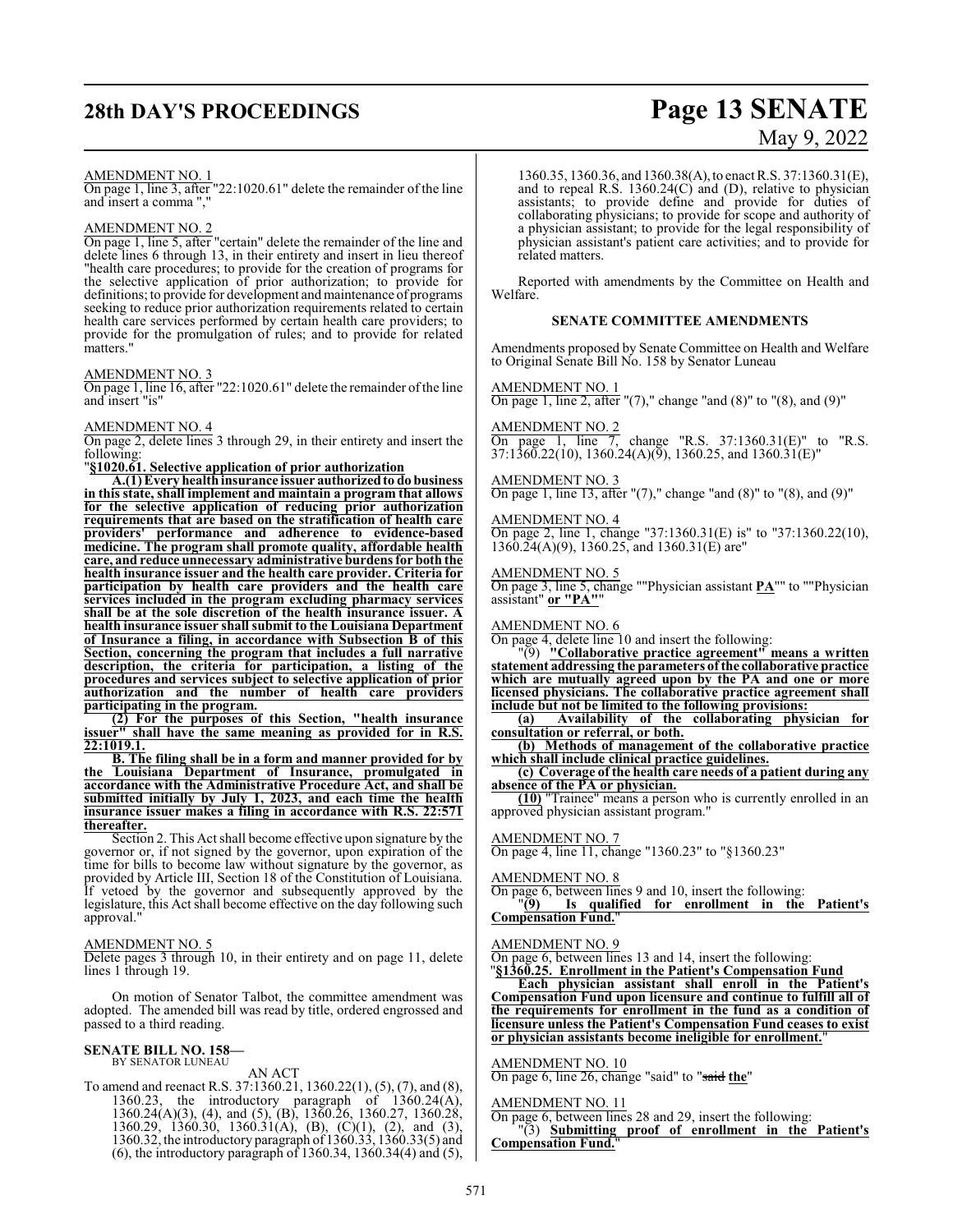#### AMENDMENT NO. 12 On page 6, line 29, change "(3)" to "**(4)**"

AMENDMENT NO. 13 On page 7, line 8, after "**site**" insert "**, the terms of the collaborative practice agreement, and the acuity of the patient**"

AMENDMENT NO. 14 On page 8, line 25, change "**collaborating**" to "**collaboration**"

AMENDMENT NO. 15 On page 9, line 9, after "**site**" insert "**by the terms of the collaborative practice agreement**"

AMENDMENT NO. 16 On page 9, line 13, change "**states**" to "**state**"

Onmotion ofSenator Fred Mills, the committee amendment was adopted. The amended bill was read by title, ordered engrossed and passed to a third reading.

## **SENATE BILL NO. 186—** BY SENATOR HENRY

AN ACT

To amend and reenact R.S. 22:1703, the introductory paragraph of 1704(A), (A)(11), and the introductory paragraph of  $(E)$  and (E)(5), relative to public adjuster fees; to provide for certain fees; to provide for limitations on contracts or agreements between public adjusters and insureds; to provide terms and conditions; and to provide for related matters.

Reported favorably by the Committee on Insurance. The bill was read by title, ordered engrossed and passed to a third reading.

#### **SENATE BILL NO. 249—** BY SENATOR BARROW

AN ACT

To enact Chapter 15-A of Title 33 of the Louisiana Revised Statutes of 1950, to be comprised of R.S. 33:5081, relative to shared housing; to provide for legislative findings; to provide for definitions; to provide relative to operating standards; to provide for residency requirements and rights; and to provide for related matters.

Reported favorably by the Committee on Local and Municipal Affairs. The bill was read by title, ordered engrossed and passed to a third reading.

#### **SENATE BILL NO. 316—** BY SENATOR CLOUD

AN ACT

To amend and reenact R.S. 32:322, relative to motor vehicle headlamps; to provide for prohibited alterations; to provide technical changes; and to provide for related matters.

Reported by substitute by the Committee on Transportation, Highways and Public Works. The bill was read by title; the committee substitute bill was read.

### **SENATE BILL NO. —(Substitute of Senate Bill No. 316 by Senator Cloud)** BY SENATOR CLOUD

AN ACT

To enact R.S. 32:381.1, relative to motor vehicles; to provide for prohibited alterations; and to provide for related matters.

Be it enacted by the Legislature of Louisiana:

Section 1. R.S. 32:381.1 is hereby enacted to read as follows: **§381.1. Prohibited vehicle modifications; wheel well**

**A. No person may operate a motor vehicle with any modification to the front wheel well that alters the vehicle manufacturer's specified height more than six inches higher than the rear wheel well.**

**B. For purposes of this Section, "wheel well" means the recessed space in a vehicle's structure where the wheel is positioned.**

#### On motion of Senator McMath, the committee substitute bill was adopted and becomes Senate Bill No. 497 by Senator Cloud, substitute for Senate Bill No. 316 by Senator Cloud.

#### **SENATE BILL NO. 497— (Substitute of Senate Bill No. 316 by Senator Cloud)** BY SENATOR CLOUD

AN ACT

To enact R.S. 32:381.1, relative to motor vehicles; to provide for prohibited alterations; and to provide for related matters.

The bill was read by title and placed on the Calendar for a second reading.

#### **SENATE BILL NO. 402—** BY SENATOR ABRAHAM

AN ACT

To amend and reenact R.S. 13:4165(F)(7) and to enact R.S. 13:4165(F)(9) and (10), relative to courts and judicial procedure; to provide for the appointment, duties, powers, and compensation of special masters; and to provide for related matters.

Reported with amendments by the Committee on Insurance.

#### **SENATE COMMITTEE AMENDMENTS**

Amendments proposed by Senate Committee on Insurance to Original Senate Bill No. 402 by Senator Abraham

### AMENDMENT NO. 1

On page 2, line 1, delete "**, including any guaranty association**"

#### AMENDMENT NO. 2

On page 2, delete lines 3 and 4, insert:

"**(10) A guaranty association may voluntarily participate in a mediation initiated pursuant to a case management order six months after the guaranty association assumes responsibility for the payment of covered claims pursuant to an express order of the receivership court or pursuant to an order of liquidation by the receivership court, or at such time prior to the expiration of six months as the guaranty association in its sole discretion determines that it has sufficient information to participate in a mediation. No participation by a guaranty association in a mediation shall waive any rights afforded the guaranty association under the provisions of R.S. 22:2051, et seq.**"

On motion of Senator Talbot, the committee amendment was adopted. The amended bill was read by title, ordered engrossed and passed to a third reading.

## **SENATE BILL NO. 428—** BY SENATOR ROBERT MILLS

AN ACT

To repeal R.S. 22:1272, relative to property and casualty insurance; to provide relative to defense costs; to provide with respect to the authorization of the commissioner of insurance to allow an authorized insurer to reduce the policy liability limits by the amount of the defense costs in certain circumstances; to provide for an effective date; and to provide for related matters.

Reported with amendments by the Committee on Insurance.

#### **SENATE COMMITTEE AMENDMENTS**

Amendments proposed by Senate Committee on Insurance to Original Senate Bill No. 428 by Senator Robert Mills

#### AMENDMENT NO. 1

- On page 1, delete lines 2 through 6, and insert the following:
- "To amend and reenact R.S. 22:1272, relative to liability limits; to prohibit the reduction of policy limits based on expenses of defense; to provide for waivers; to provide for which expenses qualify as expenses of defense; and to provide for related matters."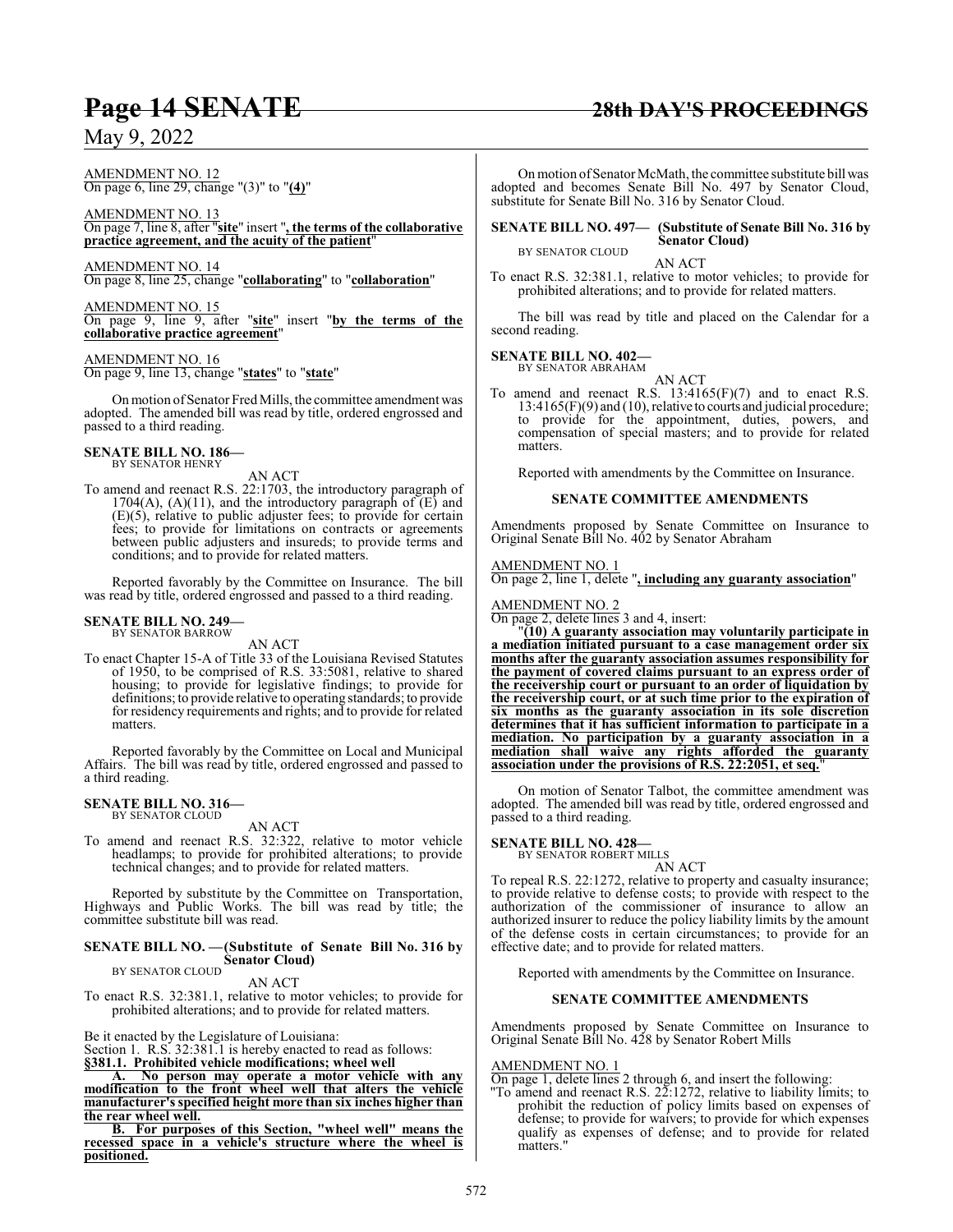## **28th DAY'S PROCEEDINGS Page 15 SENATE**

# May 9, 2022

#### AMENDMENT NO. 2

On page 1 delete line  $\overline{8}$ , and insert the following:

"Section 1. R.S. 22:1272 is hereby amended and reenacted to read as follows:

§1272. Defense costs; prohibition; waiver

A. The liability limits contained in a policy or contract of insurance issued by an authorized insurer shall not be reduced by the expenses of defense in a suit under the policy unless **waived** the commissioner executes a written waiver, as provided in Paragraph  $(B)(2)$  or  $(3)$  of this Section, to authorize the policy liability limits to be reduced by the defense expenses.

B.(1) The **commissioner shall not waive the** prohibition contained in Subsection A of this Section shall apply to **for any of** the following types of insurance coverage:

(a) All personal lines.

(b) Medical malpractice.

(c) Commercial vehicle.

(d) Commercial general liability.

(2) The prohibition contained in Subsection A of this Section shall be waived by the commissioner for the following types insurance coverage

(a) Professional liability other than medical malpractice.

(b) Directors' and officers' liability.

(c) Errors and omissions liability.

(d) Pollution liability.

(e) Employment practices liability.

(f) Cyber risk liability.

(g) Information security and privacy liability.

(h) Patent defense or other intellectual property infringement **liability** 

(i) Commercial liability coverages sold in combination.

(3) The **commissioner may waive the** prohibition contained in Subsection  $\overline{A}$  of this Section may be waived by the commissioner for other types of insurance **coverage**, except those **not** listed in Paragraph  $(1)$  of this Subsection, upon consideration by the commissioner of the **customs of the industry and the interests of the particular insured** level of market competition, the nature and design of the product, the availability of insurance coverage, and other relevant factors.

C. Every policy or contract for which a waiver is executed by the commissioner pursuant to this Section shall be subject to the following requirements:

(1) Defense expenses used to reduce the liability limits on the policy or contract shall not include overhead costs, adjusting expenses, or other expenses incurred by the insurer in the ordinary course of business.

(2) Defense expenses used to reduce the liability limits shall **Expenses of defense may** include only reasonable attorney fees and expenses directly connected to the insurer's defense of a specific liability claim on behalf of an insured and any other litigation expenses directly arising from the defense of a specific liability claim. **Expenses of defense shall not include overhead, unallocated loss adjustment expenses, or other unallocated expenses incurred by the insurer in the ordinary course of business.**

(3) The inclusion of defense expenses shall not exhaust the entire amount of liability coverage.

D. The commissioner is authorized to do any of the following: (1) Limit the amount of defense expenses used to reduce the liability limits or establish a minimum amount of liability coverage from which defense expenses shall not be deducted.

(2) Limit or define the amount of expenses that reduce the liability limits for all or specific type of insurance coverage

 $E$ . Any policy or contract of insurance containing terms that require a waiver pursuant to this Section shall include a separate notice or inclusion on the declaration page stating that the insurance policy or contract includes defense expenses which may be deducted from the liability limits of the policy. This notice shall be prominently printed or stamped in bold on the policy or contract and shall not be less than a ten-point type."

On motion of Senator Talbot, the committee amendment was adopted. The amended bill was read by title, ordered engrossed and passed to a third reading.

#### **SENATE BILL NO. 458—**

#### BY SENATOR HARRIS AN ACT

To amend and reenact R.S.  $38:330.1(C)(1)(a)$ , and to enact R.S.  $38:330.1(C)(2)(a)(xii)$ , and (xiii), relative to flood protection authorities; to provide relative to the board of commissioners of the Southeast Louisiana Flood Protection Authority-East; to provide for the composition of the nominating committee; to provide for an effective date; and to provide for related matters.

Reported with amendments by the Committee on Transportation, Highways and Public Works.

#### **SENATE COMMITTEE AMENDMENTS**

Amendments proposed by Senate Committee on Transportation, Highways and Public Works to Original Senate Bill No. 458 by Senator Harris

#### AMENDMENT NO. 1

On page 1, line 2, after " $(C)(1)(a)$ " delete the remainder of the line and at the beginning ofline 3, delete "(xiii)", and insert "and (iii), and to repeal R.S.  $38:330.1(B)(1)(a)(v)$ "

#### AMENDMENT NO. 2

On page 1, at the end of line 4, delete "to" and on line 5, delete "provide for the composition of the nominating committee;

#### AMENDMENT NO. 3

On page 1, line 8, after  $C(1)(a)$  delete "is" and insert "and (iii) are" and at the end of line 8, delete "and R.S." and on line 9, delete  $"38:330.1(C)(2)(a)(xii)$  and (xiii) are enacted"

#### AMENDMENT NO. 4

On page 2, line 2, delete "**two members each from**" and delete line 3 in its entirety and insert the following:

#### "**one member from St. Bernard Parish, two members from Jefferson Parish, and three members from Orleans Parish**"

#### AMENDMENT NO. 5

On page 2, delete lines 7 through 13 and insert the following: " \* \* \*

(iii) Two member **Three members** who shall be at-large."

#### AMENDMENT NO. 6

On page 2, delete line 15 through 20 in their entirety.

#### AMENDMENT NO. 7

On page 2, between lines 20 and 21 insert the following:

"Section 2. R.S. 38:330.1(B)(1)(a)(v) is hereby repealed.

Section 3. Each commissioner currently serving on the Southeast Louisiana Flood Protection Authority-East maycomplete the termfor which he was appointed. The commissioners as established by this Act, shall be appointed when a current commissioner resigns, dies, or his term expires."

#### AMENDMENT NO. 8

On page 2, line 21, change "Section 2." to "Section 4."

On motion of Senator McMath, the committee amendment was adopted. The amended bill was read by title, ordered engrossed and passed to a third reading.

#### **SENATE BILL NO. 460—** BY SENATOR WARD

AN ACT

To enact Chapter 15 of the Title 51 of the Louisiana Revised Statues of 1950, to be comprised ofR.S. 51:1501 through 1504, relative to electric vehicle charging equipment networks; to provide for a rate structure and limits; to provide for exceptions; to provide for terms and requirements; to provide for an effective date; and to provide for related matters.

Reported with amendments by the Committee on Commerce, Consumer Protection, and International Affairs.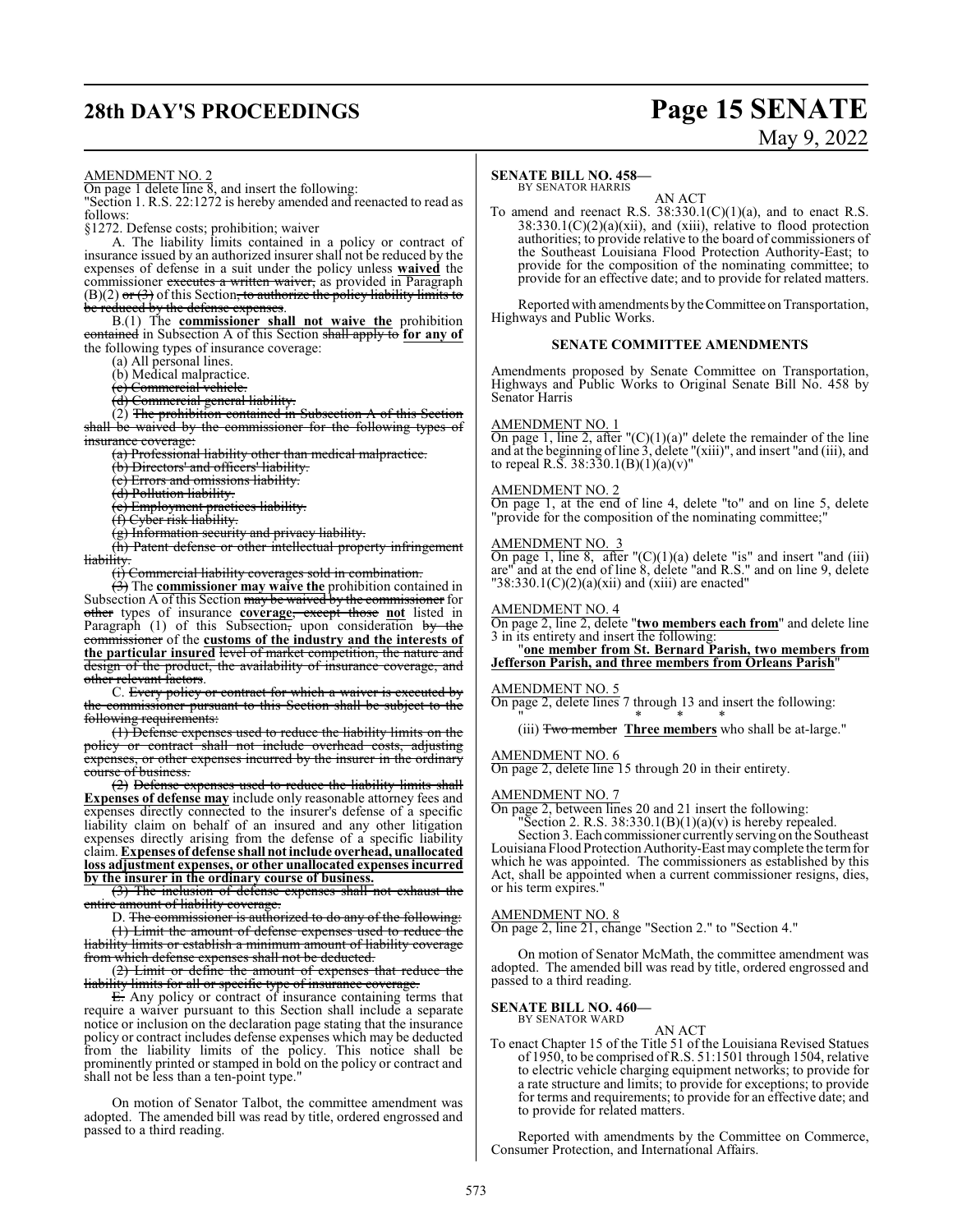### **Page 16 SENATE 28th DAY'S PROCEEDINGS**

### May 9, 2022

#### **SENATE COMMITTEE AMENDMENTS**

Amendments proposed by Senate Committee on Commerce, Consumer Protection and International Affairs to Original Senate Bill No. 460 by Senator Ward

AMENDMENT NO. 1 On page 1, line 2, change "Title 51" to "Title 45"

#### AMENDMENT NO. 2

On page 1, delete lines 3 through 5, and insert the following: "comprised of R.S. 45:1621 through 1623, relative to electric vehicle charging equipment networks; to provide for legislative intent; to provide terms; to provide for an effective date;"

#### AMENDMENT NO. 3

On page 1, line 8, change "Title 51" to "Title 45"

AMENDMENT NO. 4 On page 1, delete line 9, and insert "comprised of R.S. 45:1621 through 1623, is hereby enacted to read as follows:"

#### AMENDMENT NO. 5

On page 1, line 10, change "**CHARGE AHEAD ACT**" to "**ELECTRIC VEHICLE CHARGING EQUIPMENT NETWORKS**"

AMENDMENT NO. 6 On page 1, line 11, change "**§1501.**" to "**§1621.**"

#### AMENDMENT NO. 7

On page 1, delete line 12 and insert "**This Chapter shall be known and may be cited as the "Electric Vehicle Charging Equipment Network**"

AMENDMENT NO. 8 On page 1, Line 14, change "**§1502.**" to "**§1622.**"

AMENDMENT NO. 9 On page 1, line 15, delete "**A.**"

AMENDMENT NO. 10

On page 2, line 3, change "**Directing**" to "**Urging**" and after "**the**" and before "**Public**" insert "**Louisiana**"

AMENDMENT NO. 11

On page 2, at the end of line 5, delete "**stable operating costs, private**" and insert "**more stable electricity costs, expanded**"

AMENDMENT NO. 12 On page 2, line 6, after "**investment**" insert "**opportunities in charging infrastructure**"

#### AMENDMENT NO. 13

On page 2, delete lines 8 through 17 and insert the following:

" **(3) Urging the Louisiana Public Service Commission to explore excluding persons or corporations from the definition of public utility when all of the following occur:**

**(a) Those persons or corporations purchase electricity from an electric public utility or a municipal electric utility.**

**(b) Those persons or corporations furnish electricity exclusively to charge battery electric vehicles and plug-in hybrid electric vehicles to or for the public for compensation.**

**(c) Those persons or corporations do not otherwise operate as a public utility**."

AMENDMENT NO. 14 On page 2, line 18, change "**§1503.**" to "**§1623.**"

AMENDMENT NO. 15

On page 2, line 21, after "**means the**" and before "**Public**" insert "**Louisiana**"

#### AMENDMENT NO. 16

On page 2, delete lines 22 through 29 and insert the following:

"**(2) "Electric public utility" for the purposes of sale for resale of power related to electric vehicles, or other activities related to operators of electric vehicle equipment, shall be determined by the commission pursuant to its order issued in Docket R-36131.**"

AMENDMENT NO. 17 Delete pages 3 and 4

AMENDMENT NO. 18 On page 5, delete lines 1 through 23

On motion of Senator Ward, the committee amendment was adopted. The amended bill was read by title, ordered engrossed and passed to a third reading.

**SENATE BILL NO. 462—** BY SENATOR WARD

AN ACT

To enact Chapter 21-B of Title 33 of the Louisiana Revised Statues of 1950, to be comprised of R.S. 33:7641 through 7649, relative to the municipalities and parishes; to provide relative to the creation of the Public-Private Partnerships Cooperative Endeavor Agreement Act; to provide for public-private partnerships; to provide for the authority of public entities to enter into certain public-private partnerships between the private sector and a public entity; to provide with respect to advisors and consultants; to provide for independent analysis by advisors regarding financial, tax, and legal matters; to provide for advisors' report and fees; to provide for requirements and limitations; to provide relative to procedures and approval; to provide for financial reporting; to provide for terms and definitions; to provide for public notice and public hearings; to provide for an effective date; and to provide for related matters.

Reported with amendments by the Committee on Local and Municipal Affairs.

#### **SENATE COMMITTEE AMENDMENTS**

Amendments proposed by Senate Committee on Local and Municipal Affairs to Original Senate Bill No. 462 by Senator Ward

AMENDMENT NO. 1

On page 3, at the end of line 18, after "**law.**" insert the following: "**Nothing in this Chapter shall apply to an agency, as defined in R.S. 39:2, or a publicly funded institution of higher education or community or technical college within the** state.

AMENDMENT NO. 2 On page 5, delete line 6

AMENDMENT NO. 3 On page 5, line 7, change "**(f)**" to "**(e)**"

AMENDMENT NO. 4 On page 5, line 8, change "**(g)**" to "**(f)**"

AMENDMENT NO. 5 On page 5, line 9, change "**(h)**" to "**(g)**"

AMENDMENT NO. 6 On page 5, line 10, change "**(i)**" to "**(h)**"

AMENDMENT NO. 7

On page 7, between lines 6 and 7, insert the following:

"**(j) Any one or more transactions with a public entity, the value of the private infrastructure investment of which is less than or equal to two million dollars.**"

AMENDMENT NO. 8 On page 8, delete lines 14 through 29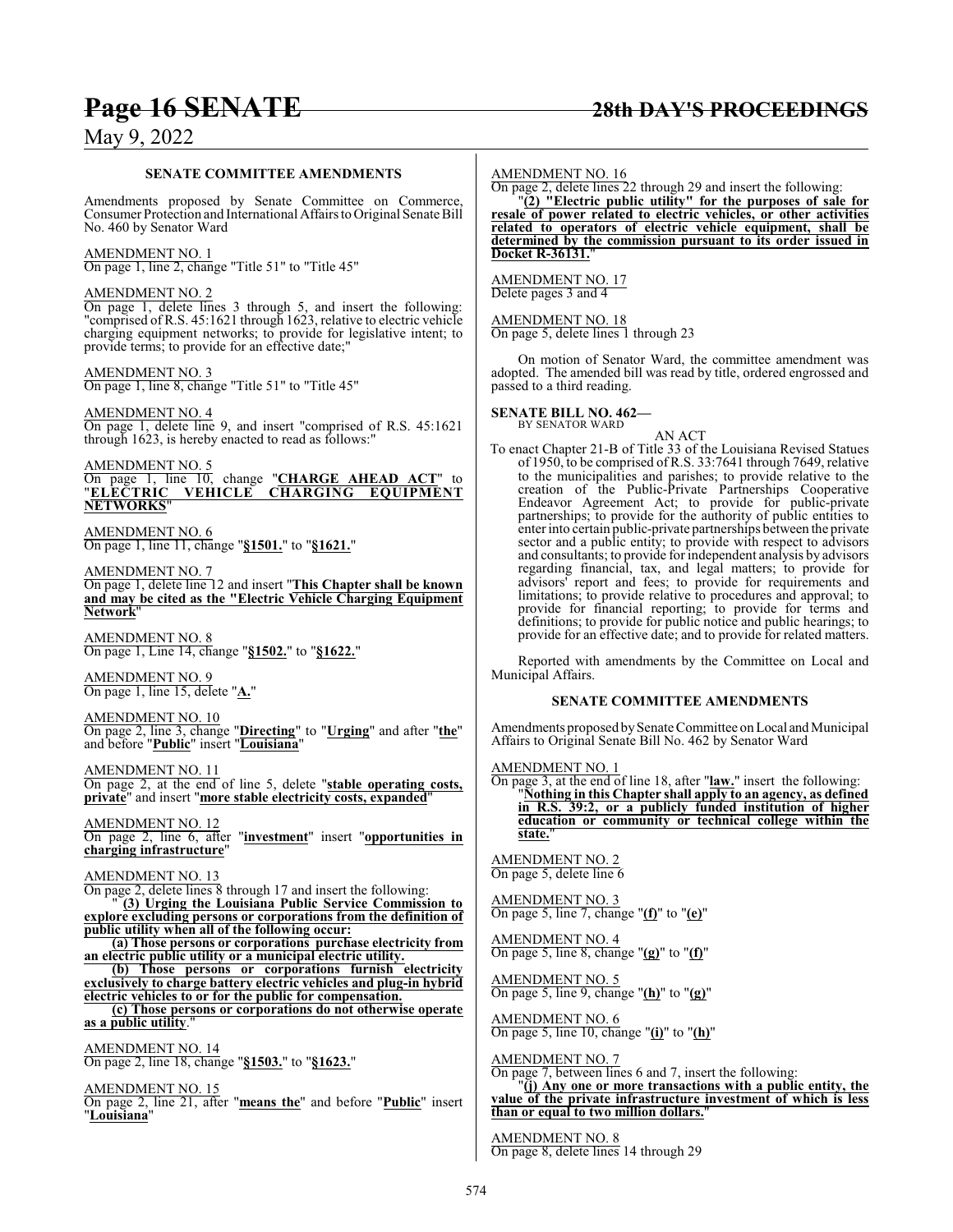### **28th DAY'S PROCEEDINGS Page 17 SENATE**

# May 9, 2022

AMENDMENT NO. 9 On page 9, delete lines 1 through 21

AMENDMENT NO. 10 On page 9, line 22, change "**§7647**" to "**§7646**"

AMENDMENT NO. 11 On page 9, at the beginning of line 23, change "**Prior to**" to "**A. Prior to**"

AMENDMENT NO. 12 On page 10, line 1, change "**A.**" to "**(1)**"

AMENDMENT NO. 13 On page 10, line 2, change "**B.**" to "**(2)**"

AMENDMENT NO. 14 On page 10, line 5, change "**C.**" to "**(3)**"

AMENDMENT NO. 15 On page 10, between lines 10 and 11, insert the following: "**B. The governing authority shall be authorized to grant final approval of a public-private partnership at the time of the public hearing if all requirements of this Section are met.**"

AMENDMENT NO. 16 On page 10, line 11, change "**§7648**" to "**§7647**"

#### AMENDMENT NO. 17

On page 11, between lines 3 and 4, insert:

" **D. A public-private partnership where the value of a private infrastructure investment is in excess of five million dollars shall be subject to review, not approval, by the Joint Legislative Committee on the Budget prior to the governing authority of the public entity entering into a public-private** partnership as provided in this Chapter."

AMENDMENT NO. 18 On page 11, line 4, change "**§7649**" to "**§7648**"

On motion of Senator Bouie, the committee amendment was adopted. The amended bill was read by title, ordered engrossed and passed to a third reading.

#### **SENATE BILL NO. 466—**

BY SENATOR SMITH

AN ACT

To amend and reenact R.S. 47:1907(K), relative to assessors; to authorize assessors to increase their compensation up to five percent for four calendar years; to provide for an effective date; and to provide for related matters.

Reported favorably by the Committee on Local and Municipal Affairs. The bill was read by title, ordered engrossed and recommitted to the Committee on Finance.

#### **SENATE BILL NO. 476—** BY SENATOR BARROW

AN ACT

To amend and reenact R.S. 33:2740.67(B) and (C)(1), relative to the Baton Rouge North Economic Development District; to provide relative to the boundaries of the district; to provide for the governance of the district; and to provide for related matters.

Reported favorably by the Committee on Local and Municipal Affairs. The bill was read by title, ordered engrossed and passed to a third reading.

### **SENATE BILL NO. 483—**

BY SENATOR CATHEY

AN ACT

To enact Chapter 1-E of Title 37 of the Louisiana Revised Statues of 1950, to be comprised of R.S. 37:51 through 60, relative to occupational licenses; to provide for licensure; to provide for certain criteria; to provide for an appeals process; to provide for

a rulemaking process; to provide for exceptions; to provide for definitions; and to provide for related matters.

Reported with amendments by the Committee on Commerce, Consumer Protection, and International Affairs.

#### **SENATE COMMITTEE AMENDMENTS**

Amendments proposed by Senate Committee on Commerce, Consumer Protection and International Affairs to Original Senate Bill No. 483 by Senator Cathey

AMENDMENT NO. 1 On page 1, line 3, change "60" to "59"

AMENDMENT NO. 2 On page 1, line 9, change "60" to "59"

AMENDMENT NO. 3 On page 1, delete line 11

AMENDMENT NO. 4 On page 1, delete lines 15 through 17 and on page 2, delete lines 1 through 7

AMENDMENT NO. 5 On page 2, line 8, change "**(2)**" to "**(1)**"

AMENDMENT NO. 6 On page 2, line 12, change "**(3)**" to "**(2)**"

AMENDMENT NO. 7 On page 2, line 16, change "**(4)**" to "**(3)**"

AMENDMENT NO. 8 On page 2, line 21, change "**(5)**" to "**(4)**"

AMENDMENT NO. 9 On page 2, between lines 23 and 24 insert:

"**(5) "Person" means a natural person who is a legal resident of the state. For the purposes of this Chapter, proof of residency shall be indicated by either a valid Louisiana voter registration card or a valid Louisiana driver's license or identification card.**"

### AMENDMENT NO. 10

On page 3, line 5, delete "**or government**" and on line 6, delete "**certification**"

AMENDMENT NO. 11 On page 3, line 8, delete "**A.**"

AMENDMENT NO. 12 On page 3, line 9, delete "**or government certification**"

AMENDMENT NO. 13 On page 3, at the end of line 11, delete "**or**" and on line 12, delete "**government certification**"

AMENDMENT NO. 14 On page 3, line 15, delete "**or government**" and on line 16, delete "**certification**"

AMENDMENT NO. 15 On page 3, line 24, delete "**or government certification**"

AMENDMENT NO. 16 On page 3, line 26, delete "**or government**" and on line 27, delete "**certification**"

#### AMENDMENT NO. 17

On page 3, delete line 29 and on page 4, delete lines 1 through 7 and insert the following:

"**(8) The person does not have a complaint, allegation, or investigation pending before a board in another state which**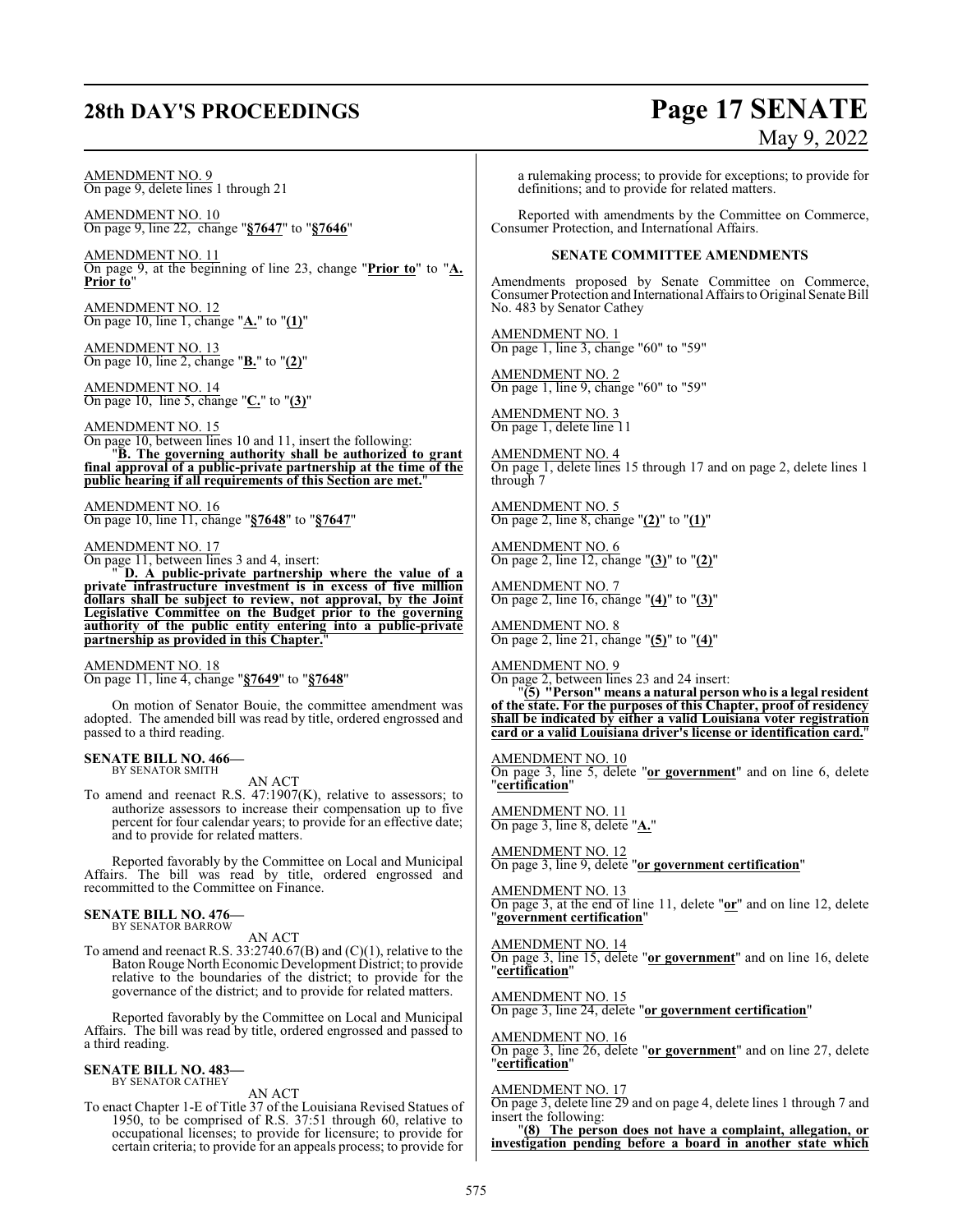### **Page 18 SENATE 28th DAY'S PROCEEDINGS**

### May 9, 2022

**relates to unprofessional conduct or an alleged crime. The professional or occupational licensing board may require, when applicable, the applicant to furnish a signed affidavit or notarized letter from the other state board or certifying agency of the relevant jurisdiction confirming the applicant is in good standing.** AMENDMENT NO. 18 On page 4, delete lines 10 through 13 AMENDMENT NO. 19 On page 4, line 16, delete "**or government**" and on line 17, delete "**certification**" AMENDMENT NO. 20 On page 4, line 20, delete "**or government certification**" AMENDMENT NO. 21 On page 4, line 21, delete "**or government certification**" AMENDMENT NO. 22 On page 4, line 25, change "**R.S.37:3612**" to "**R.S.37:52**" AMENDMENT NO. 23 On page 4, line 28, delete "**or government**" and on line 29, delete "**certification**" AMENDMENT NO. 24 On page 5, line 3, delete "**or government certification**" AMENDMENT NO. 25 On page 5, line 4, delete "**or government**" and on line 5, delete "**certification**" AMENDMENT NO. 26 On page 5, line 12, change "**R.S.37:3612**" to "**R.S.37:52**" AMENDMENT NO. 27 On page 5, line 15, after "**professional**" insert "**or**"

AMENDMENT NO. 28 On page 5, line 17, delete "**or government certification**"

AMENDMENT NO. 29 On page 5, line 21, delete "**or government**" and on line 22, delete "**certification**"

AMENDMENT NO. 30 On page 5, line 24, delete "**or government certification**"

AMENDMENT NO. 31 On page 5, line 29, delete "**or government certification**"

AMENDMENT NO. 32 On page 6, line 2, delete "**or government certification**"

AMENDMENT NO. 33 On page 6, line 4, delete "**or government certification**"

#### AMENDMENT NO. 34

On page 6, between lines 14 and 15 insert the following: "**F. The provisions of this Chapter shall not apply to the Louisiana State Board of Medical Examiners, the State Board of Certified Public Accountants of Louisiana, the State Board of**

**Architectural Examiners, the Louisiana Real Estate Commission, the State Boardof Veterinary Medicine Examiners, the Louisiana Professional Engineering and Land Surveying Board, the Louisiana State Board of Dentistry, and the State Board of Nursing.**"

AMENDMENT NO. 35

On page 6, line 17, delete "**and**" and on line 18, delete "**government certifications**"

AMENDMENT NO. 36 On page 6, delete lines 19 through 24

AMENDMENT NO. 37 On page 6, line 25, change "**§60**" to "**§59**"

On motion of Senator Ward, the committee amendment was adopted. The amended bill was read by title, ordered engrossed and passed to a third reading.

#### **House Bills and Joint Resolutions on Second Reading Reported by Committees**

**HOUSE BILL NO. 35—**

BY REPRESENTATIVE FARNUM AN ACT

To amend and reenact R.S. 18:196(A)(1) and (D) and to enact R.S. 18:192.1, relative to the annual canvass of persons registered to vote; to provide for a supplemental annual canvass of persons registered to vote; to provide relative to an inactive list of voters; to provide for updating voter registration information; to provide for an effective date; and to provide for related matters.

Reported favorably by the Committee on Senate and Governmental Affairs. The bill was read by title and recommitted to the Committee on Finance.

## **HOUSE BILL NO. 45—** BY REPRESENTATIVE STEFANSKI

| <b>STEFANSKI</b> |        |
|------------------|--------|
|                  | AN ACT |

To amend and reenact R.S. 49:191(1) and to repeal R.S. 49:191(10)(k), relative to the Department of State, including provisions to provide for the re-creation of the Department of State and the statutory entities made a part of the department by law; to provide for the effective termination date for all statutory authority for the existence of such statutory entities; and to provide for related matters.

Reported favorably by the Committee on Senate and Governmental Affairs. The bill was read by title and referred to the Legislative Bureau.

## **HOUSE BILL NO. 46—** BY REPRESENTATIVE STEFANSKI

AN ACT To amend and reenact R.S. 49:191(1) and to repeal R.S. 49:191(10)(j), relative to the Department of State Civil Service, including provisions to provide for the re-creation of the Department of State Civil Service and the statutory entities made a part of the department by law; to provide for the effective termination date for all statutory authority for the existence of such statutory entities; and to provide for related matters.

Reported favorably by the Committee on Senate and Governmental Affairs. The bill was read by title and referred to the Legislative Bureau.

#### **HOUSE BILL NO. 70—**

BY REPRESENTATIVE MCMAHEN AND SENATOR ROBERT MILLS AN ACT

To designate mile markers 40 through 43, east and westbound, of Interstate Highway 20 in Webster Parish as the "Vietnam Veterans Memorial Highway"; and to provide for related matters.

Reported favorably by the Committee on Transportation, Highways and Public Works. The bill was read by title and referred to the Legislative Bureau.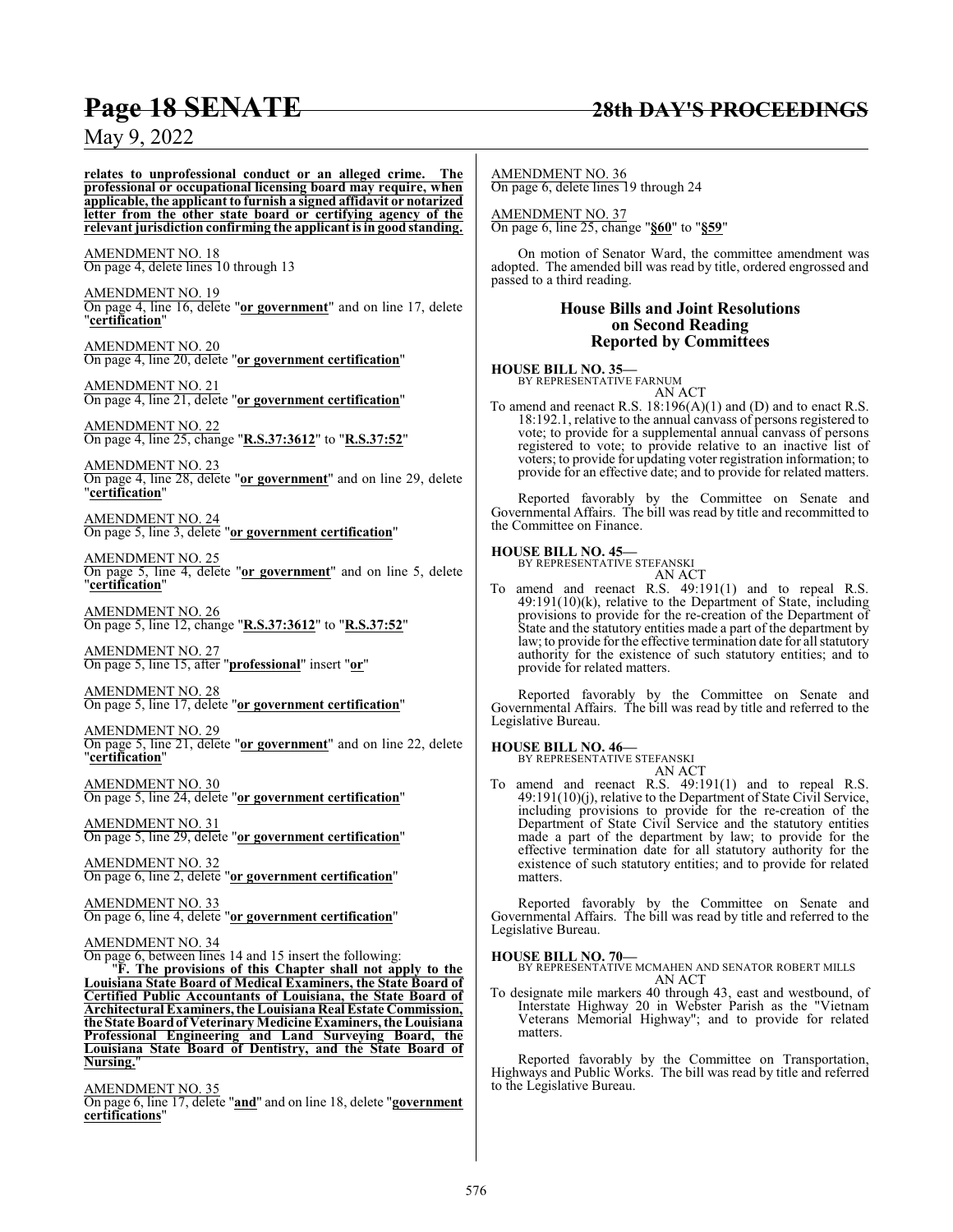## **28th DAY'S PROCEEDINGS Page 19 SENATE** May 9, 2022

**HOUSE BILL NO. 71—**

BY REPRESENTATIVE MCMAHEN AND SENATOR ROBERT MILLS AN ACT

To designate a portion of Louisiana Highway 371 as the "John David Crow Memorial Highway"; and to provide for related matters.

Reported favorably by the Committee on Transportation, Highways and Public Works. The bill was read by title and referred to the Legislative Bureau.

## **HOUSE BILL NO. 81—** BY REPRESENTATIVE EMERSON

AN ACT

To amend and reenact R.S. 37:45(A)(1) and (B), relative to the Occupational Licensing Review Commission; to add additional members to the commission; to make technical changes; and to provide for related matters.

Reported favorably by the Committee on Commerce, Consumer Protection, and International Affairs. The bill was read by title and referred to the Legislative Bureau.

#### **HOUSE BILL NO. 92—** BY REPRESENTATIVE ECHOLS

AN ACT

To enact R.S. 47:463.214, relative to motor vehicle special prestige license plates; to provide for the "Laissez les ARTS Rouler" special prestige license plate; to provide for the creation, issuance, design, implementation, fees, distribution, and rule promulgation applicable to such license plate; and to provide for related matters.

Reported favorably by the Committee on Transportation, Highways and Public Works. The bill was read by title and referred to the Legislative Bureau.

## **HOUSE BILL NO. 96—** BY REPRESENTATIVE BRASS

AN ACT

To enact R.S. 47:463.214 and 463.215, relative to motor vehicle special prestige license plates; to establish the "United Most Worshipful St. John's Grand Lodge of Ancient, Free and Accepted Scottish Rite Masons for the state of Louisiana" and the "Daughters of Universal Grand Chapter Order of Eastern Star" specialty license plates; to provide for the creation, issuance, design, fees, implementation, distribution, and rule promulgation applicable to such license plates; and to provide for related matters.

Reported favorably by the Committee on Transportation, Highways and Public Works. The bill was read by title and referred to the Legislative Bureau.

#### **HOUSE BILL NO. 144—**

BY REPRESENTATIVE DESHOTEL AN ACT

To amend and reenact R.S. 18:463(A)(1)(a), relative to notice of candidacy, to provide for required information on a notice of candidacy; to provide for an effective date; and to provide for related matters.

Reported favorably by the Committee on Senate and Governmental Affairs. The bill was read by title and referred to the Legislative Bureau.

## **HOUSE BILL NO. 186—** BY REPRESENTATIVE STEFANSKI

AN ACT

To amend and reenact R.S. 42:1130.4, relative to unethical election practices; to provide for the standard of knowledge of a false statement; to provide for penalties; and to provide for related matters.

Reported with amendments by the Committee on Senate and Governmental Affairs.

#### **SENATE COMMITTEE AMENDMENTS**

Amendments proposed by Senate Committee on Senate and Governmental Affairs to Engrossed House Bill No. 186 by Representative Stefanski

#### AMENDMENT NO. 1

On page 1, line 9, between "visual," and "or" insert "digital,"

On motion of Senator Hewitt, the committee amendment was adopted. The amended bill was read by title and referred to the Legislative Bureau.

### **HOUSE BILL NO. 188—** BY REPRESENTATIVE VILLIO

AN ACT To amend and reenact R.S.  $18:1463(C)(1)$ , (E), and (F) and to enact R.S. 18:1463(G), relative to political material; to provide for prohibitions relative to political materials, to provide for requirements and prohibitions relative to digital materials; to provide for penalties; to provide for an effective date; and to provide for related matters.

Reported favorably by the Committee on Senate and Governmental Affairs. The bill was read by title and referred to the Legislative Bureau.

#### **HOUSE BILL NO. 208—**

BY REPRESENTATIVE MIKE JOHNSON AN ACT

To amend and reenact R.S. 18:1483(14)(a)(i) and (ii), relative to campaign finance disclosure; to provide relative to definitions; to change the definition of political committee; and to provide for related matters.

Reported favorably by the Committee on Senate and Governmental Affairs. The bill was read by title and referred to the Legislative Bureau.

#### **HOUSE BILL NO. 240—**

BY REPRESENTATIVE EMERSON AN ACT

To enact R.S. 37:3556(F), relative to the licensure of massage therapists; to provide for a provisional license for massage therapy graduates; to require notification to a client; to provide for a sunset date; and to provide for related matters.

Reported favorably by the Committee on Commerce, Consumer Protection, and International Affairs. The bill was read by title and referred to the Legislative Bureau.

#### **HOUSE BILL NO. 296—**

BY REPRESENTATIVE STEFANSKI AN ACT

To amend and reenact R.S. 42:1132(B)(2), relative to the Board of Ethics; to provide relative to the nominating committee for membership on the Board of Ethics; to provide relative to appointing authorities for the Board ofEthics; and to provide for related matters.

Reported favorably by the Committee on Senate and Governmental Affairs. The bill was read by title and referred to the Legislative Bureau.

**HOUSE BILL NO. 325—** BY REPRESENTATIVE STEFANSKI

#### AN ACT

To repeal R.S. 42:29(G), relative to public meetings; to provide relative to the authority of the State Bond Commission to hold periodic meetings via electronic means.

Reported with amendments by the Committee on Senate and Governmental Affairs.

#### **SENATE COMMITTEE AMENDMENTS**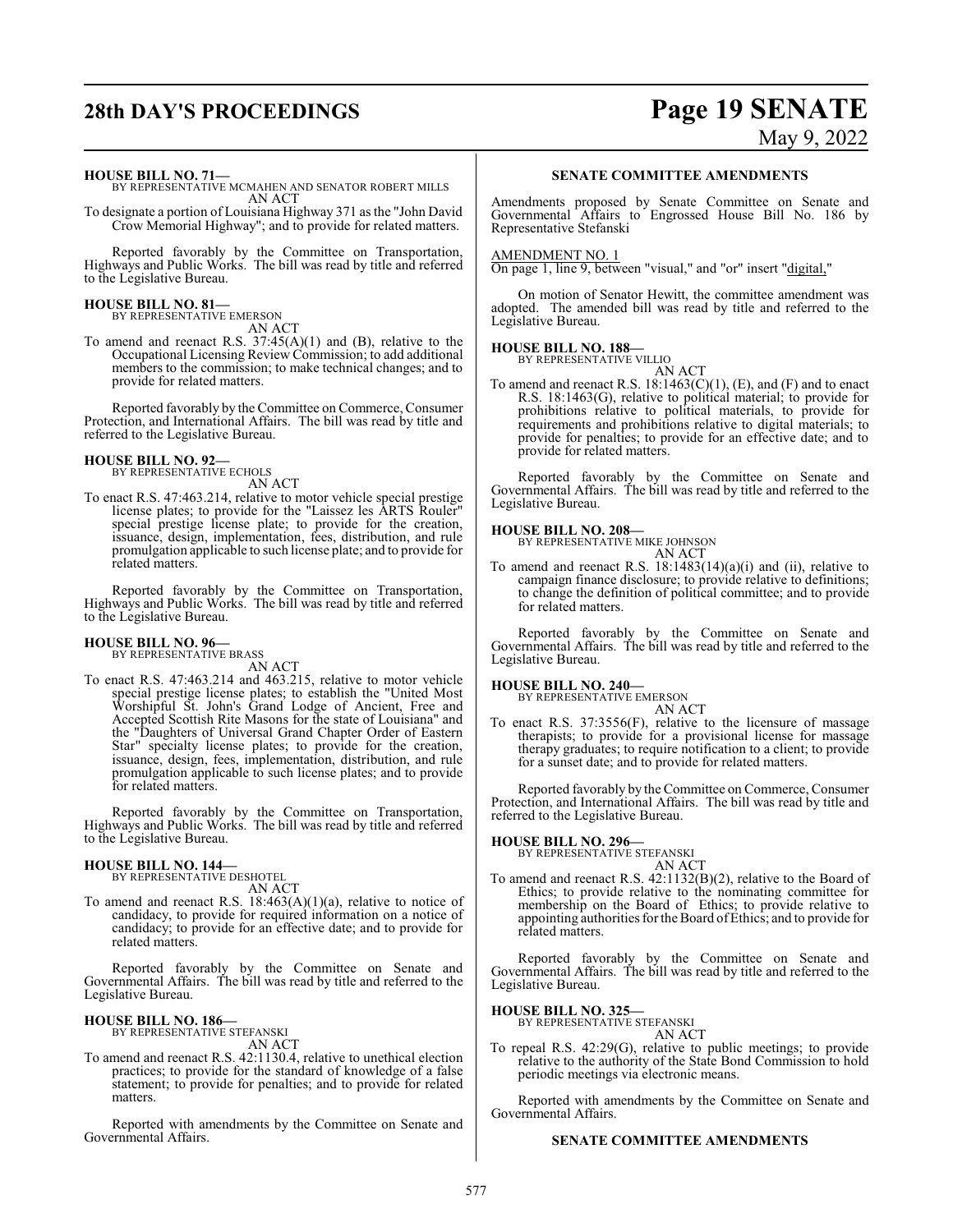Amendments proposed by Senate Committee on Senate and Governmental Affairs to Engrossed House Bill No. 325 by Representative Stefanski

#### AMENDMENT NO. 1

On page 1, line 2, after "To" and before "repeal" insert "amend and reenact R.S. 42:29(E) and to"

#### AMENDMENT NO. 2

On page 1, between lines 4 and 5, insert:

"Section 1. R.S. 42:29(E) is hereby amended and reenacted to read as follows:

§29. State Bond Commission; teleconference meetings

\* \* \* E. The State Bond Commission may **shall** adopt rules, regulations, and procedures to allow the public to participate in a meeting via electronic means. \* \* \*"

#### AMENDMENT NO. 3

On page 1, line 5, change "Section 1" to "Section 2"

On motion of Senator Hewitt, the committee amendment was adopted. The amended bill was read by title and referred to the Legislative Bureau.

### **HOUSE BILL NO. 411—** BY REPRESENTATIVE THOMAS

AN ACT

To amend and reenact R.S. 42:1119(B)(2)(a)(v), relative to nepotism; to provide relative to family members of school board members and school district superintendents who are employed by the school board; to provide relative to promotion of such employees; to provide for an effective date; and to provide for related matters.

Reported favorably by the Committee on Senate and Governmental Affairs. The bill was read by title and referred to the Legislative Bureau.

#### **HOUSE BILL NO. 444—**

BY REPRESENTATIVE RISER AN ACT

To designate a portion of the United States Highway 165 in Caldwell Parish as the "SPC Torey Jonteal Dantzler, Sr. Memorial Highway"; and to provide for related matters.

Reported favorably by the Committee on Transportation, Highways and Public Works. The was read by title and referred to the Legislative Bureau.

### **HOUSE BILL NO. 445—** BY REPRESENTATIVE RISER

AN ACT

To designate a portion of Louisiana Highway 133 in Caldwell Parish as the "Robert L. 'Doc' Owens Memorial Highway".

Reported favorably by the Committee on Transportation, Highways and Public Works. The bill was read by title and referred to the Legislative Bureau.

#### **HOUSE BILL NO. 475—** BY REPRESENTATIVE THOMAS

AN ACT

To amend and reenact R.S. 42:1119(B)(2)(a)(iii), relative to nepotism; to provide relative to family members of school board members and school district superintendents who are employed by the school board; to provide relative to the deadline for disclosing information regarding such employment to the Board of Ethics; to provide relative to penalties; and to provide for related matters.

Reported favorably by the Committee on Senate and Governmental Affairs. The bill was read by title and referred to the Legislative Bureau.

To designate a portion of Louisiana Highway 527 in Bossier Parish as the "Jessie Henry Memorial Highway"; and to provide for related matters.

Reported favorably by the Committee on Transportation, Highways and Public Works. The bill was read by title and referred to the Legislative Bureau.

#### **HOUSE BILL NO. 581—**

BY REPRESENTATIVE ST. BLANC

AN ACT To amend and reenact R.S. 40:1749.12(6), 1749.13(B)(1), and 1749.15, relative to the Louisiana Underground Utilities and Facilities Damage Prevention Law; to modify definitions to include unplanned utility outages; to provide for excavations or demolitions on certain national holidays; to authorize certain electronic notice; to modify with respect to rebuttable presumptions relative to excavators; to provide for emergency excavation notices and emergency response times; and to provide for related matters.

Reported favorably by the Committee on Commerce, Consumer Protection, and International Affairs. The bill was read by title and referred to the Legislative Bureau.

**HOUSE BILL NO. 586—** BY REPRESENTATIVES THOMAS AND BOYD AN ACT

To enact R.S. 37:1435.1, relative to the authority of the Louisiana Real Estate Commission; to authorize access to certain criminal history record information; to provide for definitions; to provide for legislative intent; to establish minimum standards and procedure; to provide for limitations to the access and use of certain criminal history record information; to provide for effectiveness; and to provide for related matters.

Reported with amendments by the Committee on Commerce, Consumer Protection, and International Affairs.

#### **SENATE COMMITTEE AMENDMENTS**

Amendments proposed by Senate Committee on Commerce, Consumer Protection and International Affairs to Engrossed House Bill No. 586 by Representative Thomas

#### AMENDMENT NO. 1

On page 1, line 20, change "Articles 893 or 894" to "Article 893"

On motion of Senator Ward, the committee amendment was adopted. The amended bill was read by title and referred to the Legislative Bureau.

## **HOUSE BILL NO. 602—** BY REPRESENTATIVE DAVIS

AN ACT To amend and reenact R.S. 37:2150.1(introductory paragraph) and (2) through (13), 2152(Section heading), 2153( $\hat{A}$ ), ( $\tilde{E}$ ), and (F), and 2154 through 2165, to enact R.S. 37:2150(14) through (18) and 2153(G), and to repeal R.S. 37:2152(C), 2166 through 2173, Part II of Chapter 24 of Title 37 of the Louisiana Revised Statutes of 1950, comprised of R.S. 37:2175.1 through 2175.6, and Chapter 24-A of Title 37 of the Louisiana Revised Statutes of 1950, comprised ofR.S. 37:2181 through 2192, relative to the Louisiana State Board for Contractors; to revise and reorganize provisions related to contractors, generally, including home improvement contractors and mold remediation contractors; and to provide for related matters.

Reported with amendments by the Committee on Commerce, Consumer Protection, and International Affairs.

### **Page 20 SENATE 28th DAY'S PROCEEDINGS**

**HOUSE BILL NO. 534—** BY REPRESENTATIVES HORTON, GLOVER, AND LARVADAIN AN ACT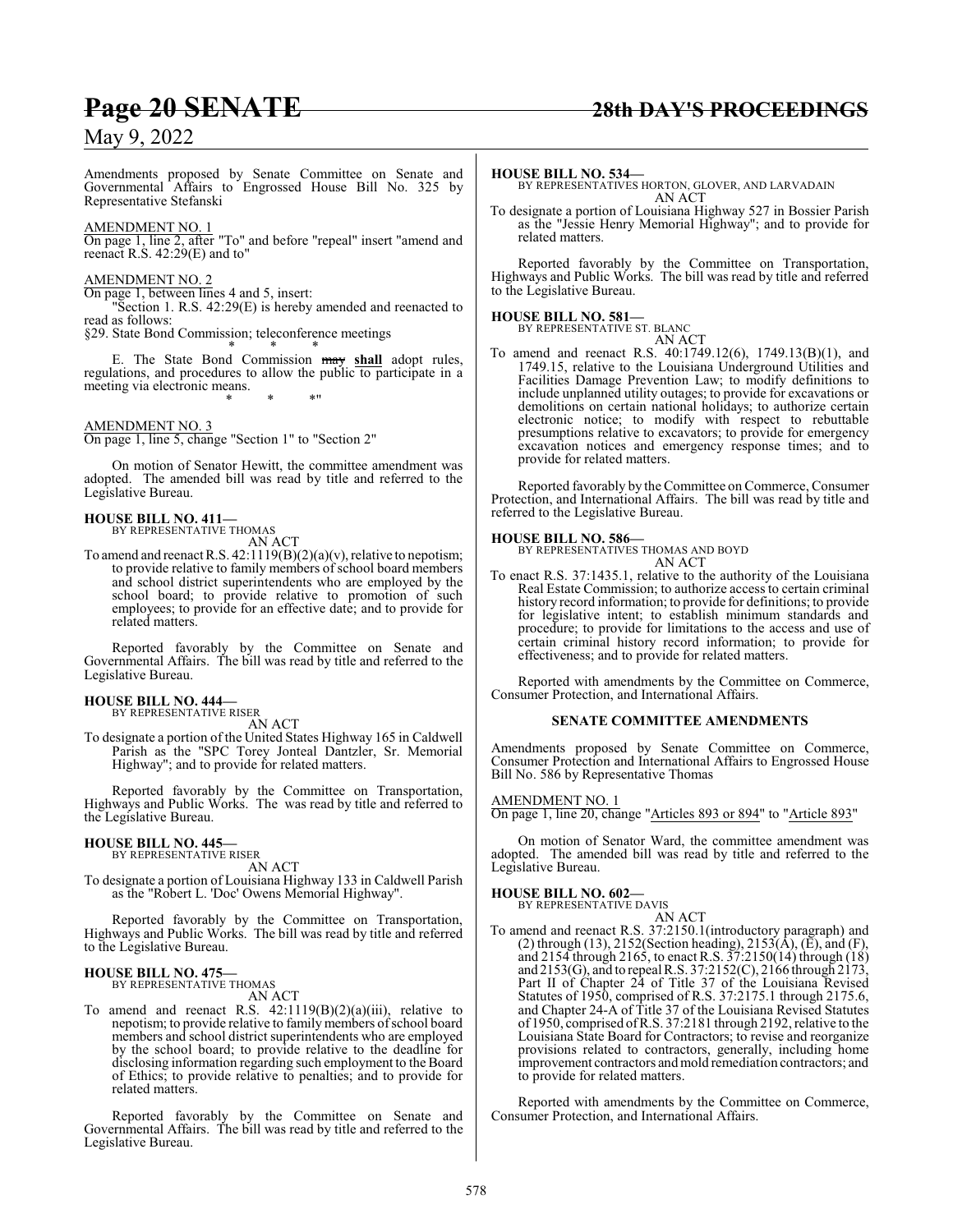## **28th DAY'S PROCEEDINGS Page 21 SENATE**

# May 9, 2022

#### **SENATE COMMITTEE AMENDMENTS**

Amendments proposed by Senate Committee on Commerce, Consumer Protection and International Affairs to Reengrossed House Bill No. 602 by Representative Davis

#### AMENDMENT NO. 1

On page 29, delete lines 7 through 14

On motion of Senator Ward, the committee amendment was adopted. The amended bill was read by title and referred to the Legislative Bureau.

**HOUSE BILL NO. 603—**<br>BY REPRESENTATIVES GADBERRY, ADAMS, AMEDEE, BAGLEY, BEAULLIEU, BRYANT, BUTLER, CARRIER, ROBBY CARTER,<br>CORMIER, COUSSAN, COX, DUPLESSIS, ECHOLS, EDMONDS,<br>FIRMENT, FISHER, FREIBERG, FRIEMAN, GAINES, GLO

AN ACT

To enact R.S. 47:490.34 through 490.36, relative to military honor license plates; to provide for the establishment of a military honor license plate for women veterans, Commemorative Service recipients, and Military Medal Award recipients; to provide for the creation, issuance, fees, distribution, and rule promulgation applicable to the design of such plates; and to provide for related matters.

Reported favorably by the Committee on Transportation, Highways and Public Works. The bill was read by title and referred to the Legislative Bureau.

### **HOUSE BILL NO. 646—** BY REPRESENTATIVE STEFANSKI

AN ACT

To amend and reenact R.S.  $18:59.4(D)(2)$  and  $(E)(2)(c)$ ,  $115(F)(1)$ (introductory paragraph) and (a) and  $(2)(a)(iii)$ ,  $154(C)(2)(c)$  and  $(D)(1)$  and  $(2), 423(C), (E),$  and  $(H), 433(A)(1)$ and (5), (B)(1), and (D), 434(D)(2), 435(B)(1)(b), 602(E)(2)(b), 604(B)(2)(b), 621(B), 1278(B), 1279, 1300.2(C)(1), 1300.7(B),  $1306(B)(1)$ ,  $1308(A)(2)(j)(ii)$ ,  $1309(J)$ ,  $1313(H)(13)$  and  $(K)(2)(a)$ , 1313.1(I)(5) and (L)(2)(a), 1371, and 1511.3(E), to enact R.S. 18:154(C)(2)(f), and to repeal R.S. 18:1532, relative to the Louisiana Election Code; to revise the system of laws comprising the Louisiana Election Code; to provide relative to the Louisiana Voter Registration Administrators' Certification Program; to provide relative to registration by mail; to provide relative to records of the registrars of voters; to provide relative to the replacement of a commissioner; to provide relative to watchers; to provide relative to vacancies in certain offices; to provide relative to petitions for a recall election; to provide relative to preparation, distribution, and tabulation of absentee by mail and early voting ballots; to provide relative to absentee voting by mail; to provide relative to early voting; to provide relative to parish boards of election supervisors; to provide relative to courses of instruction of commissioners; to remove the requirement for election day expenditure reports; to provide for effective dates; and to provide for related matters.

Reported favorably by the Committee on Senate and Governmental Affairs. The bill was read by title and referred to the Legislative Bureau.

#### **HOUSE BILL NO. 659—**

BY REPRESENTATIVE STEFANSKI AN ACT

To amend and reenact R.S. 37:3506(A), relative to the state board of private investigators; to adjust the salary limit for the executive director of the board; and to provide for related matters.

Reported favorably by the Committee on Commerce, Consumer Protection, and International Affairs. The bill was read by title and referred to the Legislative Bureau.

#### **HOUSE BILL NO. 684—**

BY REPRESENTATIVE DAVIS AN ACT

To amend and reenact R.S. 4:1, relative to the sale of admission tickets; to require the ticket value to be printed on its face; to provide for a penalty; to authorize the resale of tickets via the internet pursuant to certain requirements; to provide for certain exceptions; and to provide for related matters.

Reported favorably by the Committee on Commerce, Consumer Protection, and International Affairs. The bill was read by title and referred to the Legislative Bureau.

#### **HOUSE BILL NO. 714—**

BY REPRESENTATIVES FREIBERG, GEYMANN, AND FREEMAN AN ACT

To enact Part XII of Chapter 2 of Title 51 of the Louisiana Revised Statutes of 1950, to be comprised of R.S. 51:771 through 776, relative to the sale of certain cosmetics; to provide definitions; to prohibit the sale of certain cosmetics; to provide exemptions; to provide for application of law in political subdivisions; to provide for penalties; to provide for severability; and to provide for related matters.

Reported favorably by the Committee on Commerce, Consumer Protection, and International Affairs. The bill was read by title and referred to the Legislative Bureau.

### **HOUSE BILL NO. 740—** BY REPRESENTATIVE MINCEY

AN ACT To enact Chapter 17-A of Title 51 of the Louisiana Revised Statutes of 1950, to be comprised of R.S. 51:1611, relative to the sale and transport of propane and other fuels; to provide for the sale, transportation, and acceptance of propane and other fuels to individuals in affected areas during a declared natural disaster; and to provide for related matters.

Reported favorably by the Committee on Commerce, Consumer Protection, and International Affairs. The bill was read by title and referred to the Legislative Bureau.

#### **HOUSE BILL NO. 748—**

BY REPRESENTATIVES MCMAHEN, CORMIER, EDMONSTON, FIRMENT, GLOVER, HORTON, LARVADAIN, MOORE, AND **SCHAMERHORN** AN ACT

To designate Exit 44 on Interstate Highway 20 in Webster Parish as the "Kim Cannon Memorial Interchange"; and to provide for related matters.

Reported favorably by the Committee on Transportation, Highways and Public Works. The bill was read by title and referred to the Legislative Bureau.

#### **HOUSE BILL NO. 810—**

BY REPRESENTATIVE BROWN AN ACT

To enact R.S. 47:463.214, relative to motor vehicle special prestige license plates; to provide for the "International Association of Firefighters" special prestige license plate; to provide for the creation, issuance, design, implementation, fees, distribution, and rule promulgation applicable to such license plate; and to provide for related matters.

Reported favorably by the Committee on Transportation, Highways and Public Works. The bill was read by title and referred to the Legislative Bureau.

#### **HOUSE BILL NO. 973—** BY REPRESENTATIVE DAVIS

AN ACT

To amend and reenact R.S. 9:2713.2(B)(introductory paragraph), R.S. 12:1-1106(A)(1), 204(A), and 1307(D), R.S. 22:243(D)(3) and  $(E)(1)$  and  $(3)$ , and R.S. 51:214 $(A)($ introductory paragraph $)$ and  $3143(B)$  and (C) and to enact R.S. 12:1-402(D), 204(G)(4),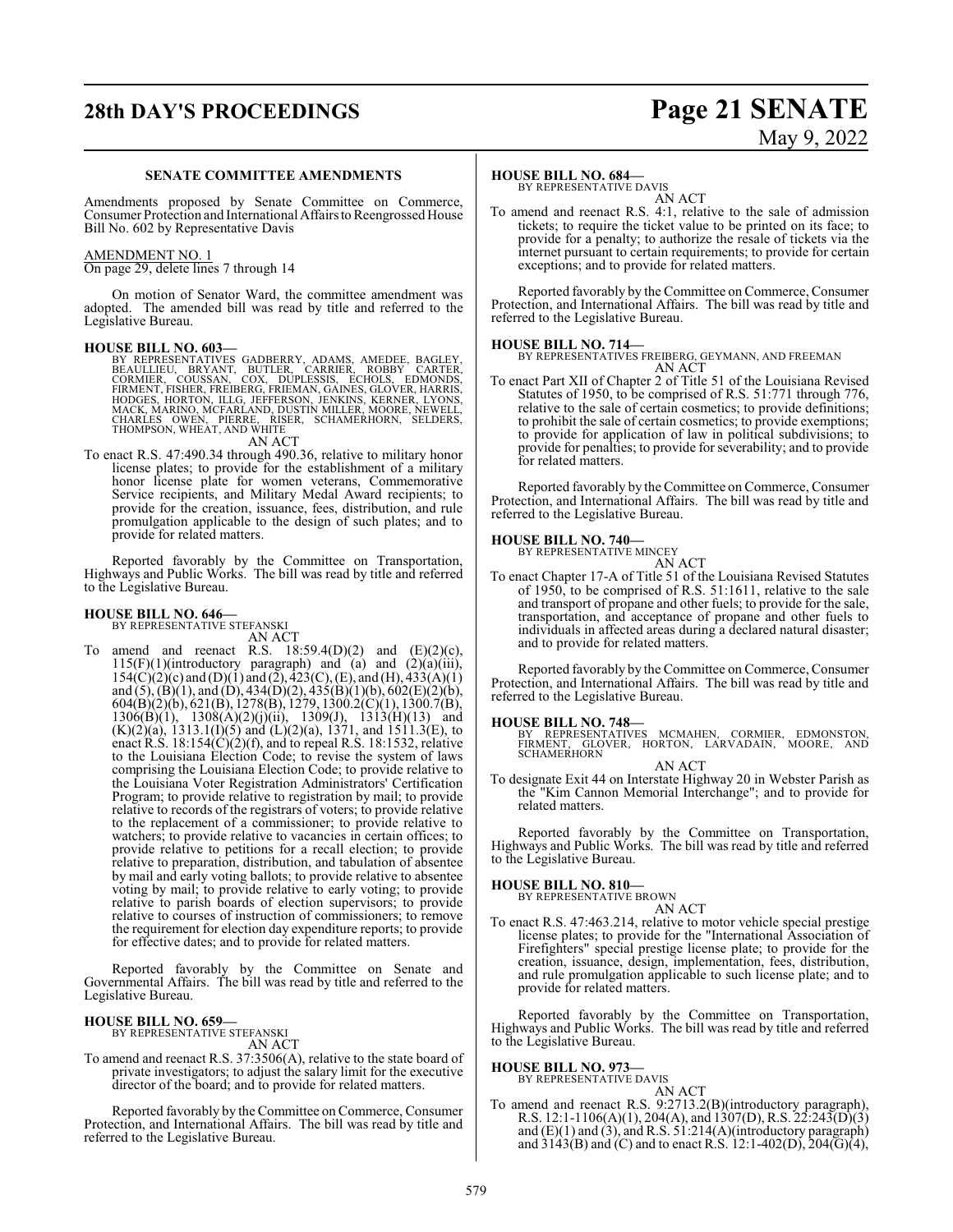and 1307(E), R.S. 49:222(B)(15), and R.S. 51:212(8), relative to corporations; to provide for an authorized representative; to allow for termination of a name reservation; to provide for merger; to prohibit certain phrases in a reserved name; to provide for preemption; and to provide for related matters.

Reported favorably by the Committee on Commerce, Consumer Protection, and International Affairs. The bill was read by title and referred to the Legislative Bureau.

#### **Senate Resolutions on Second Reading Reported by Committees**

#### **SENATE RESOLUTION NO. 60—** BY SENATOR JACKSON

A RESOLUTION

To urge and request the Department of Insurance to form a task force to study, jointly with the Louisiana Department of Health, the causes of infertility in women and the desirability and feasability of mandating insurance coverage for fertility treatments for women.

Reported favorably by the Committee on Insurance.

The resolution was read by title and returned to the Calendar, subject to call.

## **SENATE RESOLUTION NO. 87—** BY SENATOR MIZELL

A RESOLUTION

To urge and request the Department of Children and Family Services to enact policies relative to following up with minor children giving birth in hospitals.

Reported with amendments by the Committee on Health and Welfare.

### **SENATE COMMITTEE AMENDMENTS**

Amendments proposed by Senate Committee on Health and Welfare to Original Senate Resolution No. 87 by Senator Mizell

AMENDMENT NO. 1 On page 1, line 2, change "Department of Children and Family Services" to "Louisiana Department of Health"

AMENDMENT NO. 2 On page 1, line 3, delete "relative to following up with minor children" and insert "to assist adolescents after"

AMENDMENT NO. 3 On page 1, line 7, change "15 and 19" to "fifteen and nineteen" and change "30 or more per 1,000" to "thirty or more per one thousand"

AMENDMENT NO. 4 On page 1, line 17, after "scores, and" insert "a"

AMENDMENT NO. 5 On page 1, line 18, after "mothers" delete "are"

AMENDMENT NO. 6 On page 2, line 1, after "average," insert "are" and after "education, and" insert "have"

AMENDMENT NO. 7 On page 2, line 7, change "Department of Children and Family Services" to "Louisiana Department of Health

AMENDMENT NO. 8 On page 2, line 8, after "lower" and before "educator," change "labor" to "levels of"

#### AMENDMENT NO. 9

On page 2, line 12, change "Department of Children and Family Services" to "Louisiana Department of Health"

### AMENDMENT NO. 10

On page 2, line 13, after "policies" delete the remainder of the line and delete line 14 and insert "to assist adolescents after giving birth in hospitals."

#### AMENDMENT NO. 11

On page 2, line 16, change "Department of Children and Family Services" to "Louisiana Department of Health"

On motion of Senator Fred Mills, the committee amendment was adopted.

The resolution was read by title. On motion of Senator Mizell, the amended Senate Resolution was adopted.

#### **SENATE RESOLUTION NO. 88—**

BY SENATOR MIZELL A RESOLUTION

To urge and request the Louisiana Department of Children and Family Services to enact policies relative to truant children who may be trafficked.

Reported with amendments by the Committee on Health and Welfare.

#### **SENATE COMMITTEE AMENDMENTS**

Amendments proposed by Senate Committee on Health and Welfare to Original Senate Resolution No. 88 by Senator Mizell

AMENDMENT NO. 1 On page 1, line 2, change "Louisiana Department of Children and Family Services" to "Department of Education"

AMENDMENT NO. 2 On page 1, line 3, change "relative to" to "to locate and assist"

AMENDMENT NO. 3 On page 1, line 9, after "Respond" insert a comma and change "Recovery from" to "Recover From"

AMENDMENT NO. 4 On page 1, line 12, delete "Louisiana"

AMENDMENT NO. 5 On page 1, line 14, before "Human" insert quotation marks and change "for Children of" to "of Children for"

AMENDMENT NO. 6 On page 1, line 15, after "Exploitation" insert quotation marks and delete "Louisiana"

AMENDMENT NO. 7 On page 1, line 16, change "530" to "five hundred thirty"

AMENDMENT NO. 8 On page 2, line 1, change "Annual Report" to "annual report" and change "500 of the 530" to "five hundred of the five hundred thirty"

AMENDMENT NO. 9 On page 2, line 2, change "476 of the 530" to "four hundred seventysix of the five hundred thirty"

AMENDMENT NO. 10 On page 2, line 3, after "WHEREAS," insert "the juvenile"

AMENDMENT NO. 11 On page 2, line 4, delete "for juvenile victims"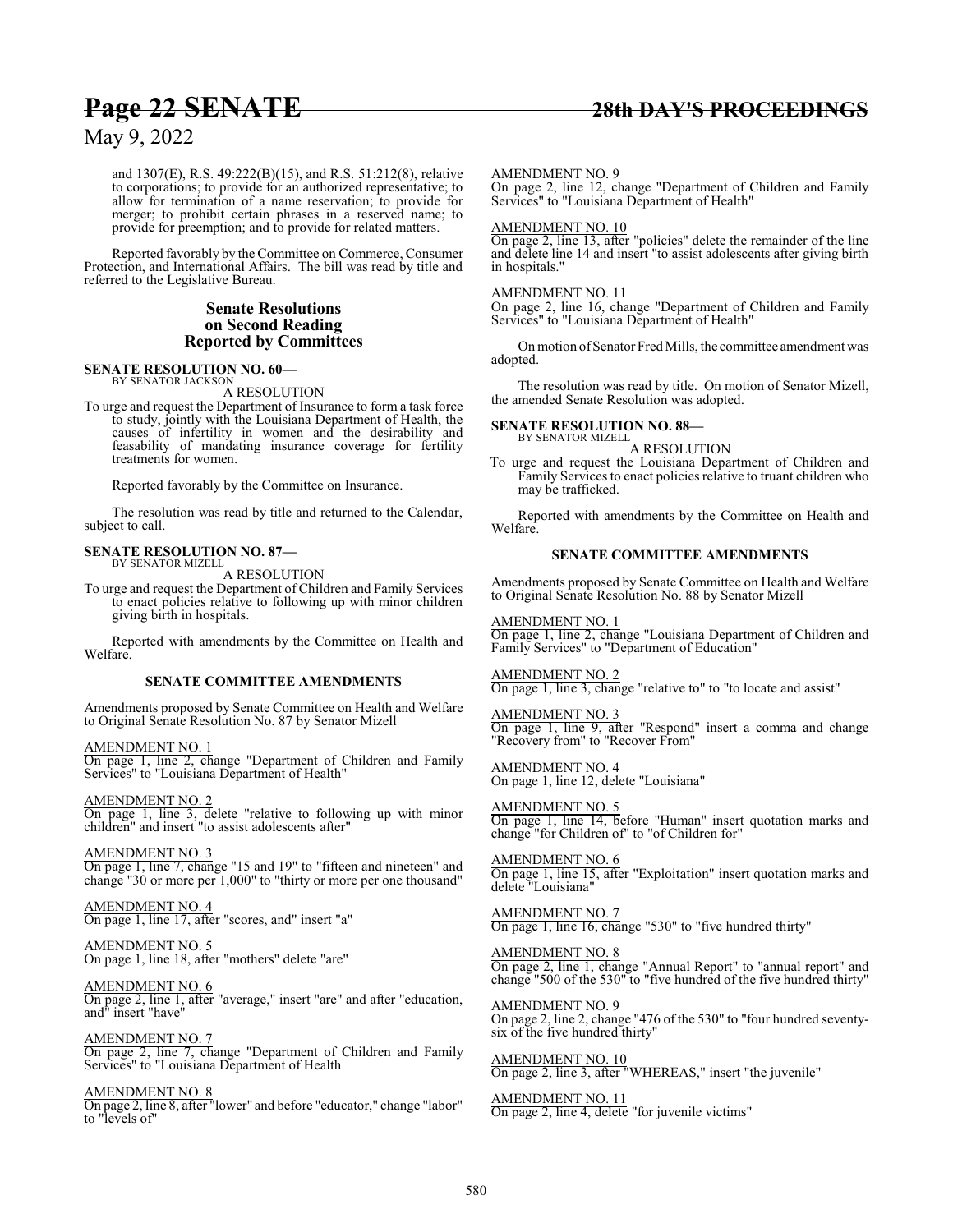## **28th DAY'S PROCEEDINGS Page 23 SENATE**

### May 9, 2022

#### AMENDMENT NO. 12

On page 2, line 6, change "Louisiana Department of Children and Family Services" to "Department of Education"

#### AMENDMENT NO. 13

On page 2, line 7, change "relative to locating and contacting" to "to locate and contact"

#### AMENDMENT NO. 14

On page 2, line 8, change "abuse" to "use disorders" and after "mental health" insert "concerns"

#### AMENDMENT NO. 15

On page 2, line 11, change "Louisiana Department of Children and Family Services" to "Department of Education"

Onmotion ofSenator Fred Mills, the committee amendment was adopted.

The resolution was read by title. On motion of Senator Mizell, the amended Senate Resolution was adopted.

#### **Senate Concurrent Resolutions on Second Reading Reported by Committees**

#### **SENATE CONCURRENT RESOLUTION NO. 41—** BY SENATOR CONNICK

A CONCURRENT RESOLUTION

To urge and request the legislative auditor to review the Belle Chasse bridge and tunnel public-private partnership project and if applicable, to develop recommendations for future public private partnership projects based on best practices.

Reported favorably by the Committee on Transportation, Highways and Public Works.

The resolution was read by title. Senator Connick moved to adopt the Senate Concurrent Resolution.

### **ROLL CALL**

The roll was called with the following result:

#### YEAS

| Mr. President<br>Abraham<br>Barrow<br>Boudreaux<br>Bouie<br>Carter<br>Cathey<br>Cloud<br>Connick<br>Fesi<br>Fields<br>Foil<br>Total - 34 | Harris<br>Henry<br>Hensgens<br>Hewitt<br>Lambert<br>Luneau<br>McMath<br>Milligan<br>Mills, F.<br>Mills, R.<br>Mizell<br>Morris | Peacock<br>Pope<br>Price<br>Reese<br>Smith<br>Stine<br>Talbot<br>Ward<br>White<br>Womack |
|------------------------------------------------------------------------------------------------------------------------------------------|--------------------------------------------------------------------------------------------------------------------------------|------------------------------------------------------------------------------------------|
|                                                                                                                                          | <b>NAYS</b>                                                                                                                    |                                                                                          |
| Total - 0                                                                                                                                | <b>ABSENT</b>                                                                                                                  |                                                                                          |

Allain Jackson<br>Bernard Tarver Bernard Total - 4

The Chair declared the Senate had adopted the Senate Concurrent Resolution and ordered it sent to the House.

### **SENATE CONCURRENT RESOLUTION NO. 45—**

BY SENATOR MCMATH A CONCURRENT RESOLUTION

To create and provide for the Task Force on Administration of State Transportation and Development Services to study national best practice models for the efficient and effective administration of state transportation departments.

Reported favorably by the Committee on Transportation, Highways and Public Works.

The resolution was read by title. Senator McMath moved to adopt the Senate Concurrent Resolution.

### **ROLL CALL**

The roll was called with the following result:

#### YEAS

| Mr. President<br>Abraham<br>Barrow<br>Boudreaux<br>Bouie<br>Carter<br>Cathey<br>Cloud<br>Connick<br>Fesi<br>Fields | Harris<br>Henry<br>Hensgens<br>Hewitt<br>Jackson<br>Lambert<br>Luneau<br>McMath<br>Milligan<br>Mills, F.<br>Mills, R. | Morris<br>Peacock<br>Pope<br>Price<br>Reese<br>Smith<br>Stine<br>Talbot<br>Ward<br>White<br>Womack |
|--------------------------------------------------------------------------------------------------------------------|-----------------------------------------------------------------------------------------------------------------------|----------------------------------------------------------------------------------------------------|
| Foil<br>Total $-35$<br>Total - 0                                                                                   | Mizell<br><b>NAYS</b><br><b>ABSENT</b>                                                                                |                                                                                                    |
| Allain                                                                                                             | Bernard                                                                                                               | Tarver                                                                                             |

Total - 3

The Chair declared the Senate had adopted the Senate Concurrent Resolution and ordered it sent to the House.

## **SENATE CONCURRENT RESOLUTION NO. 46—**

BY SENATOR MCMATH A CONCURRENT RESOLUTION

To create and provide for the Louisiana Electric Vehicle Task Force to study the economic impact of electric vehicles and to recommend any action or legislation that the task force deems necessary or appropriate.

Reported favorably by the Committee on Transportation, Highways and Public Works.

The resolution was read by title. Senator McMath moved to adopt the Senate Concurrent Resolution.

### **ROLL CALL**

The roll was called with the following result:

#### YEAS

| Mr. President | Henry     | Peacock       |
|---------------|-----------|---------------|
| Abraham       | Hensgens  |               |
| Barrow        | Hewitt    | Pope<br>Price |
| Boudreaux     | Jackson   | Reese         |
| Bouie         | Lambert   | Smith         |
| Carter        | Luneau    | <b>Stine</b>  |
| Cathey        | McMath    | Talbot        |
| Connick       | Milligan  | Ward          |
| Fesi          | Mills, F. | White         |
| Fields        | Mills. R. | Womack        |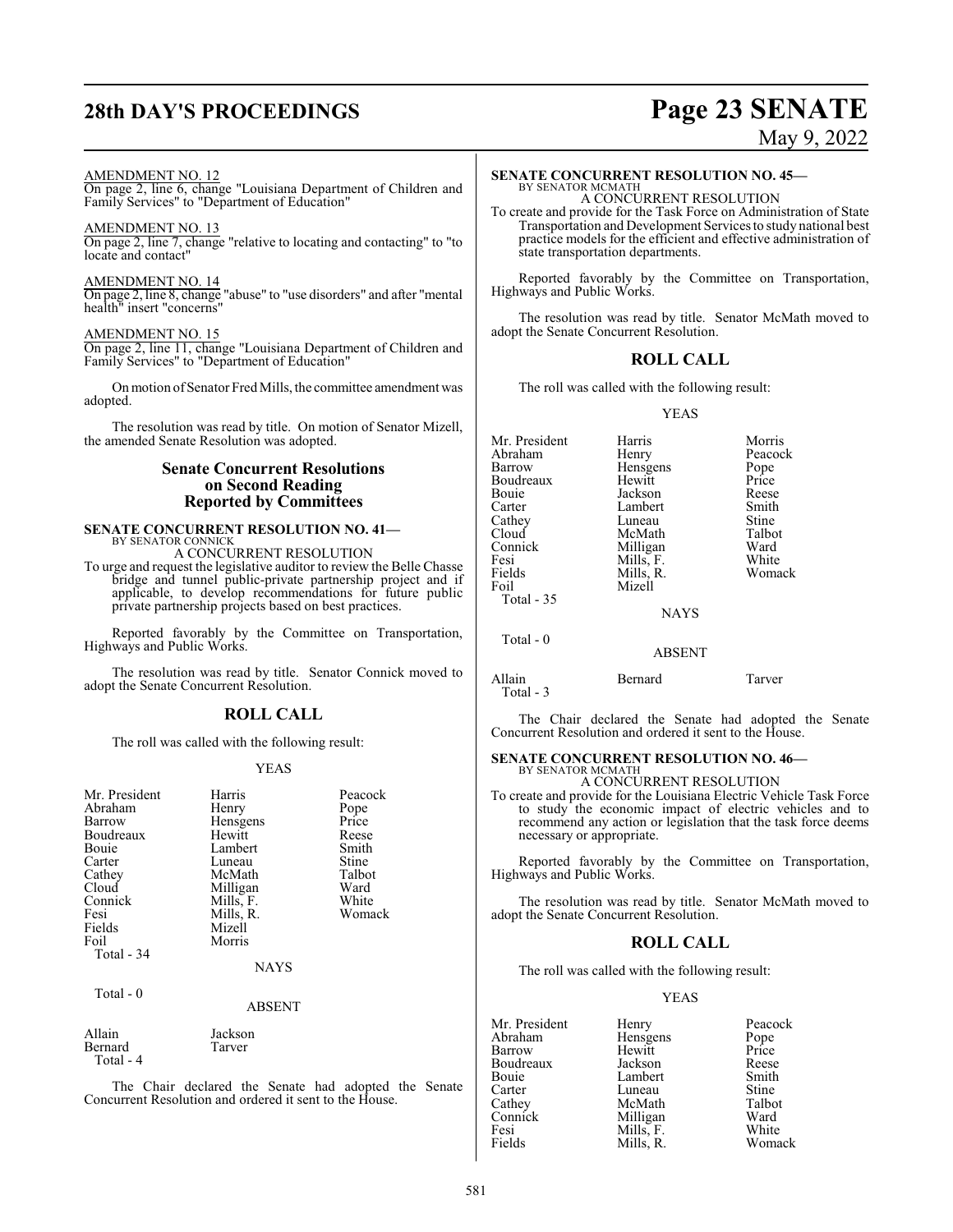| Foil       | Mizell |
|------------|--------|
| Harris     | Morris |
| Total - 34 |        |
|            |        |

#### Total - 0

ABSENT

NAYS

Allain Cloud<br>Bernard Tarver Bernard Total - 4

The Chair declared the Senate had adopted the Senate Concurrent Resolution and ordered it sent to the House.

#### **Senate Bills and Joint Resolutions on Third Reading and Final Passage, Subject to Call**

#### **Called from the Calendar**

Senator Cathey asked that Senate Bill No. 92 be called from the Calendar.

#### **SENATE BILL NO. 92—** BY SENATOR CATHEY

AN ACT

To amend and reenact R.S. 23:368(A) through (D), the introductory paragraph of (E)(1), the introductory paragraph of (E)(2), and  $(E)(2)(b)$  and (c) and to enact R.S. 23:302(9), relative to prohibited discrimination in employment; to prohibit discrimination in employment based on medical information or history; to provide relative to the collection of medical data; to provide relative to exemptions; to provide relative to definitions; and to provide for related matters.

The bill was read by title. Senator Cathey moved the final passage of the bill.

### **ROLL CALL**

The roll was called with the following result:

#### YEAS

| Mr. President<br>Abraham<br>Boudreaux<br>Carter<br>Cathey<br>Fesi<br>Fields<br>Harris<br>Total $-23$ | Henry<br>Hensgens<br>Lambert<br>McMath<br>Milligan<br>Morris<br>Price<br>Reese<br><b>NAYS</b> | Smith<br>Stine<br>Talbot<br>Tarver<br>Ward<br>White<br>Womack |
|------------------------------------------------------------------------------------------------------|-----------------------------------------------------------------------------------------------|---------------------------------------------------------------|
| <b>Barrow</b><br>Bouie<br>Cloud<br>Connick<br>Total - 12                                             | Foil<br>Hewitt<br>Jackson<br>Mills, F.<br><b>ABSENT</b>                                       | Mills, R.<br>Mizell<br>Peacock<br>Pope                        |
| Allain<br>Total - 3                                                                                  | Bernard                                                                                       | Luneau                                                        |

The Chair declared the bill was passed and ordered it sent to the House. Senator Cathey moved to reconsider the vote by which the bill was passed and laid the motion on the table.

### **Page 24 SENATE 28th DAY'S PROCEEDINGS**

### **Called from the Calendar**

Senator Cathey asked that Senate Bill No. 304 be called from the Calendar.

### **SENATE BILL NO. 304—** BY SENATOR CATHEY

AN ACT To amend and reenact R.S.  $15:571.3(B)(1)(a)$ , the introductory paragraph of  $(C)$ ,  $(D)$ , and  $(F)$  and to enact R.S. 15:571.3 $(G)$ , relative to diminution of a sentence for good behavior; to provide for reduction of good time credit for offenders convicted of murder of first responders and peace officers; to provide that good time credit does not include incarceration prior to conviction for certain offenses; and to provide for related matters.

#### **Floor Amendments**

Senator Cathey proposed the following amendments.

#### **SENATE FLOOR AMENDMENTS**

Amendments proposed by Senator Cathey to Engrossed Senate Bill No. 304 by Senator Cathey

### AMENDMENT NO. 1

On page 3, after line 17, insert the following:

"Section 2. This Act shall become effective upon signature by the governor, or, if not signed by the governor, upon expiration of the time for bills to become law without signature by the governor, as provided by Article III, Section 18 of the Constitution of Louisiana. If vetoed by the governor and subsequently approved by the legislature, this Act shall become effective on the day following such approval."

On motion of Senator Cathey, the amendments were adopted.

The bill was read by title. Senator Cathey moved the final passage of the amended bill.

#### **ROLL CALL**

The roll was called with the following result:

#### YEAS

| Mr. President<br>Abraham<br>Barrow<br>Boudreaux<br>Bouie<br>Carter<br>Cathey<br>Cloud<br>Connick<br>Fesi<br>Fields<br>Foil | Harris<br>Henry<br>Hensgens<br>Hewitt<br>Jackson<br>Lambert<br>Luneau<br>McMath<br>Milligan<br>Mills, F.<br>Mills, R.<br>Mizell | Morris<br>Peacock<br>Pope<br>Price<br>Reese<br>Smith<br>Stine<br>Talbot<br>Tarver<br>Ward<br>White<br>Womack |
|----------------------------------------------------------------------------------------------------------------------------|---------------------------------------------------------------------------------------------------------------------------------|--------------------------------------------------------------------------------------------------------------|
| Total $-36$                                                                                                                | <b>NAYS</b>                                                                                                                     |                                                                                                              |
| Total $-0$                                                                                                                 | <b>ABSENT</b>                                                                                                                   |                                                                                                              |
| Allain<br>Total - 2                                                                                                        | Bernard                                                                                                                         |                                                                                                              |

The Chair declared the amended bill was passed, ordered reengrossed and sent to the House. Senator Cathey moved to reconsider the vote by which the bill was passed and laid the motion on the table.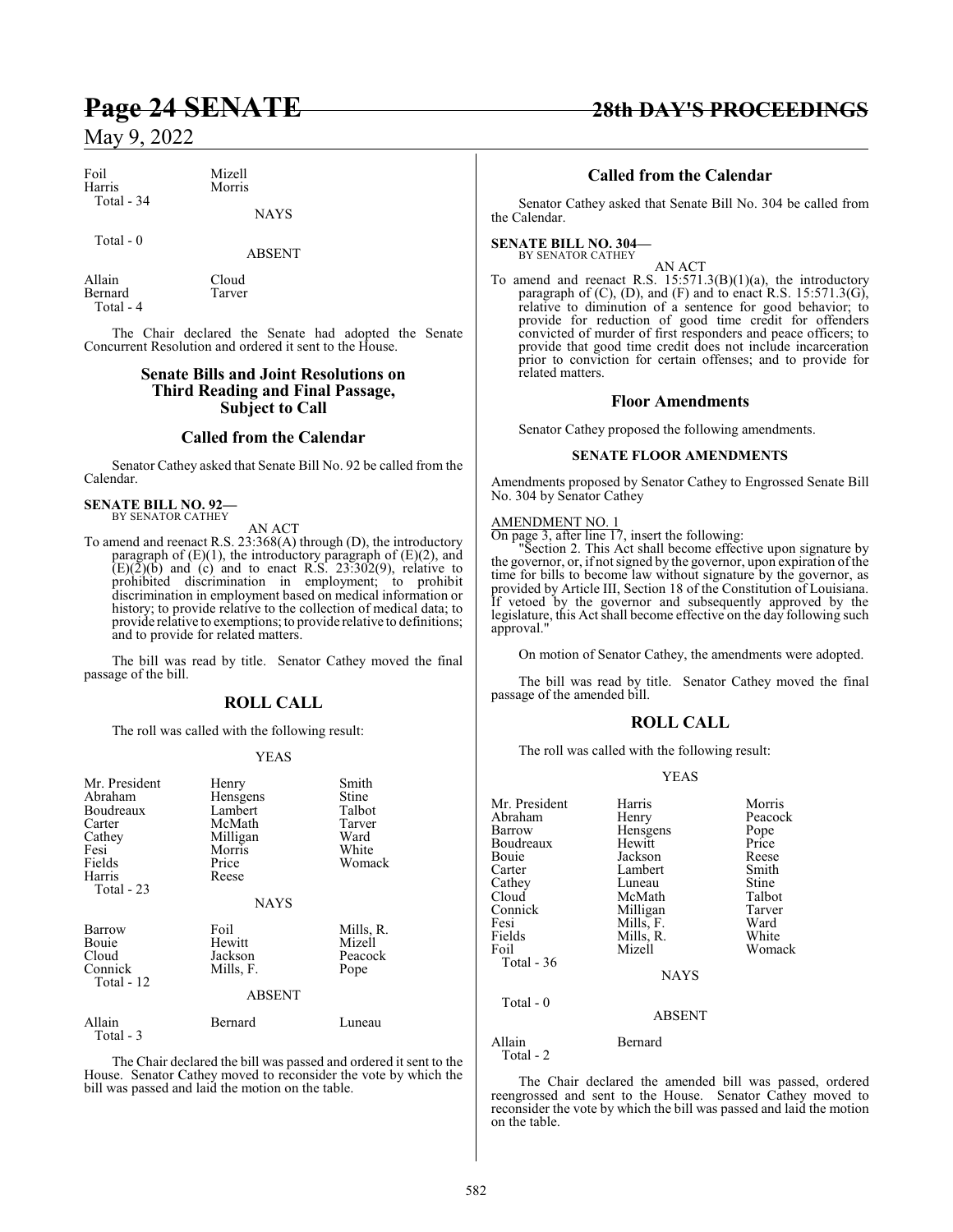## **28th DAY'S PROCEEDINGS Page 25 SENATE**

# May 9, 2022

### **Called from the Calendar**

Senator Boudreaux asked that Senate Bill No. 455 be called from the Calendar.

## **SENATE BILL NO. 455—** BY SENATOR BOUDREAUX

AN ACT

To amend and reenact R.S. 51:1362(A), 1365, andR.S. 44:4.1(B)(35) and to enact R.S. 51:1363.1, relative to internet; to provide for broadband connectivity; to provide for development and implementation of a plan to provide access to broadband internet; and to provide for related matters.

#### **Floor Amendments**

Senator Boudreaux proposed the following amendments.

#### **SENATE FLOOR AMENDMENTS**

Amendments proposed by Senator Boudreaux to Engrossed Senate Bill No. 455 by Senator Boudreaux

#### AMENDMENT NO. 1

On page 1, line 2, after "amend and reenact" delete the remainder of the line in its entirety and insert in lieu thereof the following:

"R.S.  $51:1361(3)$ ,  $1362(A)$ , the introductory paragraph of R.S. 51:1363, 1365, the title of Chapter 12 of Title 51 of the Louisiana Revised Statutes of 1950, and R.S. 44:4.1(B)(35), and to enact R.S."

#### AMENDMENT NO. 2

On page 1, line 3, change "broadband" to "the office of broadband development and"

#### AMENDMENT NO. 3

On page 1, at the end of line 4, after the semicolon ";" add the following: "to provide for the functions and responsibilities of the office of broadband development and connectivity; to provide for the termination date of the office;"

#### AMENDMENT NO. 4

On page 1, line 7, after "Section 1." delete the remainder of the line and insert in lieu thereof the following: "R.S. 51:1361(3), 1362(A), the introductory paragraph of R.S. 51:1363, 1365, and the title of Chapter 12 of Title 51 of the Louisiana Revised Statutes of 1950 are hereby amended and reenacted and R.S."

#### AMENDMENT NO. 5

On page 1, between lines 8 and 9, insert the following: "CHAPTER 12. THE OFFICE OF BROADBAND

### **DEVELOPMENT**

AND CONNECTIVITY §1361. Definitions

When used in this Chapter:

\* \* \*

(3) "Office" means the office of broadband **development** and connectivity. \* \* \*"

#### AMENDMENT NO. 6

On page 1, line 9, change "broadband" to "broadband **development**"

#### AMENDMENT NO. 7

On page 1, line 11, change "broadband" to "broadband **development**"

#### AMENDMENT NO. 8

On page 1, line 12, change "broadband" to "broadband **development**"

#### AMENDMENT NO. 9

On page 1, between lines 15 and 16, insert following:

"§1363. Functions, powers, and duties The office of broadband **development** and connectivity, by and

through the executive director or his employees, shall have the following functions, powers, and duties:

#### \* \* \*"

AMENDMENT NO. 10

On page 1, line 17, change"**broadband**" to "**broadband development**"

AMENDMENT NO. 11

On page 2, line 5, change "**on or before the date**" to "**on or before fifteen days following the expiration of the date**"

#### AMENDMENT NO. 12

On page 2, at the end of line 8, add the following: "**In no instance shall an entity be required to provide any data beyond that which it is required to provide to the Federal Communications Commission.**"

### AMENDMENT NO. 13

On page 2, delete lines 20 through 23, and insert the following:

"**(4) Any broadbandavailability data providedin accordance with this Section shall strictly be used for the purpose of identifying served, underserved, and unserved areas to aid in the administration of the "Granting Unserved Municipalities Broadband Opportunities" program, and for no other purpose whatsoever.**

**(5) Any entity submitting broadband data to the office of broadband development and connectivity as required by this Section may review the proposed of the draft state broadband map and submit any necessary corrective data to the office prior to the publication or utilization of the state broadband map for any state-administered grant program designated for broadband infrastructure deployment in the state.**

**(6) Any entity submitting broadband data to the office of broadband development and connectivity as required by this Section may challenge any area ultimately deemed eligible for any state-administered grant program designated for broadband infrastructure deployment in the state that overlap with an entity's verified service territory.**

**B.(1) The office may contract with a private entity or third-party consultant to develop and maintain the state broadband map. Any contract entered into by the office and a private entity or third-party consultant for the purpose of developing and maintaining the state broadband map shall include a confidentiality agreement prohibiting the disclosure of any broadband data provided in accordance with this Section.**

**(2) Information compiled pursuant to the provisions of this Section shall be exempt from the Public Records Law and shall be considered confidential, proprietary, and a trade secret of the entity providing the information. The office, including any private entity or third-party consultant retained or employed pursuant to this Section, shall keep strictly confidential and shall not disclose, or cause or permit to be disclosed, to any third person, private entity or public body as defined by R.S. 44:1, any broadband availability data provided in accordance with this Section. The office, including any private entity or third-party consultant retained or employed pursuant to this Section, shall take all actions reasonably necessary to ensure that the broadband availability data remains strictly confidential and is not disclosed to or seen, used or obtained by any third person, private entity or public body as defined by R.S. 44:1.**

**C. The requirements of this Section shall terminate under any one of the following conditions, whichever occurs first:**

**(1) Upon a determination by the office of broadband development and connectivity that it is no longer necessary to compile a statewide parish by parish broadband map identifying the locations and capability of broadband service in the state.**

**(2) At midnight on December 31, 2026.**

**D. The office may promulgate rules necessary to carry out the provisions of this Section in accordance with the provisions of the Administrative Procedure Act.**"

AMENDMENT NO. 14 On page 2, line 27, change "**2026**" to "**2028**"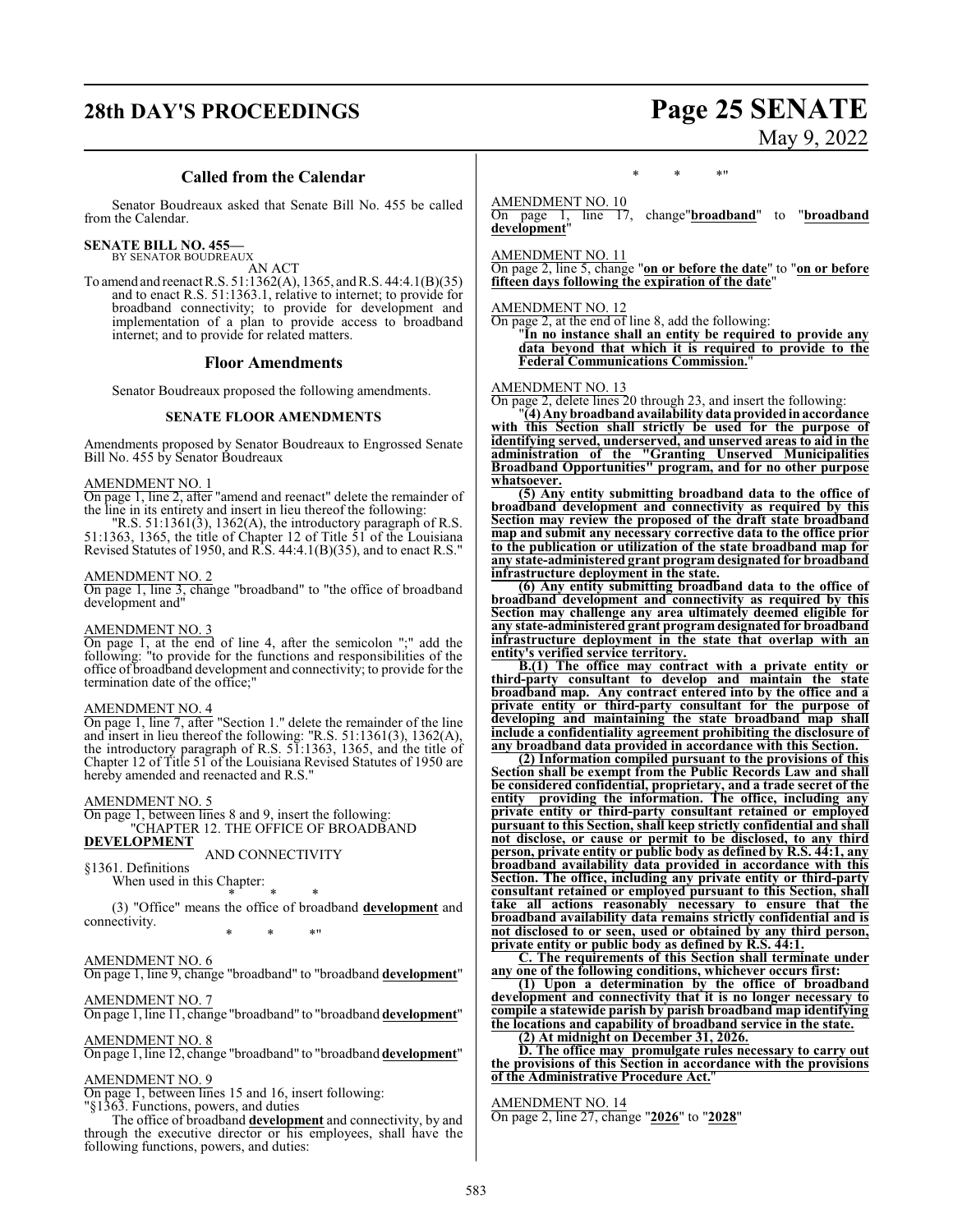### **Page 26 SENATE 28th DAY'S PROCEEDINGS**

### May 9, 2022

#### AMENDMENT NO. 15

On page 3, below line 12, add the following:

"Section 3. This Act shall become effective upon signature by the governor or, if not signed by the governor, upon expiration of the time for bills to become law without signature by the governor, as provided by Article III, Section 18 of the Constitution of Louisiana. If vetoed by the governor and subsequently approved by the legislature, this Act shall become effective on the day following such approval."

On motion of Senator Boudreaux, the amendments were adopted.

#### **Floor Amendments**

Senator Mizell proposed the following amendments.

#### **SENATE FLOOR AMENDMENTS**

Amendments proposed by Senator Mizell to Engrossed Senate Bill No. 455 by Senator Boudreaux

AMENDMENT NO. 1 On page 1, line 2, after "R.S. 51:" delete "1362(A),"

AMENDMENT NO. 2 On page 1, line 7, after "R.S. 51:" delete "1362(A) and 1365 are" and insert "1365 is"

AMENDMENT NO. 3 On page 1, delete lines 9 through 15

On motion of Senator Mizell the amendments were withdrawn.

The bill was read by title. Senator Boudreaux moved the final passage of the amended bill.

### **ROLL CALL**

The roll was called with the following result:

#### YEAS

| Mr. President<br>Abraham<br>Allain<br>Barrow<br>Boudreaux<br>Bouie<br>Carter<br>Cloud<br>Connick<br>Fesi<br>Fields<br>Foil<br>Total - 35 | Harris<br>Henry<br>Hensgens<br>Hewitt<br>Jackson<br>Lambert<br>Luneau<br>McMath<br>Milligan<br>Mills, F.<br>Mills, R.<br>Mizell<br><b>NAYS</b> | Morris<br>Peacock<br>Pope<br>Price<br>Reese<br>Smith<br>Stine<br>Talbot<br>Ward<br>White<br>Womack |
|------------------------------------------------------------------------------------------------------------------------------------------|------------------------------------------------------------------------------------------------------------------------------------------------|----------------------------------------------------------------------------------------------------|
|                                                                                                                                          |                                                                                                                                                |                                                                                                    |
| Total - 0                                                                                                                                | <b>ABSENT</b>                                                                                                                                  |                                                                                                    |

| Bernard   | Cathey | Tarver |
|-----------|--------|--------|
| Total - 3 |        |        |

The Chair declared the amended bill was passed, ordered reengrossed and sent to the House. Senator Boudreaux moved to reconsider the vote by which the bill was passed and laid the motion on the table.

### **Called from the Calendar**

Senator Cathey asked that Senate Bill No. 418 be called from the Calendar.

#### **SENATE BILL NO. 418—** BY SENATOR CATHEY

AN ACT

To amend and reenact Children's Code Art. 804(1), relative to juvenile court jurisdiction; to amend the definition of "child" for purposes of delinquency proceedings; and to provide for related matters.

#### **Floor Amendments**

Senator Fred Mills sent up floor amendments.

#### **SENATE FLOOR AMENDMENTS**

Amendments proposed by Senator Fred Mills on behalf of the Legislative Bureau to Engrossed Senate Bill No. 418 by Senator **Cathey** 

AMENDMENT NO. 1 On page 2, after line 7, insert:

"\* \* \*"

On motion of Senator Fred Mills, the amendments were adopted.

#### **Floor Amendments**

Senator Luneau proposed the following amendments.

#### **SENATE FLOOR AMENDMENTS**

Amendments proposed by Senator Luneau to Engrossed Senate Bill No. 418 by Senator Cathey

#### AMENDMENT NO. 1

On page 1, line 2, after "Children's Code Art." delete the remainder of the line and insert "305(A)(2), 306(D), 804(1), 821(E), and 857(A), relative to juvenile court jurisdiction; to"

#### AMENDMENT NO. 2

On page 1, line 3, after "proceedings;" insert "to provide relative to juvenile detention for certain offenses; to provide factors for continued custody hearings; to provide relative to transfers for criminal prosecution;"

#### AMENDMENT NO. 3

On page 1, line 6, after "Children's Code Art." delete the remainder ofthe line and insert "305(A)(2), 306(D), 804(1), 821(E), and 857(A) are hereby amended and reenacted to read as"

AMENDMENT NO. 4

On page 1, between lines 7 and 8, insert the following:

"Art. 305. Divestiture of juvenile court jurisdiction; original criminal court jurisdiction over children

A.(1) \* \* \* (2) Thereafter, the child is subject to the exclusive jurisdiction of the appropriate court exercising criminal jurisdiction for all subsequent procedures, including the review of bail applications, and the court exercising criminal jurisdiction may order that the child be transferred to the appropriate adult facility for detention prior to his trial as an adult **if the child has not been transferred pursuant to Article 306(D)(1)**.

\* \* \* Art. 306. Places of detention; juveniles subject to criminal court jurisdiction

\* \* \* D.**(1)(a)** If at the conclusion of the continued custody hearing, the court determines that the child meets the age requirements and that there is probable cause that the child has committed one of the offenses enumerated in Article 305, the court shall order him held for trial as an adult for the appropriate court of criminal jurisdiction.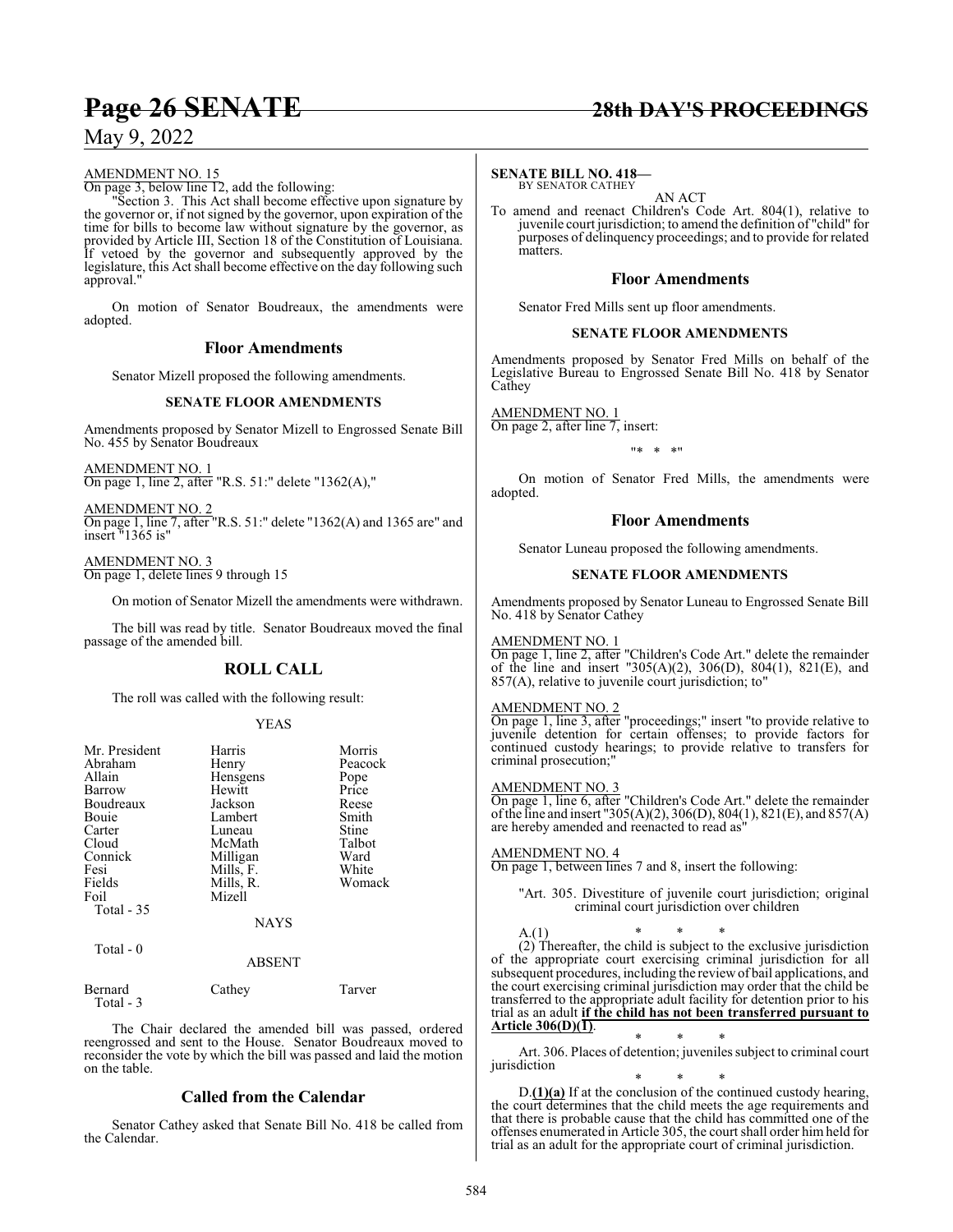## **28th DAY'S PROCEEDINGS Page 27 SENATE**

# May 9, 2022

**(b) If the child is seventeen years of age at the time of the commission of an offense enumerated in Article 305(A)(1), for which the court has found probable cause and the court finds it is in the interest of justice pursuant to Article 821(E)(2), the court shall order the child transferred to the appropriate adult facility for detention prior to his trial as an adult.**

**(c) If the child is seventeen years of age at the time of the commission of an offense enumerated in Article 305(B)(2) that is also a crime of violence as defined in R.S. 14:2(B), for which the court has found probable cause.**

**(2) If the child is not ordered transferred to an appropriate adult facility for detention at the conclusion of the continued custody hearing, the** The appropriate court of criminal jurisdiction may thereafter order that the child be held in any facility used for the pretrial detention of accused adults and the child shall apply to the appropriate court of criminal jurisdiction for a preliminary hearing, bail, and for any other rights to which he may be entitled under the Code of Criminal Procedure.

\* \* \*"

#### AMENDMENT NO. 5

On page 2, after line 7, insert the following: "Art. 821. Continued custody hearing \* \* \*

E.**(1)** If probable cause has been demonstrated, the court may release the child. The court may also require bail or other security pursuant to Articles 823 through 825 if the court finds that such is necessary to secure the child's appearance for subsequent hearings.

**(2) If probable cause has been demonstrated for any offense enumerated in Article 305(A)(1), the court shall determine whether it is in the interest of justice for the child to be transferred to the appropriate adult facility for detention prior to his trial as an adult. In making this determination, the court shall consider the following:**

**(a) The age of the child.**

**(b) The physical and mental maturity of the child.**

**(c) The present mental state of the child, including whether the child presents an imminent risk of harm to himself.**

**(d) The nature and circumstances of the alleged offense.**

**(e) The child's history of prior delinquent acts.**

**(f)The ability of the available adult and juvenile detention facilities to meet the specific needs of the child and to protect the safety of the public and other detained children.**

**(g) Any relevant factors the court deems appropriate.** \* \* \*

Art. 857. Transfers for criminal prosecution; authority

A. The court on its own motion or on motion of the district attorneymay conduct a hearing to consider whether to transfer a child for prosecution to the appropriate court exercising criminal jurisdiction if a delinquency petition has been filed which alleges that **either of the following:**

**(1) A** that child who is fourteen years of age or older at the time of the commission of the alleged offense but is not otherwise subject to the original jurisdiction of a court exercising criminal jurisdiction has committed any one or more of the following crimes:

(1**a**) First degree murder.

(2**b**) Second degree murder.

(3**c**) Aggravated kidnapping.

(4**d**) Aggravated or first degree rape.

(5**e**) Aggravated battery when committed by the discharge of a firearm.

(6**f**) Armed robbery when committed with a firearm.

 $(7)$  Repealed by Acts 2001, No. 301, §2.

(8**g**) Forcible or second degree rape if the rape is committed upon a child at least two years younger than the rapist.

**(2) A child who is seventeen years of age at the time of the commission of the alleged offense but is not otherwise subject to the original jurisdiction of a court exercising criminal jurisdiction has committed either of the following:**

**(a) Simple burglary when committed with a firearm, or becomes armed with or possesses a firearm after entering.**

**(b) Carjacking.** \* \* \*"

On motion of Senator Luneau the amendments were withdrawn.

On motion of Senator Cathey, the amended bill was read by title and returned to the Calendar, subject to call.

#### **Called from the Calendar**

Senator Hewitt asked that Senate Bill No. 203 be called fromthe Calendar.

**SENATE BILL NO. 203—** BY SENATOR HEWITT

#### AN ACT

To amend and reenact R.S. 17:236(A) and to enact Chapter 43-C of Title 17 of the Louisiana Revised Statutes of 1950, to be comprised of R.S. 17:4037.1 through 4037.8, relative to elementary and secondary education; to create and provide for the administration of a program to provide state funding for the education of students who are below grade level in reading and not enrolled in public school; to provide for responsibilities; to provide definitions; to provide relative to program funds; to provide relative to the eligibility of students, schools, and service providers; to require annual testing of participating students; to require certain annual reports; and to provide for related matters.

#### **Floor Amendments**

Senator Fred Mills sent up floor amendments.

#### **SENATE FLOOR AMENDMENTS**

Amendments proposed by Senator Fred Mills on behalf of the Legislative Bureau to Engrossed Senate Bill No. 203 by Senator **Hewitt** 

#### AMENDMENT NO. 1

On page 4, line 5, change "**which**" to "**that**"

#### AMENDMENT NO. 2

On page 5, line 21, following "**(1)**" change "**He**" to "**The student**"

## AMENDMENT NO. 3

On page 5, line 23, following "**and**" and before "**has been**" insert "**he**"

#### AMENDMENT NO. 4

On page 7, line 21, following "**enrollment process**" and before "**that**" insert "**,**"

#### AMENDMENT NO. 5

On page 9, line 19, following "**program**" and before "**and**" insert "**,**"

On motion of Senator Fred Mills, the amendments were adopted.

#### **Floor Amendments**

Senator Price proposed the following amendments.

#### **SENATE FLOOR AMENDMENTS**

Amendments proposed by Senator Price to Engrossed Senate Bill No. 203 by Senator Hewitt

AMENDMENT NO. 1

On page 4, line 27, after "**equal to**" and before "**the state's**" insert "**eighty-nine percent of**"

#### AMENDMENT NO. 2

On page 5, between lines 2 and 3, insert:

"**(2)(a) Concurrent with the allocation required by Paragraph (1) of this Subsection, remit to the Teachers' Retirement System of Louisiana an amount equal to ten percent of the state's average per pupil allocation as provided in the minimum foundation program formula, considering all student**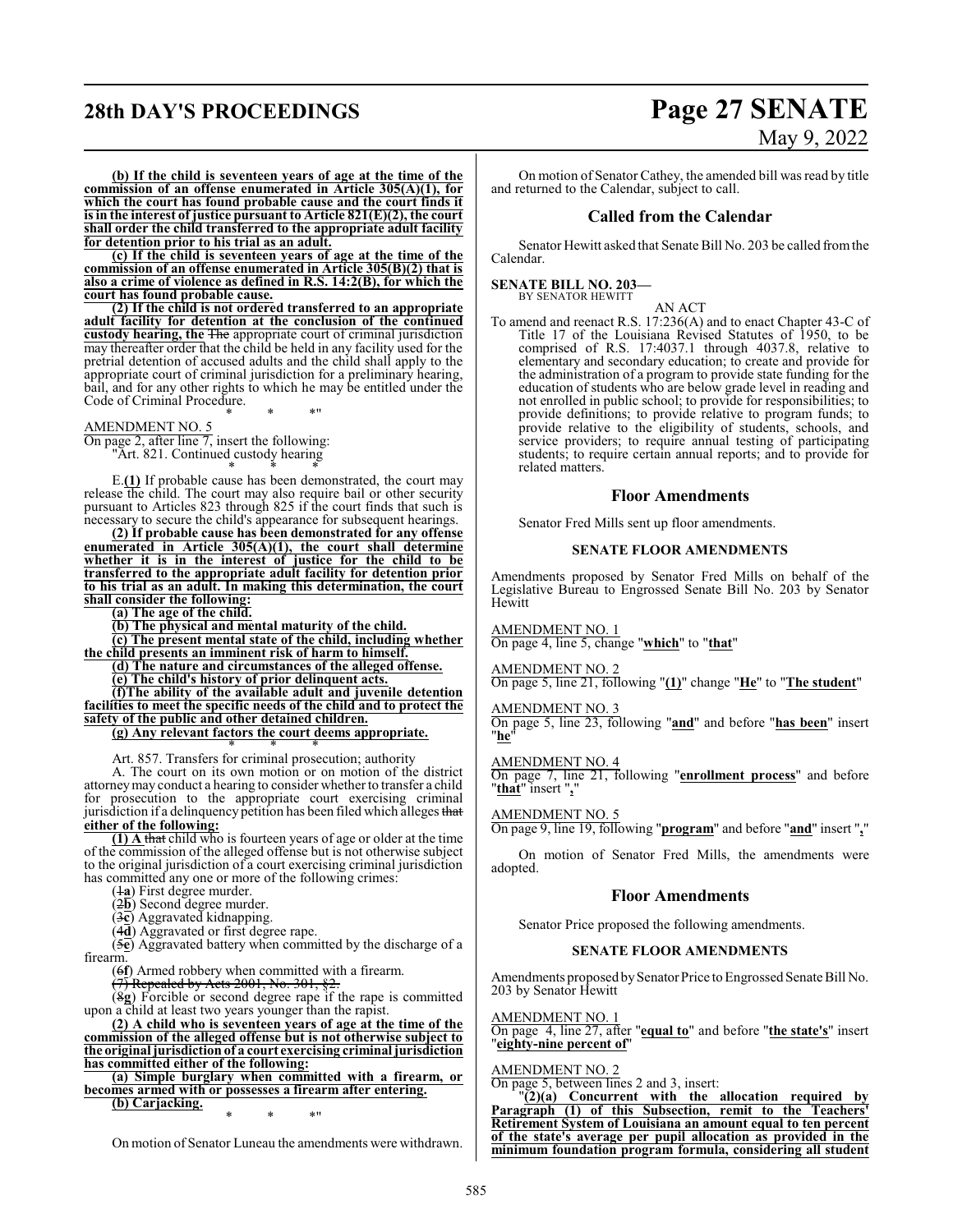**characteristics, with a designation of the school system in which the student was previously enrolled. The retirement system shall credit the amount remitted pursuant to this Paragraph to the account of the designated school system.**

**(b) Concurrent with the allocation required by Paragraph (1) of this Subsection, remit to the Louisiana School Employees' Retirement System an amount equal to one percent of the state's average per pupil allocation as provided in the minimum foundation program formula, considering all student characteristics, with a designation of the school system in which the student was previously enrolled. The retirement system shall credit the amount remitted pursuant to this Paragraph to the account of the designated school system.**"

AMENDMENT NO. 3 On page 5, line 3, change "**(2)**" to "**(3)**"

Senator Price moved the adoption of the amendments.

Senator Hewitt objected.

### **ROLL CALL**

The roll was called with the following result:

#### YEAS

| Barrow        | Harris        | Peacock |
|---------------|---------------|---------|
| Boudreaux     | Jackson       | Pope    |
| Bouie         | Lambert       | Price   |
| Carter        | Luneau        | Smith   |
| Connick       | Mills, F.     | Tarver  |
| Fields        | Morris        | Ward    |
| Total - 18    |               |         |
|               | <b>NAYS</b>   |         |
| Mr. President | Henry         | Reese   |
| Abraham       | Hensgens      | Stine   |
| Allain        | Hewitt        | Talbot  |
| Cathey        | McMath        | White   |
| Cloud         | Milligan      | Womack  |
| Fesi          | Mills, R.     |         |
| Foil          | Mizell        |         |
| Total - 19    |               |         |
|               | <b>ABSENT</b> |         |
| Remard        |               |         |

Bernard

Total - 1

The Chair declared the amendments were rejected.

The bill was read by title. Senator Hewitt moved the final passage of the amended bill.

### **ROLL CALL**

The roll was called with the following result:

#### YEAS

| Mr. President<br>Abraham<br>Allain<br>Cathey<br>Cloud<br>Connick<br>Fesi<br>Foil<br>Total - 24 | Henry<br>Hensgens<br>Hewitt<br>Lambert<br>McMath<br>Milligan<br>Mills, R.<br>Mizell<br><b>NAYS</b> | Morris<br>Peacock<br>Reese<br>Stine<br>Talbot<br>Ward<br>White<br>Womack |
|------------------------------------------------------------------------------------------------|----------------------------------------------------------------------------------------------------|--------------------------------------------------------------------------|
| Barrow                                                                                         | Harris                                                                                             | Price                                                                    |
| Boudreaux                                                                                      | Jackson                                                                                            | Smith                                                                    |

Bouie Luneau Tarver

Carter Mills, F.<br>Fields Pope Fields Total - 13

ABSENT

Bernard Total - 1

The Chair declared the amended bill was passed, ordered reengrossed and sent to the House. Senator Hewitt moved to reconsider the vote by which the bill was passed and laid the motion on the table.

#### **Called from the Calendar**

Senator Morris asked that Senate Bill No. 143 be called fromthe Calendar.

**SENATE BILL NO. 143—**

BY SENATORS MORRIS AND CATHEY AN ACT

To amend and reenact R.S. 40:1379.3(B)(2) and (I)(1) and (2), and to enact R.S. 14:95(M) and R.S. 40:1379.3.3, relative to the illegal carrying of weapons; to exempt certain persons from the crime of illegal carrying of weapons under certain circumstances; to provide for concealed weapon permits; to provide for exceptions; to provide relative to the completion of a sixty-minute online concealed handgun education course; to provide relative to a database of licensed firearm and handgun instructors; to provide relative to blood alcohol readings; and to provide for related matters.

#### **Floor Amendments**

Senator Morris proposed the following amendments.

#### **SENATE FLOOR AMENDMENTS**

Amendments proposed by Senator Morris to Engrossed Senate Bill No. 143 by Senator Morris

AMENDMENT NO. 1 On page 2, line 2, after "**(3)**" insert "**(a)**"

AMENDMENT NO. 2 On page 2, line 3, after "**Forces**" delete "**with no pending disciplinary proceedings**"

AMENDMENT NO. 3

On page 2, at the beginning of line 4, delete "**reserve or active duty**"

AMENDMENT NO. 4 On page 2, line 5, after "**Guard**" delete "**with no pending disciplinary proceedings**"

#### AMENDMENT NO. 5

On page 2, between lines 8 and 9, insert the following:

"**(b) At all times that a person is in possession of a concealed handgun pursuant to R.S. 40:1379.3(B)(2), that person shall have on his person proof that he meets the qualifications of Subparagraph (a) of this Paragraph demonstrated by one of the following:**

**(i) A valid military identification card.**

**(ii) A valid driver's license issued by the state of Louisiana displaying the word "Veteran" pursuant to R.S. 32:412(K).**

**(iii) A valid special identification card issued by the state of Louisiana displaying the word "Veteran" pursuant to R.S. 40:1321(K).**

**(iv) For a member released from service who does not qualify to have the word "Veteran" displayed on a state issued driver's license or special identification card, a Department of Defense Form214 (DD-214) indicating the character of service as "Honorable" or "Under Honorable Conditions (General)" and**

### **Page 28 SENATE 28th DAY'S PROCEEDINGS**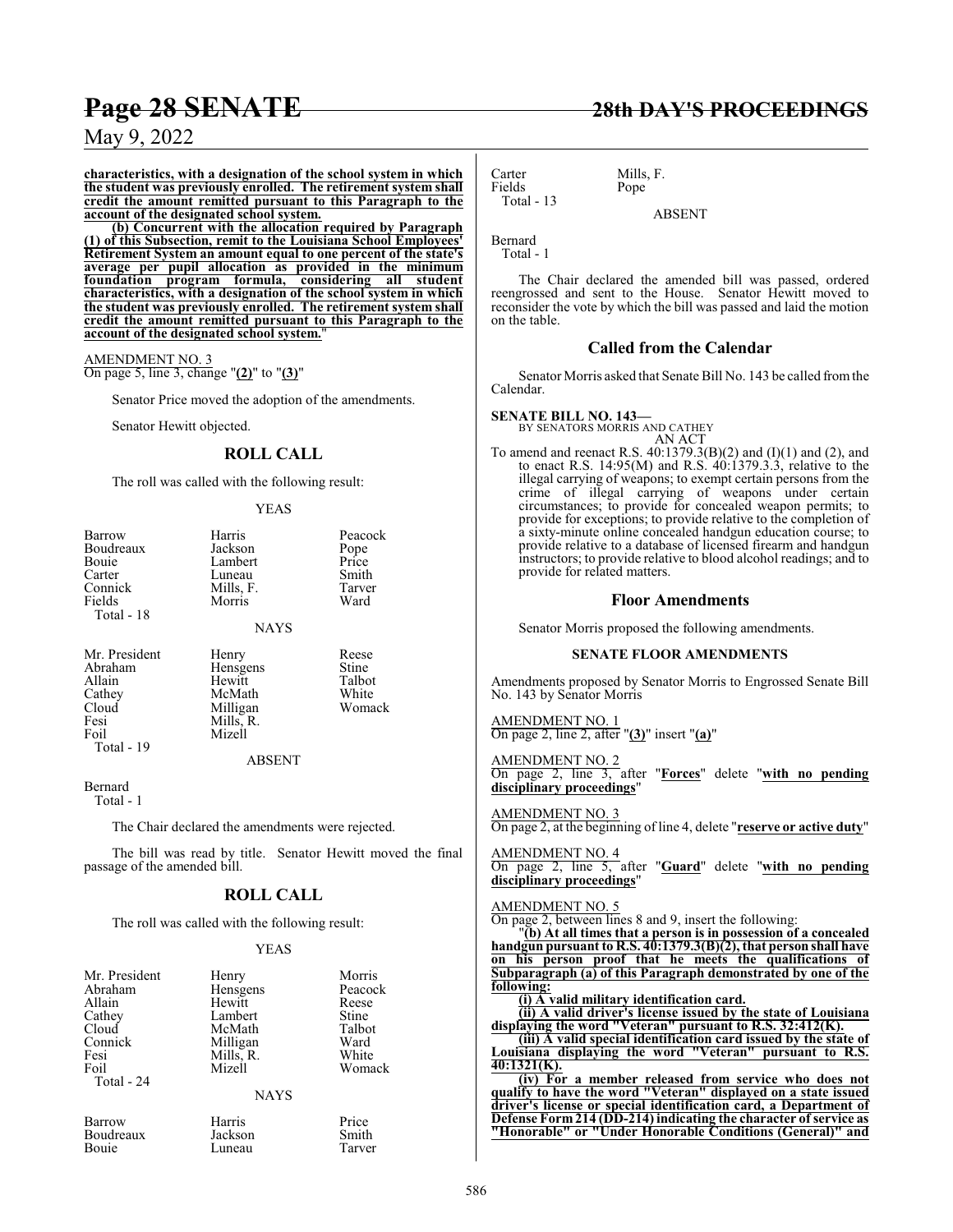## **28th DAY'S PROCEEDINGS Page 29 SENATE**

# May 9, 2022

#### **a valid driver's license or special identification card issued by the state of Louisiana.**"

AMENDMENT NO. 6 On page 2, line 15, after "(2)" insert "**(a)**"

#### AMENDMENT NO. 7

On page 2, between lines 22 and 23, insert the following: "**(b) Any person carrying a concealed firearm pursuant to this Paragraph shall be deemed to have certified that he meets all of the conditions required in R.S. 14:95(M).**"

#### AMENDMENT NO. 8

On page 4, between lines 8 and 9, insert the following: "**E. State police shall post prominently on its website all conditions required to be met to authorize the carrying of a concealed handgun without a valid concealed handgun permit pursuant to R.S. 14:95(M) and R.S. 40:1379.3(B)(2).**"

#### AMENDMENT NO. 9

On page 4, at the beginning of line 9, change "**E.**" to "**F.**"

On motion of Senator Morris, the amendments were adopted.

The bill was read by title. Senator Morris moved the final passage of the amended bill.

#### **ROLL CALL**

The roll was called with the following result:

YEAS

| Mr. President                             | Hewitt                     | Pope            |
|-------------------------------------------|----------------------------|-----------------|
| Abraham                                   | Lambert                    | Reese           |
| Allain                                    | Luneau                     | Smith           |
| Cathey                                    | McMath                     | Stine           |
| Cloud                                     | Milligan                   | Talbot          |
| Connick                                   | Mills, F.                  | Ward            |
| Fesi                                      | Mills, R.                  | White           |
| Foil                                      | Mizell                     | Womack          |
| Henry                                     | Morris                     |                 |
| Hensgens<br>Total - 28                    | Peacock                    |                 |
|                                           | <b>NAYS</b>                |                 |
| Barrow<br>Boudreaux<br>Bouie<br>Total - 8 | Carter<br>Fields<br>Harris | Price<br>Tarver |
|                                           | <b>ABSENT</b>              |                 |
|                                           |                            |                 |

Bernard Jackson Total - 2

The Chair declared the amended bill was passed, ordered reengrossed and sent to the House. Senator Morris moved to reconsider the vote by which the bill was passed and laid the motion on the table.

#### **Rules Suspended**

Senator Pope asked for and obtained a suspension of the rules to revert to the Morning Hour.

#### **Introduction of Senate Resolutions**

**SENATE RESOLUTION NO. 112—** BY SENATOR FIELDS

A RESOLUTION

To commend Kelsie Tillage on earning the national Gold Medal Congressional Award.

The resolution was read by title and placed on the Calendar for a second reading.

#### **SENATE RESOLUTION NO. 113—** BY SENATOR FIELDS

A RESOLUTION

To recognize Tuesday, May 10, 2022, as Baton Rouge Young Professionals Day at the Louisiana State Capitol and to commend the board of directors and members of Forum 225.

The resolution was read by title and placed on the Calendar for a second reading.

#### **Message from the House**

#### **ASKING CONCURRENCE IN HOUSE BILLS AND JOINT RESOLUTIONS**

May 9, 2022

To the Honorable President and Members of the Senate:

I am directed to inform your honorable body that the House of Representatives has finally passed and asks your concurrence in the following House Bills and Joint Resolutions:

| HB No. 865 | HB No. 936  | HB No. 969  |
|------------|-------------|-------------|
| HB No. 999 | HB No. 1005 | HB No. 1012 |
| HB No. 237 | HB No. 662  | HB No. 818  |
| HB No. 874 | HB No. 879  |             |

Respectfully submitted, MICHELLE D. FONTENOT Clerk of the House of Representatives

#### **House Bills and Joint Resolutions on First Reading**

**HOUSE BILL NO. 237—** BY REPRESENTATIVE JENKINS

AN ACT

To amend and reenact Item (g)(4)(b) of Paragraph 22 of Article XIV, Section 15.1 of the 1921 Constitution of Louisiana, as amended, continued as a statute pursuant to Article X, Section 18 of the 1974 Constitution of Louisiana, and R.S. 33:2492(7)(d)(ii) and to repeal R.S.  $33:2552(7)(d)(ii)$ , relative to the municipal fire and police civil service; to provide relative to the administration of tests by the state examiner; to make certain provisions applicable only to the city of Shreveport; and to provide for related matters.

The bill was read by title and placed on the Calendar for a second reading.

**HOUSE BILL NO. 662—** BY REPRESENTATIVE ZERINGUE

AN ACT

To amend and reenact R.S. 13:61(E), relative to the Judicial Council; to provide relative to the review of judicial districts and appellate circuits; to provide for annual reporting; to provide relative to judgeships; and to provide for related matters.

The bill was read by title and placed on the Calendar for a second reading.

### **HOUSE BILL NO. 818—** BY REPRESENTATIVE HUGHES

AN ACT

To amend and reenact R.S. 13:2575(A)(2), (B)(2), (D)(2), and (F)(2), relative to administrative adjudication; to provide relative to blighted or abandoned property; to provide for procedures; to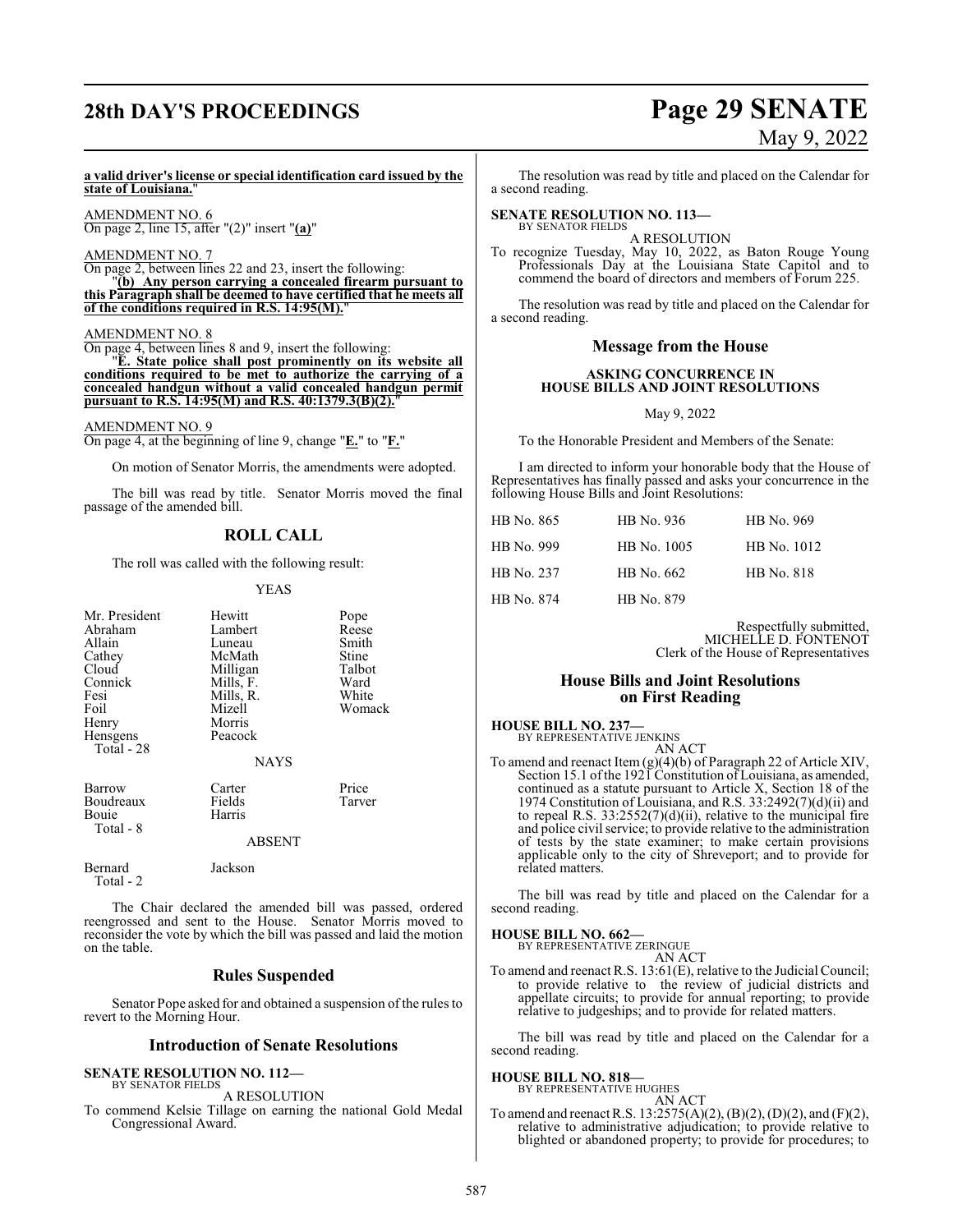provide for exemptions for certain populations; and to provide for related matters.

The bill was read by title and placed on the Calendar for a second reading.

#### **HOUSE BILL NO. 865—**

BY REPRESENTATIVE NELSON AN ACT

To amend and reenact R.S. 17:24.10(A)(4), relative to literacy; to require public schools to ensure that certain textbooks and instructional materials are not used in reading instruction; and to provide for related matters.

The bill was read by title and placed on the Calendar for a second reading.

#### **HOUSE BILL NO. 874—**

BY REPRESENTATIVE STAGNI AN ACT

To amend and reenact Subparagraphs(9)(b), (c), and (e), and Subsubparagraph(9)(d)(i) of Article XIV, Section 15.1 of the 1921 Constitution of Louisiana, as amended, continued as a statute pursuant to Article X, Section 18 of the 1974 Constitution of Louisiana, and R.S. 33:2479(H), relative to the municipal fire and police civil service; to provide relative to the appointment, supervision, and discharge of the deputy state examiner; to remove certain powers granted to the State Civil Service Commission with respect to the deputy state examiner; and to provide for related matters.

The bill was read by title and placed on the Calendar for a second reading.

#### **HOUSE BILL NO. 879—**

BY REPRESENTATIVE GADBERRY AN ACT

To amend and reenact R.S. 33:1233(A)(3), relative to parish governing authorities; to provide relative to the compensation of parish governing authority members; to provide relative to an authorized expense allowance; to increase the maximumamount authorized to be paid; and to provide for related matters.

The bill was read by title and placed on the Calendar for a second reading.

#### **HOUSE BILL NO. 936—**

BY REPRESENTATIVE HUVAL

AN ACT To amend and reenact R.S. 22:1892(A)(1), (3), and (4), relative to the payment and adjustment of certain insurance claims; to provide for the payment of any undisputed amount due on a claim; to provide for initiation of loss adjustment; to provide for requests for certain documents; to provide for written notice; and to provide for related matters.

The bill was read by title and placed on the Calendar for a second reading.

#### **HOUSE BILL NO. 969—** BY REPRESENTATIVE SEABAUGH

AN ACT

To amend and reenact R.S. 24:10, relative to vetoes, to provide for procedures relative to vetoed bills and items; to provide for reconsideration by the legislature; to provide relative to veto sessions; to provide for effectiveness; and to provide for related matters.

The bill was read by title and placed on the Calendar for a second reading.

**HOUSE BILL NO. 999—** BY REPRESENTATIVE FIRMENT AN ACT

To amend and reenact R.S. 22:1706(H) and to enact R.S.  $22:1704(E)(6)$  through (8) and  $1706(I)$  through (P), relative to public adjusters; to provide for certain disclosure; to provide for standards of conduct; to provide for prohibitions; to provide for penalties; and to provide for related matters.

The bill was read by title and placed on the Calendar for a second reading.

### **HOUSE BILL NO. 1005—**

BY REPRESENTATIVES LARVADAIN, COX, JORDAN, AND PHELPS AN ACT

To amend and reenact R.S. 22:47(14) and (18), relative to surety insurance; to repeal a prohibition against private deposit insurance in excess of that provided by certain insurers; to provide for excess share insurance; to reclassify certain forms of surety insurance; to provide for licensure; to provide for effectiveness; and to provide for related matters.

The bill was read by title and placed on the Calendar for a second reading.

#### **HOUSE BILL NO. 1012—**



To enact Part VI of Chapter 5-E of Title 40 of the Louisiana Revised Statutes of 1950, to be comprised of R.S. 40:1257.1 through 1257.4, relative to the medical assistance program of this state known commonly as Medicaid; to provide relative to Medicaidfunded non-emergency medical transportation services; to provide for duties of the Louisiana Department of Health with respect to such services; to provide for standards for such services; to require promulgation of administrative rules; and to provide for related matters.

The bill was read by title and placed on the Calendar for a second reading.

#### **Message from the House**

#### **ASKING CONCURRENCE IN HOUSE CONCURRENT RESOLUTIONS**

May 9, 2022

To the Honorable President and Members of the Senate:

I am directed to inform your honorable body that the House of Representatives has finally passed and asks your concurrence in the following House Concurrent Resolutions:

HCR No. 105 HCR No. 106 HCR No. 108

Respectfully submitted, MICHELLE D. FONTENOT Clerk of the House of Representatives

#### **House Concurrent Resolutions on First Reading**

**HOUSE CONCURRENT RESOLUTION NO. 105—** BY REPRESENTATIVE DUSTIN MILLER

A CONCURRENT RESOLUTION

To recognize Wednesday, May 11, 2022, as Nurse Day in Louisiana and to recognize May 6-12, 2022, as National Nurses Week.

The resolution was read by title and placed on the Calendar for a second reading.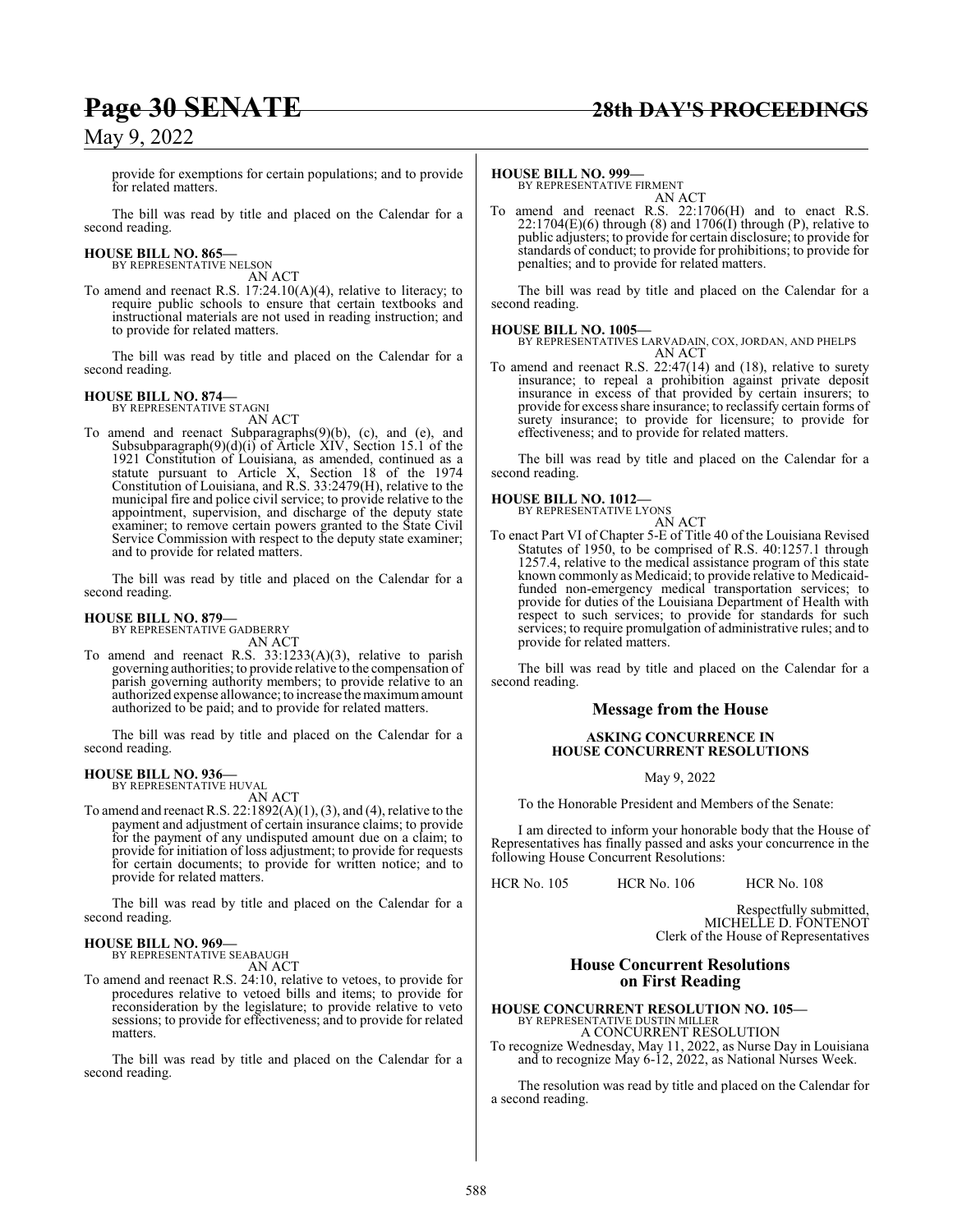## **28th DAY'S PROCEEDINGS Page 31 SENATE**

# May 9, 2022

#### **HOUSE CONCURRENT RESOLUTION NO. 106—**

BY REPRESENTATIVES LAFLEUR AND BOYD A CONCURRENT RESOLUTION

To designate Tuesday, May 10, 2022, as AKA Day at the state capitol and to commend the members of Alpha Kappa Alpha Sorority, Incorporated.

The resolution was read by title and placed on the Calendar for a second reading.

#### **HOUSE CONCURRENT RESOLUTION NO. 108—** BY REPRESENTATIVE PIERRE AND SENATOR JACKSON A CONCURRENT RESOLUTION

To designate Tuesday, May 10, 2022, as Louisiana Judicial Council of the National Bar Association Day at the state capitol and to commend the council.

The resolution was read by title and placed on the Calendar for a second reading.

### **Privileged Report of the Committee on Senate and Governmental Affairs**

### **ENROLLMENTS**

Senator Hewitt, Chairman on behalf ofthe Committee on Senate and Governmental Affairs, submitted the following report:

#### May 5, 2022

To the President and Members of the Senate:

I am directed by your Committee on Senate and Governmental Affairs to submit the following report:

The following Senate Resolution has been properly enrolled:

#### **SENATE RESOLUTION NO. 103—**

BY SENATOR BERNARD A RESOLUTION

To designate the week of May 9-15, 2022, as Police Week in the state of Louisiana and to commend the service of law enforcement officers.

## **SENATE RESOLUTION NO. 77—** BY SENATOR FRED MILLS

A RESOLUTION

To urge and request the Louisiana Department of Health to study and make recommendations on best practices for coordinating healthcare services for patients with cancer.

#### **SENATE RESOLUTION NO. 93—** BY SENATOR FIELDS

A RESOLUTION To express the sincere condolences of the Senate of the Legislature of Louisiana upon the passing of Tristan Murray Vessel.

### **SENATE RESOLUTION NO. 94—**

BY SENATOR FIELDS A RESOLUTION To express the sincere condolences of the Senate of the Legislature of Louisiana upon the passing of Sallie Gillespie Newman.

## **SENATE RESOLUTION NO. 95—** BY SENATOR ROBERT MILLS

A RESOLUTION

To recognize Wednesday, May 4, 2022, as Literacy Day at the Louisiana State Capitol.

### **SENATE RESOLUTION NO. 96—**

BY SENATOR BOUDREAUX A RESOLUTION To recognize Thursday, May 5, 2022, as the thirty-eighth annual Red and White Day at the Louisiana State Capitol.

#### **SENATE RESOLUTION NO. 97—**

BY SENATOR BOUDREAUX A RESOLUTION

To commend the Louisiana Endowment for the Humanities for its outstanding contributions to the state of Louisiana and to express sincere gratitude to the Prime Time Head Start programs for its lasting contributions to early childhood education in Lafayette Parish and in Louisiana.

#### **SENATE RESOLUTION NO. 100—** BY SENATOR TARVER

A RESOLUTION To commend AmeriCorps Seniors Southern University (SUSLA) Caddo/Bossier/Desoto Foster Grandparent Volunteer Program for its forty-two years of exceptional service.

#### **SENATE RESOLUTION NO. 101—**

BY SENATOR PRICE A RESOLUTION

To commend and congratulate Jamil Hakim Sharif and Nydia Nelson Cooper for being selected as King Agape XVIII and Queen Agape XVIII of the carnival organization, Krewe of Agape.

#### **SENATE RESOLUTION NO. 102—** BY SENATOR PRICE

A RESOLUTION

To designate April as Limb Loss and Limb Difference Awareness Month and to honor Ryan Lloyd for his courage, strength, and inspiration to others.

> Respectfully submitted, SHARON W. HEWITT Chairman

The foregoing Senate Resolutions were signed by the President of the Senate and presented to the Secretary of State by the Secretary.

#### **Privileged Report of the Committee on Senate and Governmental Affairs**

### **ENROLLMENTS**

Senator Hewitt, Chairman on behalf of the Committee on Senate and Governmental Affairs, submitted the following report:

May 5, 2022

To the President and Members of the Senate:

I am directed by your Committee on Senate and Governmental Affairs to submit the following report:

The following Senate Concurrent Resolution has been properly enrolled:

## **SENATE CONCURRENT RESOLUTION NO. 44—** BY SENATOR FRED MILLS

A CONCURRENT RESOLUTION

To commend Malcolm Joseph Broussard upon the occasion of his retirement from the Louisiana Board of Pharmacy and for his outstanding accomplishments in the field of regulating and practicing pharmacy, his many years of steadfast public service, his international representation of Louisiana in developing pharmacy best practices, his receipt of countless awards and accolades of excellence in the field of pharmacy, and his immeasurable contributions to the people of the great state of Louisiana.

> Respectfully submitted, SHARON W. HEWITT Chairman

The foregoing Senate Concurrent Resolution was signed by the President of the Senate.